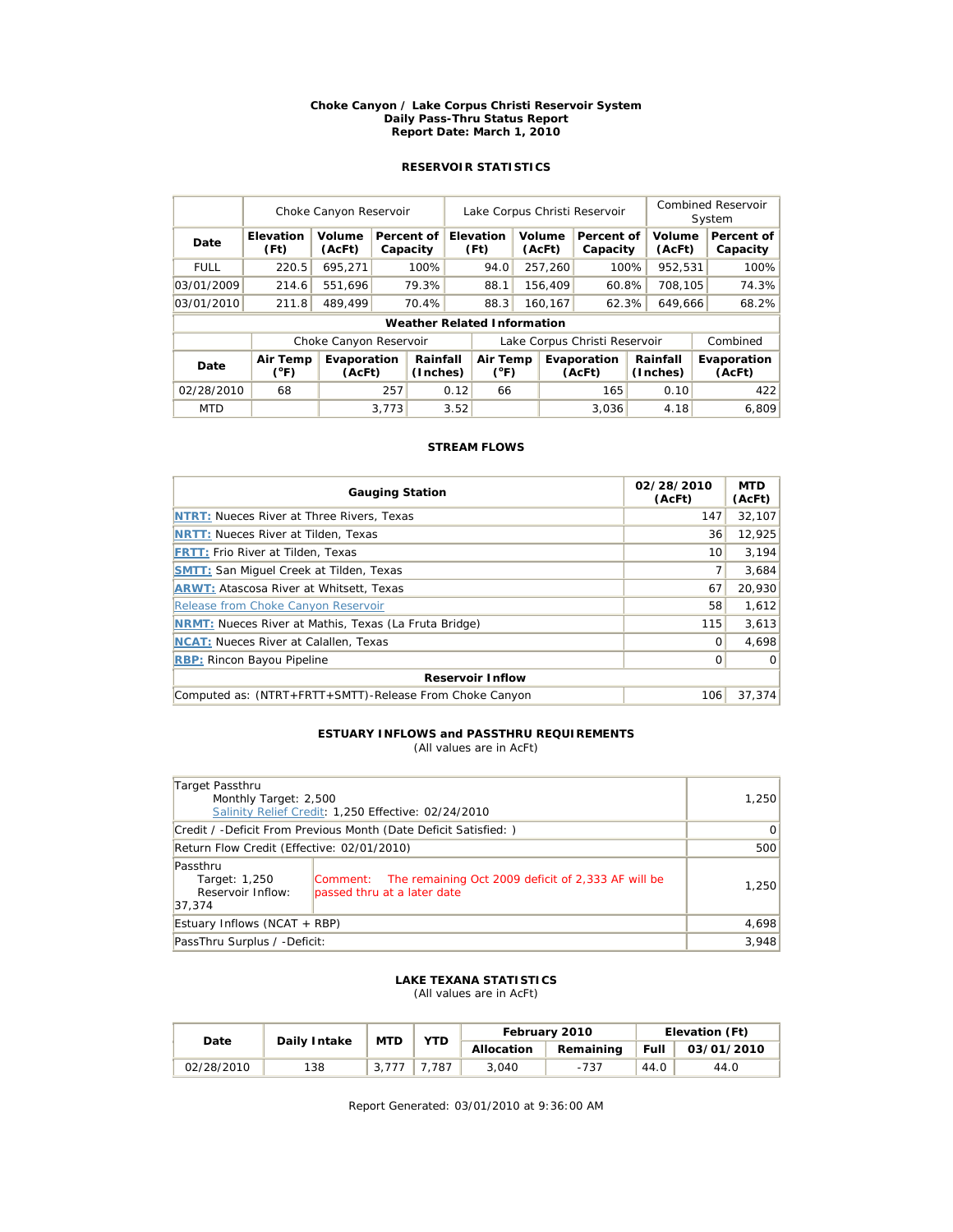#### **Choke Canyon / Lake Corpus Christi Reservoir System Daily Pass-Thru Status Report Report Date: March 2, 2010**

# **RESERVOIR STATISTICS**

|             | Choke Canyon Reservoir    |                        |     |                                    |                           | Lake Corpus Christi Reservoir |  |                       |                               |                      |                  | Combined Reservoir<br>System |                        |  |
|-------------|---------------------------|------------------------|-----|------------------------------------|---------------------------|-------------------------------|--|-----------------------|-------------------------------|----------------------|------------------|------------------------------|------------------------|--|
| Date        | <b>Elevation</b><br>(Ft)  | Volume<br>(AcFt)       |     | Percent of<br>Capacity             |                           | Elevation<br>(Ft)             |  | Volume<br>(AcFt)      | Percent of<br>Capacity        |                      | Volume<br>(AcFt) |                              | Percent of<br>Capacity |  |
| <b>FULL</b> | 220.5                     | 695.271                |     | 100%                               |                           | 94.0                          |  | 257,260               | 100%                          |                      | 952,531          |                              | 100%                   |  |
| 03/02/2009  | 214.6                     | 551.242                |     | 79.3%                              |                           | 88.0                          |  | 155,633               | 60.5%                         |                      | 706.875          |                              | 74.2%                  |  |
| 03/02/2010  | 211.7                     | 488,035                |     | 70.2%                              |                           | 88.3                          |  | 160,167<br>62.3%      |                               | 648.202              |                  |                              | 68.1%                  |  |
|             |                           |                        |     | <b>Weather Related Information</b> |                           |                               |  |                       |                               |                      |                  |                              |                        |  |
|             |                           | Choke Canyon Reservoir |     |                                    |                           |                               |  |                       | Lake Corpus Christi Reservoir |                      |                  |                              | Combined               |  |
| Date        | Air Temp<br>$(^{\circ}F)$ | Evaporation<br>(AcFt)  |     | Rainfall<br>(Inches)               | Air Temp<br>$(^{\circ}F)$ |                               |  | Evaporation<br>(AcFt) |                               | Rainfall<br>(Inches) |                  |                              | Evaporation<br>(AcFt)  |  |
| 03/01/2010  | 67                        |                        | 342 |                                    | 0.00                      | 72                            |  |                       | 293                           |                      | 0.00             |                              | 635                    |  |
| <b>MTD</b>  |                           |                        | 342 |                                    | 0.00                      |                               |  |                       | 293                           |                      | 0.00             |                              | 635                    |  |

## **STREAM FLOWS**

| <b>Gauging Station</b>                                       | 03/01/2010<br>(AcFt) | <b>MTD</b><br>(AcFt) |  |  |  |  |  |  |
|--------------------------------------------------------------|----------------------|----------------------|--|--|--|--|--|--|
| <b>NTRT: Nueces River at Three Rivers, Texas</b>             | 141                  | 141                  |  |  |  |  |  |  |
| <b>NRTT: Nueces River at Tilden, Texas</b>                   | 32                   | 32                   |  |  |  |  |  |  |
| <b>FRTT: Frio River at Tilden, Texas</b>                     | 8                    | 8                    |  |  |  |  |  |  |
| <b>SMTT: San Miquel Creek at Tilden, Texas</b>               |                      | $\overline{2}$       |  |  |  |  |  |  |
| <b>ARWT: Atascosa River at Whitsett, Texas</b>               | 69                   | 69                   |  |  |  |  |  |  |
| Release from Choke Canyon Reservoir                          | 58                   | 58                   |  |  |  |  |  |  |
| <b>NRMT:</b> Nueces River at Mathis, Texas (La Fruta Bridge) | 131                  | 131                  |  |  |  |  |  |  |
| <b>NCAT:</b> Nueces River at Calallen, Texas                 | Ω                    | $\Omega$             |  |  |  |  |  |  |
| <b>RBP:</b> Rincon Bayou Pipeline                            | 0                    | $\mathbf 0$          |  |  |  |  |  |  |
| <b>Reservoir Inflow</b>                                      |                      |                      |  |  |  |  |  |  |
| Computed as: (NTRT+FRTT+SMTT)-Release From Choke Canyon      | 93                   | 93                   |  |  |  |  |  |  |

# **ESTUARY INFLOWS and PASSTHRU REQUIREMENTS**

(All values are in AcFt)

| Target Passthru                                                 |                                                                                                                 |    |
|-----------------------------------------------------------------|-----------------------------------------------------------------------------------------------------------------|----|
| Monthly Target: 3,500<br>Salinity Relief Credit: 0 Effective:   | 3,500                                                                                                           |    |
| Credit / -Deficit From Previous Month (Date Deficit Satisfied:) | 1,750                                                                                                           |    |
| Return Flow Credit (Effective: 03/01/2010)                      | 500                                                                                                             |    |
| Passthru<br>Target: 3,500                                       | Comment: The remaining Oct 2009 deficit of 2,333 AF will be<br>Reservoir Inflow: 93 passed thru at a later date | 93 |
| Estuary Inflows (NCAT + RBP)                                    | $\Omega$                                                                                                        |    |
| PassThru Surplus / -Deficit:                                    | $\Omega$                                                                                                        |    |

# **LAKE TEXANA STATISTICS**

(All values are in AcFt)

| Date       | Daily Intake | <b>MTD</b> | YTD   |            | <b>March 2010</b> | Elevation (Ft) |            |  |
|------------|--------------|------------|-------|------------|-------------------|----------------|------------|--|
|            |              |            |       | Allocation | Remaining         | Full           | 03/02/2010 |  |
| 03/01/2010 | 138          | 138        | 7.926 | 3.050      | 2.912             | 44.0           | 44.1       |  |

Report Generated: 03/02/2010 at 8:32:53 AM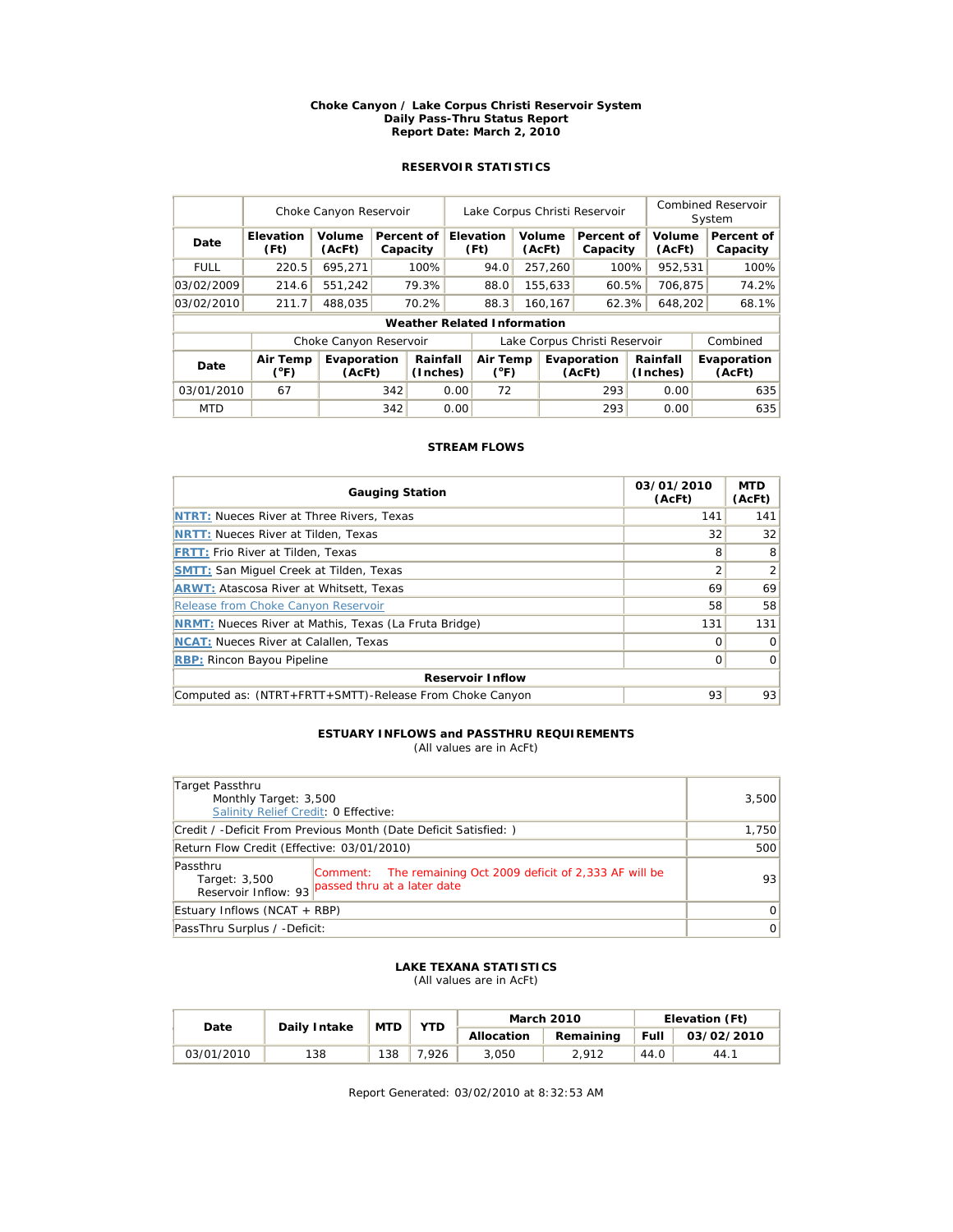#### **Choke Canyon / Lake Corpus Christi Reservoir System Daily Pass-Thru Status Report Report Date: March 3, 2010**

# **RESERVOIR STATISTICS**

|             | Choke Canyon Reservoir    |                        |     |                        | Lake Corpus Christi Reservoir |                                    |  |                  |                               |         | <b>Combined Reservoir</b><br>System |  |                        |
|-------------|---------------------------|------------------------|-----|------------------------|-------------------------------|------------------------------------|--|------------------|-------------------------------|---------|-------------------------------------|--|------------------------|
| Date        | <b>Elevation</b><br>(Ft)  | Volume<br>(AcFt)       |     | Percent of<br>Capacity |                               | <b>Elevation</b><br>(Ft)           |  | Volume<br>(AcFt) | Percent of<br>Capacity        |         | Volume<br>(AcFt)                    |  | Percent of<br>Capacity |
| <b>FULL</b> | 220.5                     | 695.271                |     | 100%                   |                               | 94.0                               |  | 257,260          | 100%                          |         | 952,531                             |  | 100%                   |
| 03/03/2009  | 214.6                     | 550,560                |     | 79.2%                  |                               | 88.0                               |  | 155.324          | 60.4%                         |         | 705.884                             |  | 74.1%                  |
| 03/03/2010  | 211.7                     | 488.873                |     | 70.3%                  |                               | 88.3                               |  | 61.9%<br>159,224 |                               | 648.097 |                                     |  | 68.0%                  |
|             |                           |                        |     |                        |                               | <b>Weather Related Information</b> |  |                  |                               |         |                                     |  |                        |
|             |                           | Choke Canyon Reservoir |     |                        |                               |                                    |  |                  | Lake Corpus Christi Reservoir |         |                                     |  | Combined               |
| Date        | Air Temp<br>$(^{\circ}F)$ | Evaporation<br>(AcFt)  |     | Rainfall<br>(Inches)   |                               | Air Temp<br>$(^{\circ}F)$          |  |                  | Evaporation<br>(AcFt)         |         | Rainfall<br>(Inches)                |  | Evaporation<br>(AcFt)  |
| 03/02/2010  | 62                        |                        | 159 |                        | 0.00                          | 60                                 |  |                  | 183                           |         | 0.00                                |  | 342                    |
| <b>MTD</b>  |                           |                        | 501 |                        | 0.00                          |                                    |  |                  | 476                           |         | 0.00                                |  | 977                    |

## **STREAM FLOWS**

| <b>Gauging Station</b>                                       | 03/02/2010<br>(AcFt) | <b>MTD</b><br>(AcFt) |  |  |  |  |  |  |
|--------------------------------------------------------------|----------------------|----------------------|--|--|--|--|--|--|
| <b>NTRT: Nueces River at Three Rivers, Texas</b>             | 135                  | 276                  |  |  |  |  |  |  |
| <b>NRTT: Nueces River at Tilden, Texas</b>                   | 26                   | 58                   |  |  |  |  |  |  |
| <b>FRTT: Frio River at Tilden, Texas</b>                     |                      | 15                   |  |  |  |  |  |  |
| <b>SMTT: San Miquel Creek at Tilden, Texas</b>               |                      | 9                    |  |  |  |  |  |  |
| <b>ARWT: Atascosa River at Whitsett, Texas</b>               | 66                   | 135                  |  |  |  |  |  |  |
| Release from Choke Canyon Reservoir                          | 58                   | 115                  |  |  |  |  |  |  |
| <b>NRMT:</b> Nueces River at Mathis, Texas (La Fruta Bridge) | 137                  | 268                  |  |  |  |  |  |  |
| <b>NCAT:</b> Nueces River at Calallen, Texas                 | Ω                    | $\Omega$             |  |  |  |  |  |  |
| <b>RBP: Rincon Bayou Pipeline</b>                            | 0                    | $\mathbf 0$          |  |  |  |  |  |  |
| <b>Reservoir Inflow</b>                                      |                      |                      |  |  |  |  |  |  |
| Computed as: (NTRT+FRTT+SMTT)-Release From Choke Canyon      | 92                   | 185                  |  |  |  |  |  |  |

#### **ESTUARY INFLOWS and PASSTHRU REQUIREMENTS** (All values are in AcFt)

| Target Passthru<br>Monthly Target: 3,500              | 3,500                                                                                      |       |
|-------------------------------------------------------|--------------------------------------------------------------------------------------------|-------|
| Salinity Relief Credit: 0 Effective:                  |                                                                                            |       |
|                                                       | Credit / -Deficit From Previous Month (Date Deficit Satisfied: )                           | 1,750 |
| Return Flow Credit (Effective: 03/01/2010)            | 500                                                                                        |       |
| Passthru<br>Target: 3,500<br>Reservoir Inflow:<br>185 | Comment: The remaining Oct 2009 deficit of 2,333 AF will be<br>passed thru at a later date | 185   |
| Estuary Inflows (NCAT + RBP)                          | $\overline{0}$                                                                             |       |
| PassThru Surplus / -Deficit:                          | 0                                                                                          |       |

#### **LAKE TEXANA STATISTICS** (All values are in AcFt)

| Date       | Daily Intake | <b>MTD</b> | YTD   |            | <b>March 2010</b> | Elevation (Ft) |            |  |
|------------|--------------|------------|-------|------------|-------------------|----------------|------------|--|
|            |              |            |       | Allocation | Remaining         | <b>Full</b>    | 03/03/2010 |  |
| 03/02/2010 | 138          | 276        | 8.064 | 3.050      | 2.774             | 44.0           | 44.0       |  |

Report Generated: 03/03/2010 at 8:10:09 AM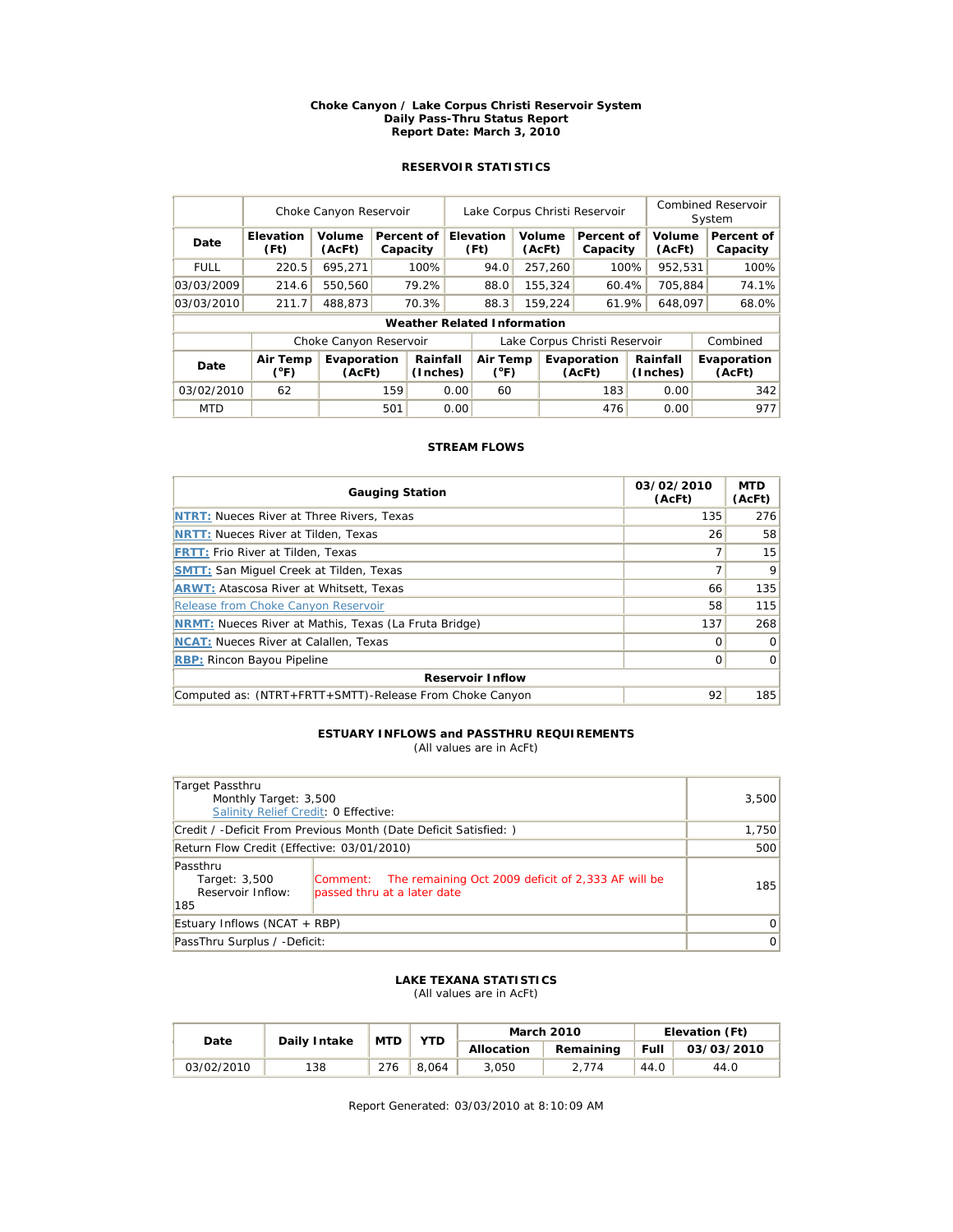#### **Choke Canyon / Lake Corpus Christi Reservoir System Daily Pass-Thru Status Report Report Date: March 4, 2010**

# **RESERVOIR STATISTICS**

|             | Choke Canyon Reservoir |                        | Lake Corpus Christi Reservoir |                                    |      |                          |                         |                               | <b>Combined Reservoir</b><br>System |         |                      |          |                        |  |                       |
|-------------|------------------------|------------------------|-------------------------------|------------------------------------|------|--------------------------|-------------------------|-------------------------------|-------------------------------------|---------|----------------------|----------|------------------------|--|-----------------------|
| Date        | Elevation<br>(Ft)      | Volume<br>(AcFt)       |                               | Percent of<br>Capacity             |      | <b>Elevation</b><br>(Ft) |                         | Volume<br>(AcFt)              | Percent of<br>Capacity              |         | Volume<br>(AcFt)     |          | Percent of<br>Capacity |  |                       |
| <b>FULL</b> | 220.5                  | 695.271                |                               | 100%                               |      | 94.0                     |                         | 257,260                       | 100%                                |         | 952,531              |          | 100%                   |  |                       |
| 03/04/2009  | 214.6                  | 550.333                |                               | 79.2%                              |      | 88.0                     |                         | 155.016                       | 60.3%                               |         | 705.349              |          | 74.0%                  |  |                       |
| 03/04/2010  | 211.7                  | 489.082                |                               | 70.3%                              |      | 88.3                     |                         | 159,224<br>61.9%              |                                     | 648,306 |                      |          | 68.1%                  |  |                       |
|             |                        |                        |                               | <b>Weather Related Information</b> |      |                          |                         |                               |                                     |         |                      |          |                        |  |                       |
|             |                        | Choke Canyon Reservoir |                               |                                    |      |                          |                         | Lake Corpus Christi Reservoir |                                     |         |                      | Combined |                        |  |                       |
| Date        | Air Temp<br>(°F)       | Evaporation<br>(AcFt)  |                               | Rainfall<br>(Inches)               |      |                          | $(^{\circ}F)$<br>(AcFt) |                               | Air Temp<br>Evaporation             |         | Rainfall<br>(Inches) |          |                        |  | Evaporation<br>(AcFt) |
| 03/03/2010  | 72                     |                        | 282                           |                                    | 0.00 | 70                       |                         |                               | 146                                 |         | 0.00                 |          | 428                    |  |                       |
| <b>MTD</b>  |                        |                        | 783                           |                                    | 0.00 |                          |                         |                               | 622                                 |         | 0.00                 |          | 1.405                  |  |                       |

## **STREAM FLOWS**

| <b>Gauging Station</b>                                       | 03/03/2010<br>(AcFt) | <b>MTD</b><br>(AcFt) |  |  |  |  |  |  |
|--------------------------------------------------------------|----------------------|----------------------|--|--|--|--|--|--|
| <b>NTRT: Nueces River at Three Rivers, Texas</b>             | 127                  | 403                  |  |  |  |  |  |  |
| <b>NRTT: Nueces River at Tilden, Texas</b>                   | 20                   | 77                   |  |  |  |  |  |  |
| <b>FRTT: Frio River at Tilden, Texas</b>                     | 6                    | 22                   |  |  |  |  |  |  |
| <b>SMTT: San Miquel Creek at Tilden, Texas</b>               |                      | 15                   |  |  |  |  |  |  |
| <b>ARWT: Atascosa River at Whitsett, Texas</b>               | 64                   | 199                  |  |  |  |  |  |  |
| Release from Choke Canyon Reservoir                          | 58                   | 173                  |  |  |  |  |  |  |
| <b>NRMT:</b> Nueces River at Mathis, Texas (La Fruta Bridge) | 147                  | 415                  |  |  |  |  |  |  |
| <b>NCAT:</b> Nueces River at Calallen, Texas                 |                      |                      |  |  |  |  |  |  |
| <b>RBP: Rincon Bayou Pipeline</b>                            | 0                    | $\Omega$             |  |  |  |  |  |  |
| <b>Reservoir Inflow</b>                                      |                      |                      |  |  |  |  |  |  |
| Computed as: (NTRT+FRTT+SMTT)-Release From Choke Canyon      | 82                   | 267                  |  |  |  |  |  |  |

#### **ESTUARY INFLOWS and PASSTHRU REQUIREMENTS** (All values are in AcFt)

| Target Passthru<br>Monthly Target: 3,500<br>Salinity Relief Credit: 0 Effective: |                                                                                            | 3,500 |
|----------------------------------------------------------------------------------|--------------------------------------------------------------------------------------------|-------|
| Credit / -Deficit From Previous Month (Date Deficit Satisfied: )                 | 1,750                                                                                      |       |
| Return Flow Credit (Effective: 03/01/2010)                                       | 500                                                                                        |       |
| Passthru<br>Target: 3,500<br>Reservoir Inflow:<br>267                            | Comment: The remaining Oct 2009 deficit of 2,333 AF will be<br>passed thru at a later date | 267   |
| Estuary Inflows (NCAT + RBP)                                                     | 1                                                                                          |       |
| PassThru Surplus / -Deficit:                                                     | $\overline{0}$                                                                             |       |

### **LAKE TEXANA STATISTICS** (All values are in AcFt)

| Date       | Daily Intake | <b>MTD</b> | YTD   |            | <b>March 2010</b> | Elevation (Ft) |            |  |
|------------|--------------|------------|-------|------------|-------------------|----------------|------------|--|
|            |              |            |       | Allocation | Remaining         | Full           | 03/04/2010 |  |
| 03/03/2010 | 138          | 414        | 8.202 | 3.050      | 2.636             | 44.0           | 44.0       |  |

Report Generated: 03/04/2010 at 8:04:29 AM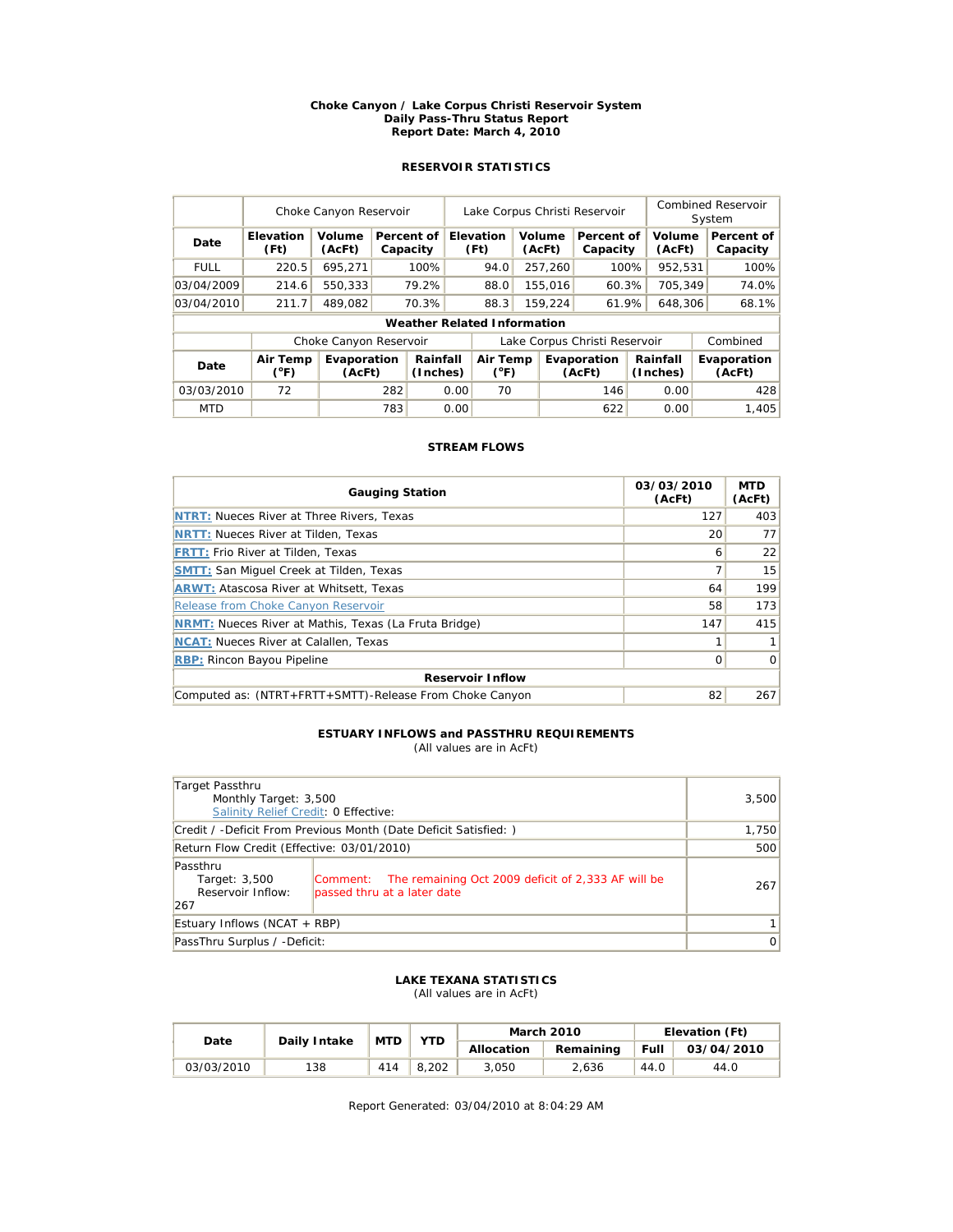#### **Choke Canyon / Lake Corpus Christi Reservoir System Daily Pass-Thru Status Report Report Date: March 5, 2010**

# **RESERVOIR STATISTICS**

|             | Choke Canyon Reservoir    |                        |       |                                    |      | Lake Corpus Christi Reservoir                      |    |                      |                               |                       |                  | Combined Reservoir<br>System |                        |  |
|-------------|---------------------------|------------------------|-------|------------------------------------|------|----------------------------------------------------|----|----------------------|-------------------------------|-----------------------|------------------|------------------------------|------------------------|--|
| Date        | <b>Elevation</b><br>(Ft)  | Volume<br>(AcFt)       |       | Percent of<br>Capacity             |      | Elevation<br>(Ft)                                  |    | Volume<br>(AcFt)     | Percent of<br>Capacity        |                       | Volume<br>(AcFt) |                              | Percent of<br>Capacity |  |
| <b>FULL</b> | 220.5                     | 695.271                |       | 100%                               |      | 94.0                                               |    | 257,260              | 100%                          |                       | 952,531          |                              | 100%                   |  |
| 03/05/2009  | 214.5                     | 550.106                |       | 79.1%                              |      | 88.0                                               |    | 154,862              | 60.2%                         |                       | 704.968          |                              | 74.0%                  |  |
| 03/05/2010  | 211.7                     | 487.190                | 70.1% |                                    |      | 88.3<br>159,224                                    |    | 61.9%                |                               | 646,414               |                  | 67.9%                        |                        |  |
|             |                           |                        |       | <b>Weather Related Information</b> |      |                                                    |    |                      |                               |                       |                  |                              |                        |  |
|             |                           | Choke Canyon Reservoir |       |                                    |      |                                                    |    |                      | Lake Corpus Christi Reservoir |                       |                  |                              | Combined               |  |
| Date        | Air Temp<br>$(^{\circ}F)$ | Evaporation<br>(AcFt)  |       | Rainfall<br>(Inches)               |      | Air Temp<br>Evaporation<br>$(^{\circ}F)$<br>(AcFt) |    | Rainfall<br>(Inches) |                               | Evaporation<br>(AcFt) |                  |                              |                        |  |
| 03/04/2010  | 72                        |                        | 183   |                                    | 0.00 |                                                    | 70 |                      | 183                           |                       | 0.00             |                              | 366                    |  |
| <b>MTD</b>  |                           |                        | 966   |                                    | 0.00 |                                                    |    |                      | 805                           |                       | 0.00             |                              | 1.771                  |  |

## **STREAM FLOWS**

| <b>Gauging Station</b>                                       | 03/04/2010<br>(AcFt) | <b>MTD</b><br>(AcFt) |  |  |  |  |  |
|--------------------------------------------------------------|----------------------|----------------------|--|--|--|--|--|
| <b>NTRT: Nueces River at Three Rivers, Texas</b>             | 125                  | 528                  |  |  |  |  |  |
| <b>NRTT: Nueces River at Tilden, Texas</b>                   | 16                   | 93                   |  |  |  |  |  |
| <b>FRTT: Frio River at Tilden, Texas</b>                     | 6                    | 28                   |  |  |  |  |  |
| <b>SMTT: San Miquel Creek at Tilden, Texas</b>               | 6                    | 21                   |  |  |  |  |  |
| <b>ARWT: Atascosa River at Whitsett, Texas</b>               | 64                   | 262                  |  |  |  |  |  |
| <b>Release from Choke Canvon Reservoir</b>                   | 58                   | 230                  |  |  |  |  |  |
| <b>NRMT:</b> Nueces River at Mathis, Texas (La Fruta Bridge) | 147                  | 562                  |  |  |  |  |  |
| <b>NCAT:</b> Nueces River at Calallen, Texas                 | O                    |                      |  |  |  |  |  |
| <b>RBP: Rincon Bayou Pipeline</b>                            | 0                    | $\Omega$             |  |  |  |  |  |
| <b>Reservoir Inflow</b>                                      |                      |                      |  |  |  |  |  |
| Computed as: (NTRT+FRTT+SMTT)-Release From Choke Canyon      | 79                   | 347                  |  |  |  |  |  |

#### **ESTUARY INFLOWS and PASSTHRU REQUIREMENTS** (All values are in AcFt)

| Target Passthru<br>Monthly Target: 3,500<br>Salinity Relief Credit: 0 Effective: | 3,500                                                                                      |     |
|----------------------------------------------------------------------------------|--------------------------------------------------------------------------------------------|-----|
| Credit / -Deficit From Previous Month (Date Deficit Satisfied: )                 | 1,750                                                                                      |     |
| Return Flow Credit (Effective: 03/01/2010)                                       | 500                                                                                        |     |
| Passthru<br>Target: 3,500<br>Reservoir Inflow:<br>347                            | Comment: The remaining Oct 2009 deficit of 2,333 AF will be<br>passed thru at a later date | 347 |
| Estuary Inflows (NCAT + RBP)                                                     | 1                                                                                          |     |
| PassThru Surplus / -Deficit:                                                     | $\overline{0}$                                                                             |     |

### **LAKE TEXANA STATISTICS** (All values are in AcFt)

| Date       | Daily Intake | <b>MTD</b> | YTD   |            | <b>March 2010</b> | Elevation (Ft) |            |  |
|------------|--------------|------------|-------|------------|-------------------|----------------|------------|--|
|            |              |            |       | Allocation | Remaining         | <b>Full</b>    | 03/05/2010 |  |
| 03/04/2010 | 138          | 552        | 8.340 | 3.050      | 2.498             | 44.0           | 44.0       |  |

Report Generated: 03/05/2010 at 8:37:22 AM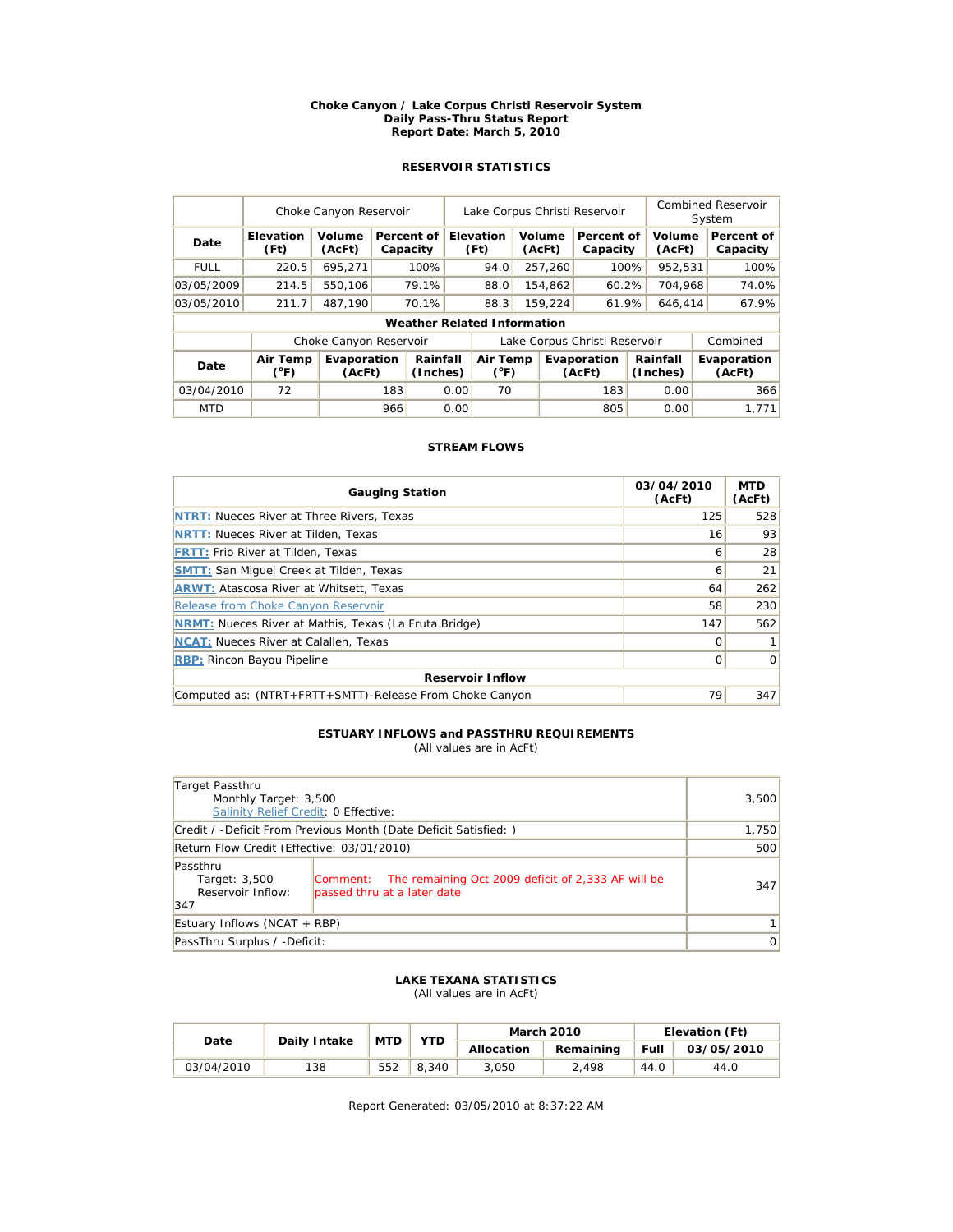#### **Choke Canyon / Lake Corpus Christi Reservoir System Daily Pass-Thru Status Report Report Date: March 6, 2010**

# **RESERVOIR STATISTICS**

|             | Choke Canyon Reservoir |                        | Lake Corpus Christi Reservoir |                        |      |                                    |  |                  | <b>Combined Reservoir</b><br>System |  |                      |  |                        |
|-------------|------------------------|------------------------|-------------------------------|------------------------|------|------------------------------------|--|------------------|-------------------------------------|--|----------------------|--|------------------------|
| Date        | Elevation<br>(Ft)      | Volume<br>(AcFt)       |                               | Percent of<br>Capacity |      | <b>Elevation</b><br>(Ft)           |  | Volume<br>(AcFt) | Percent of<br>Capacity              |  | Volume<br>(AcFt)     |  | Percent of<br>Capacity |
| <b>FULL</b> | 220.5                  | 695.271                |                               | 100%                   |      | 94.0                               |  | 257,260          | 100%                                |  | 952,531              |  | 100%                   |
| 03/06/2009  | 214.5                  | 549.879                |                               | 79.1%                  |      | 87.9                               |  | 153.941          | 59.8%                               |  | 703.820              |  | 73.9%                  |
| 03/06/2010  | 211.7                  | 488,246                |                               | 70.2%                  |      | 88.3                               |  | 159,224          | 61.9%                               |  | 647,470              |  | 68.0%                  |
|             |                        |                        |                               |                        |      | <b>Weather Related Information</b> |  |                  |                                     |  |                      |  |                        |
|             |                        | Choke Canyon Reservoir |                               |                        |      |                                    |  |                  | Lake Corpus Christi Reservoir       |  |                      |  | Combined               |
| Date        | Air Temp<br>(°F)       | Evaporation<br>(AcFt)  |                               | Rainfall<br>(Inches)   |      | Air Temp<br>$(^{\circ}F)$          |  |                  | Evaporation<br>(AcFt)               |  | Rainfall<br>(Inches) |  | Evaporation<br>(AcFt)  |
| 03/05/2010  | 63                     |                        | 147                           |                        | 0.00 | 64                                 |  |                  | 73                                  |  | 0.00                 |  | 220                    |
| <b>MTD</b>  |                        |                        | 1.113                         |                        | 0.00 |                                    |  |                  | 878                                 |  | 0.00                 |  | 1.991                  |

## **STREAM FLOWS**

| <b>Gauging Station</b>                                       | 03/05/2010<br>(AcFt) | <b>MTD</b><br>(AcFt) |  |  |  |  |  |  |
|--------------------------------------------------------------|----------------------|----------------------|--|--|--|--|--|--|
| <b>NTRT: Nueces River at Three Rivers, Texas</b>             | 123                  | 651                  |  |  |  |  |  |  |
| <b>NRTT: Nueces River at Tilden, Texas</b>                   | 13                   | 107                  |  |  |  |  |  |  |
| <b>FRTT: Frio River at Tilden, Texas</b>                     | 5                    | 33                   |  |  |  |  |  |  |
| <b>SMTT: San Miquel Creek at Tilden, Texas</b>               | 6                    | 27                   |  |  |  |  |  |  |
| <b>ARWT: Atascosa River at Whitsett, Texas</b>               | 22                   | 284                  |  |  |  |  |  |  |
| Release from Choke Canyon Reservoir                          | 58                   | 288                  |  |  |  |  |  |  |
| <b>NRMT:</b> Nueces River at Mathis, Texas (La Fruta Bridge) | 141                  | 703                  |  |  |  |  |  |  |
| <b>NCAT:</b> Nueces River at Calallen, Texas                 | Ω                    |                      |  |  |  |  |  |  |
| <b>RBP:</b> Rincon Bayou Pipeline                            | 0                    | $\mathbf 0$          |  |  |  |  |  |  |
| <b>Reservoir Inflow</b>                                      |                      |                      |  |  |  |  |  |  |
| Computed as: (NTRT+FRTT+SMTT)-Release From Choke Canyon      | 76                   | 423                  |  |  |  |  |  |  |

#### **ESTUARY INFLOWS and PASSTHRU REQUIREMENTS** (All values are in AcFt)

| Target Passthru<br>Monthly Target: 3,500<br>Salinity Relief Credit: 0 Effective: |                                                                                            | 3,500 |
|----------------------------------------------------------------------------------|--------------------------------------------------------------------------------------------|-------|
|                                                                                  | Credit / -Deficit From Previous Month (Date Deficit Satisfied: )                           | 1,750 |
| Return Flow Credit (Effective: 03/01/2010)                                       | 500                                                                                        |       |
| Passthru<br>Target: 3,500<br>Reservoir Inflow:<br>423                            | Comment: The remaining Oct 2009 deficit of 2,333 AF will be<br>passed thru at a later date | 423   |
| Estuary Inflows (NCAT + RBP)                                                     | 1                                                                                          |       |
| PassThru Surplus / -Deficit:                                                     | $\overline{0}$                                                                             |       |

### **LAKE TEXANA STATISTICS** (All values are in AcFt)

| Date       | Daily Intake | <b>MTD</b> | YTD   |            | <b>March 2010</b> | Elevation (Ft) |            |  |
|------------|--------------|------------|-------|------------|-------------------|----------------|------------|--|
|            |              |            |       | Allocation | Remaining         | Full           | 03/06/2010 |  |
| 03/05/2010 | 138          | 690        | 8.478 | 3.050      | 2.360             | 44.0           | 44.0       |  |

Report Generated: 03/06/2010 at 7:49:05 AM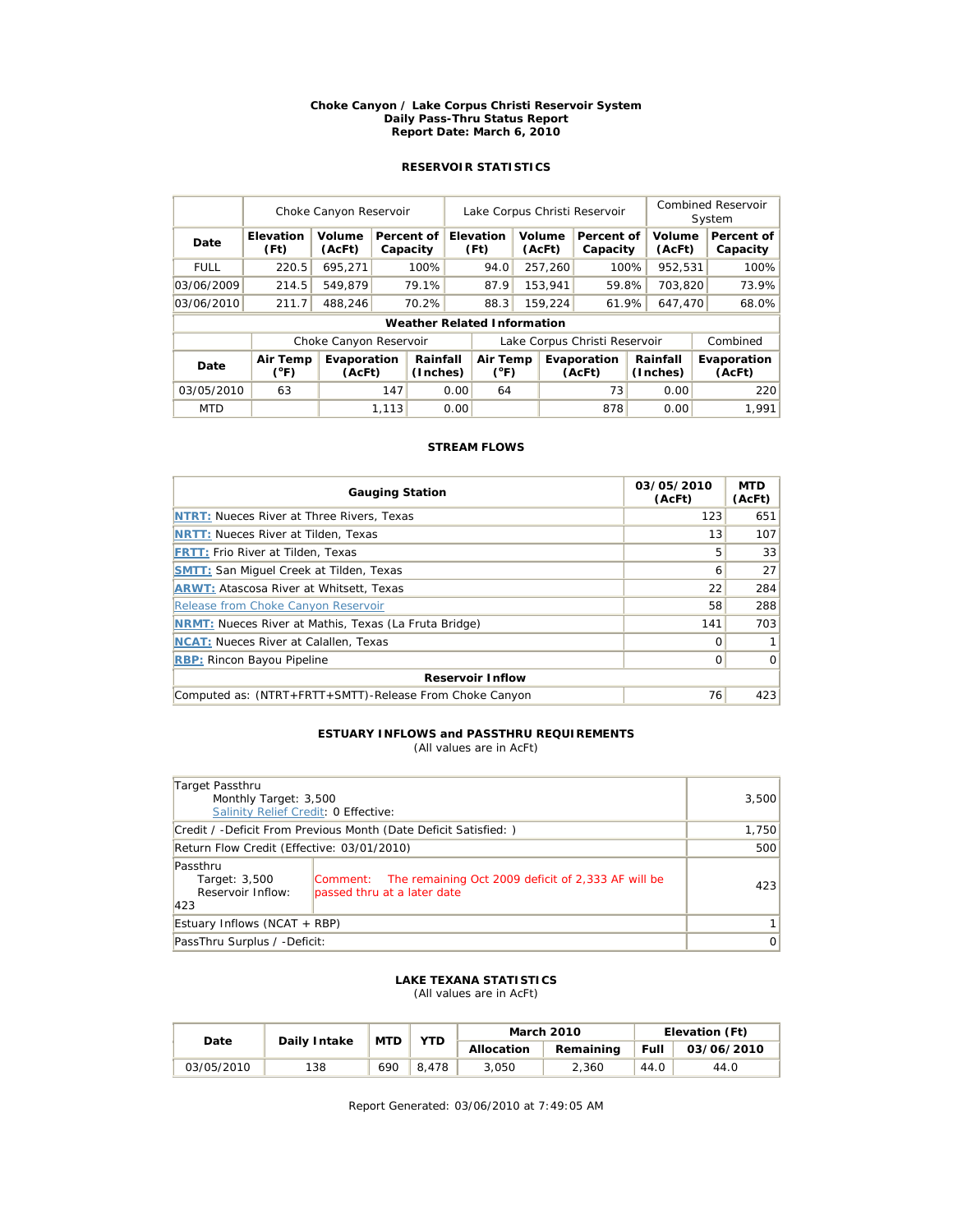#### **Choke Canyon / Lake Corpus Christi Reservoir System Daily Pass-Thru Status Report Report Date: March 7, 2010**

# **RESERVOIR STATISTICS**

|             | Choke Canyon Reservoir |                        |       |                                    | Lake Corpus Christi Reservoir |                           |                       |                  |                               |         | <b>Combined Reservoir</b><br>System |                       |                        |
|-------------|------------------------|------------------------|-------|------------------------------------|-------------------------------|---------------------------|-----------------------|------------------|-------------------------------|---------|-------------------------------------|-----------------------|------------------------|
| Date        | Elevation<br>(Ft)      | Volume<br>(AcFt)       |       | Percent of<br>Capacity             |                               | <b>Elevation</b><br>(Ft)  |                       | Volume<br>(AcFt) | Percent of<br>Capacity        |         | Volume<br>(AcFt)                    |                       | Percent of<br>Capacity |
| <b>FULL</b> | 220.5                  | 695.271                |       | 100%                               |                               | 94.0                      |                       | 257,260          | 100%                          |         | 952,531                             |                       | 100%                   |
| 03/07/2009  | 214.5                  | 549.197                |       | 79.0%                              |                               | 87.9                      |                       | 153.481          | 59.7%                         |         | 702.678                             |                       | 73.8%                  |
| 03/07/2010  | 211.6                  | 486.979                |       | 70.0%                              |                               | 88.3                      |                       | 158,910<br>61.8% |                               | 645.889 |                                     |                       | 67.8%                  |
|             |                        |                        |       | <b>Weather Related Information</b> |                               |                           |                       |                  |                               |         |                                     |                       |                        |
|             |                        | Choke Canyon Reservoir |       |                                    |                               |                           |                       |                  | Lake Corpus Christi Reservoir |         |                                     |                       | Combined               |
| Date        | Air Temp<br>(°F)       | Evaporation<br>(AcFt)  |       | Rainfall<br>(Inches)               |                               | Air Temp<br>$(^{\circ}F)$ | Evaporation<br>(AcFt) |                  | Rainfall<br>(Inches)          |         |                                     | Evaporation<br>(AcFt) |                        |
| 03/06/2010  | 72                     |                        | 220   |                                    | 0.00                          | 71                        |                       |                  | 146                           |         | 0.00                                |                       | 366                    |
| <b>MTD</b>  |                        |                        | 1.333 |                                    | 0.00                          |                           |                       |                  | 1.024                         |         | 0.00                                |                       | 2.357                  |

## **STREAM FLOWS**

| <b>Gauging Station</b>                                       | 03/06/2010<br>(AcFt) | <b>MTD</b><br>(AcFt) |  |  |  |  |  |  |
|--------------------------------------------------------------|----------------------|----------------------|--|--|--|--|--|--|
| <b>NTRT: Nueces River at Three Rivers, Texas</b>             | 117                  | 768                  |  |  |  |  |  |  |
| <b>NRTT: Nueces River at Tilden, Texas</b>                   | 12                   | 119                  |  |  |  |  |  |  |
| <b>FRTT: Frio River at Tilden, Texas</b>                     | 5                    | 37                   |  |  |  |  |  |  |
| <b>SMTT: San Miquel Creek at Tilden, Texas</b>               | 5                    | 32                   |  |  |  |  |  |  |
| <b>ARWT: Atascosa River at Whitsett, Texas</b>               | 22                   | 306                  |  |  |  |  |  |  |
| Release from Choke Canyon Reservoir                          | 58                   | 345                  |  |  |  |  |  |  |
| <b>NRMT:</b> Nueces River at Mathis, Texas (La Fruta Bridge) | 133                  | 836                  |  |  |  |  |  |  |
| <b>NCAT:</b> Nueces River at Calallen, Texas                 | O                    |                      |  |  |  |  |  |  |
| <b>RBP: Rincon Bayou Pipeline</b>                            | 0                    | $\Omega$             |  |  |  |  |  |  |
| <b>Reservoir Inflow</b>                                      |                      |                      |  |  |  |  |  |  |
| Computed as: (NTRT+FRTT+SMTT)-Release From Choke Canyon      | 70                   | 492                  |  |  |  |  |  |  |

#### **ESTUARY INFLOWS and PASSTHRU REQUIREMENTS** (All values are in AcFt)

| Target Passthru<br>Monthly Target: 3,500<br>Salinity Relief Credit: 0 Effective: |                                                                                            | 3,500 |
|----------------------------------------------------------------------------------|--------------------------------------------------------------------------------------------|-------|
|                                                                                  | Credit / -Deficit From Previous Month (Date Deficit Satisfied: )                           | 1,750 |
| Return Flow Credit (Effective: 03/01/2010)                                       | 500                                                                                        |       |
| Passthru<br>Target: 3,500<br>Reservoir Inflow:<br>492                            | Comment: The remaining Oct 2009 deficit of 2,333 AF will be<br>passed thru at a later date | 492   |
| Estuary Inflows (NCAT + RBP)                                                     | 1                                                                                          |       |
| PassThru Surplus / -Deficit:                                                     | $\overline{0}$                                                                             |       |

### **LAKE TEXANA STATISTICS** (All values are in AcFt)

| Date       | Daily Intake | <b>MTD</b> | YTD   |            | <b>March 2010</b> | Elevation (Ft) |            |  |
|------------|--------------|------------|-------|------------|-------------------|----------------|------------|--|
|            |              |            |       | Allocation | Remaining         | <b>Full</b>    | 03/07/2010 |  |
| 03/06/2010 | 138          | 828        | 8.616 | 3.050      | 2,222             | 44.0           | 44.0       |  |

Report Generated: 03/07/2010 at 7:50:52 AM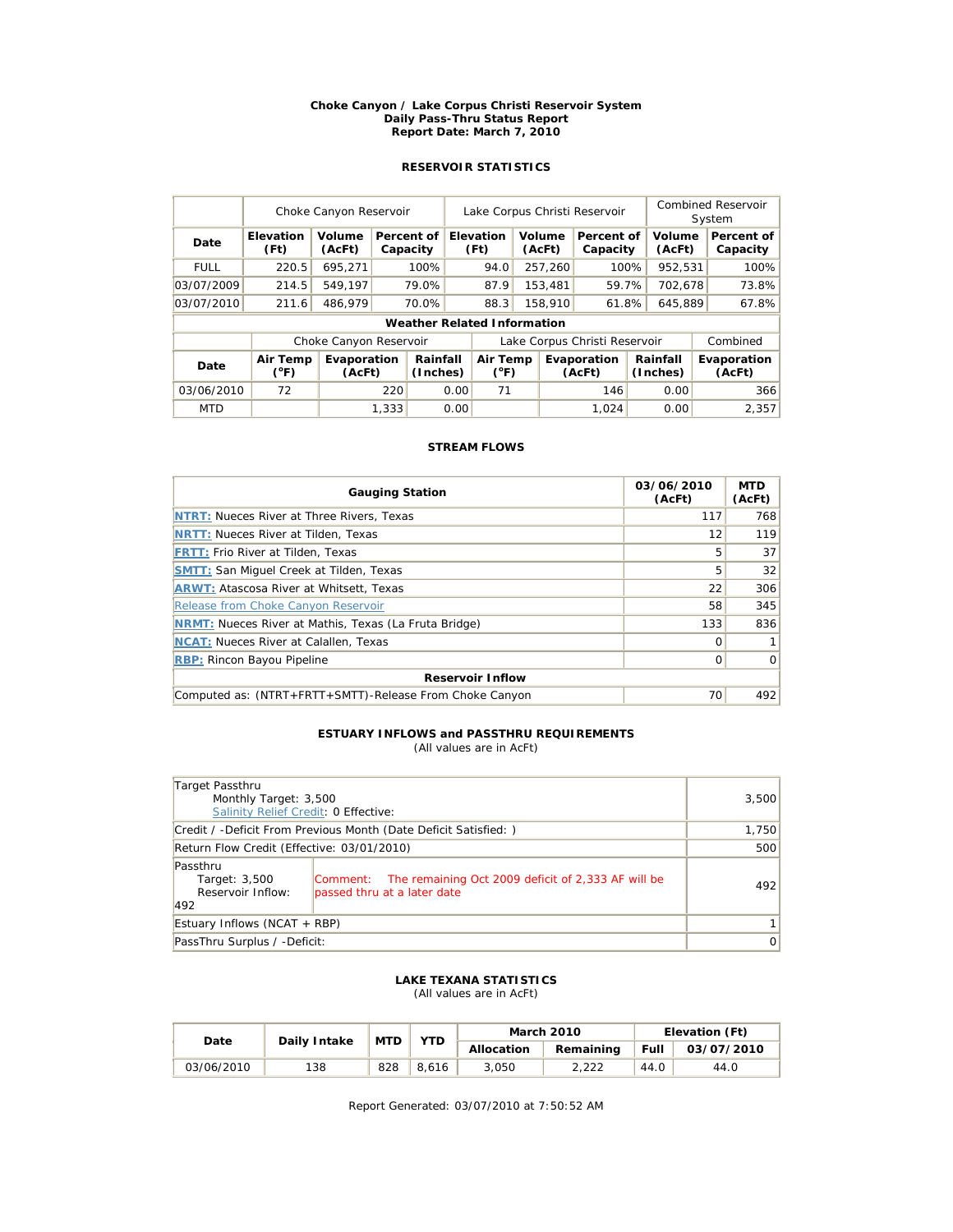#### **Choke Canyon / Lake Corpus Christi Reservoir System Daily Pass-Thru Status Report Report Date: March 8, 2010**

# **RESERVOIR STATISTICS**

|             | Choke Canyon Reservoir |                        | Lake Corpus Christi Reservoir |                                    |      |                           |  |                  | <b>Combined Reservoir</b><br>System |         |                  |  |                        |  |                       |
|-------------|------------------------|------------------------|-------------------------------|------------------------------------|------|---------------------------|--|------------------|-------------------------------------|---------|------------------|--|------------------------|--|-----------------------|
| Date        | Elevation<br>(Ft)      | Volume<br>(AcFt)       |                               | Percent of<br>Capacity             |      | Elevation<br>(Ft)         |  | Volume<br>(AcFt) | Percent of<br>Capacity              |         | Volume<br>(AcFt) |  | Percent of<br>Capacity |  |                       |
| <b>FULL</b> | 220.5                  | 695,271                |                               | 100%                               |      | 94.0                      |  | 257,260          | 100%                                |         | 952,531          |  | 100%                   |  |                       |
| 03/08/2009  | 214.5                  | 548.747                |                               | 78.9%                              |      | 87.9                      |  | 153.634          | 59.7%                               |         | 702.381          |  | 73.7%                  |  |                       |
| 03/08/2010  | 211.7                  | 487.401                |                               | 70.1%                              |      | 88.2                      |  | 158,753<br>61.7% |                                     | 646,154 |                  |  | 67.8%                  |  |                       |
|             |                        |                        |                               | <b>Weather Related Information</b> |      |                           |  |                  |                                     |         |                  |  |                        |  |                       |
|             |                        | Choke Canyon Reservoir |                               |                                    |      |                           |  |                  | Lake Corpus Christi Reservoir       |         |                  |  | Combined               |  |                       |
| Date        | Air Temp<br>(°F)       | Evaporation<br>(AcFt)  |                               | Rainfall<br>(Inches)               |      | Air Temp<br>$(^{\circ}F)$ |  |                  | Evaporation<br>(AcFt)               |         |                  |  | Rainfall<br>(Inches)   |  | Evaporation<br>(AcFt) |
| 03/07/2010  | 68                     |                        | 12                            |                                    | 0.05 | 71                        |  |                  | 46                                  |         | 0.01             |  | 58                     |  |                       |
| <b>MTD</b>  |                        |                        | 1.345                         |                                    | 0.05 |                           |  |                  | 1.070                               |         | 0.01             |  | 2.415                  |  |                       |

## **STREAM FLOWS**

| <b>Gauging Station</b>                                       | 03/07/2010<br>(AcFt) | <b>MTD</b><br>(AcFt) |  |  |  |  |  |  |
|--------------------------------------------------------------|----------------------|----------------------|--|--|--|--|--|--|
| NTRT: Nueces River at Three Rivers, Texas                    | 115                  | 883                  |  |  |  |  |  |  |
| <b>NRTT: Nueces River at Tilden, Texas</b>                   | 10                   | 129                  |  |  |  |  |  |  |
| <b>FRTT: Frio River at Tilden, Texas</b>                     | 5                    | 42                   |  |  |  |  |  |  |
| <b>SMTT: San Miquel Creek at Tilden, Texas</b>               | 6                    | 38                   |  |  |  |  |  |  |
| <b>ARWT: Atascosa River at Whitsett, Texas</b>               | 20                   | 326                  |  |  |  |  |  |  |
| Release from Choke Canyon Reservoir                          | 58                   | 403                  |  |  |  |  |  |  |
| <b>NRMT:</b> Nueces River at Mathis, Texas (La Fruta Bridge) | 127                  | 963                  |  |  |  |  |  |  |
| <b>NCAT:</b> Nueces River at Calallen, Texas                 | 13                   | 14                   |  |  |  |  |  |  |
| <b>RBP: Rincon Bayou Pipeline</b>                            | $\Omega$             | $\Omega$             |  |  |  |  |  |  |
| <b>Reservoir Inflow</b>                                      |                      |                      |  |  |  |  |  |  |
| Computed as: (NTRT+FRTT+SMTT)-Release From Choke Canyon      | 68                   | 560                  |  |  |  |  |  |  |

# **ESTUARY INFLOWS and PASSTHRU REQUIREMENTS**

(All values are in AcFt)

| Target Passthru<br>Monthly Target: 3,500<br>Salinity Relief Credit: 0 Effective: |                                                                                           | 3,500 |
|----------------------------------------------------------------------------------|-------------------------------------------------------------------------------------------|-------|
|                                                                                  | Credit / -Deficit From Previous Month (Date Deficit Satisfied: )                          | 1,750 |
| Return Flow Credit (Effective: 03/01/2010)                                       | 500                                                                                       |       |
| Passthru<br>Target: 3,500<br>Reservoir Inflow:<br>560                            | Comment: The remaining Oct 2009 deficit of 2,333 AF will be<br>passed thru at a later dat | 560   |
| Estuary Inflows (NCAT + RBP)                                                     | 14                                                                                        |       |
| PassThru Surplus / -Deficit:                                                     | 0                                                                                         |       |

### **LAKE TEXANA STATISTICS** (All values are in AcFt)

| Date       | Daily Intake | <b>MTD</b> | YTD   |            | <b>March 2010</b> | Elevation (Ft) |            |  |
|------------|--------------|------------|-------|------------|-------------------|----------------|------------|--|
|            |              |            |       | Allocation | Remaining         | Full           | 03/08/2010 |  |
| 03/07/2010 | 138          | 966        | 8.754 | 3.050      | 2.084             | 44.0           | 44.0       |  |

Report Generated: 03/08/2010 at 8:54:12 AM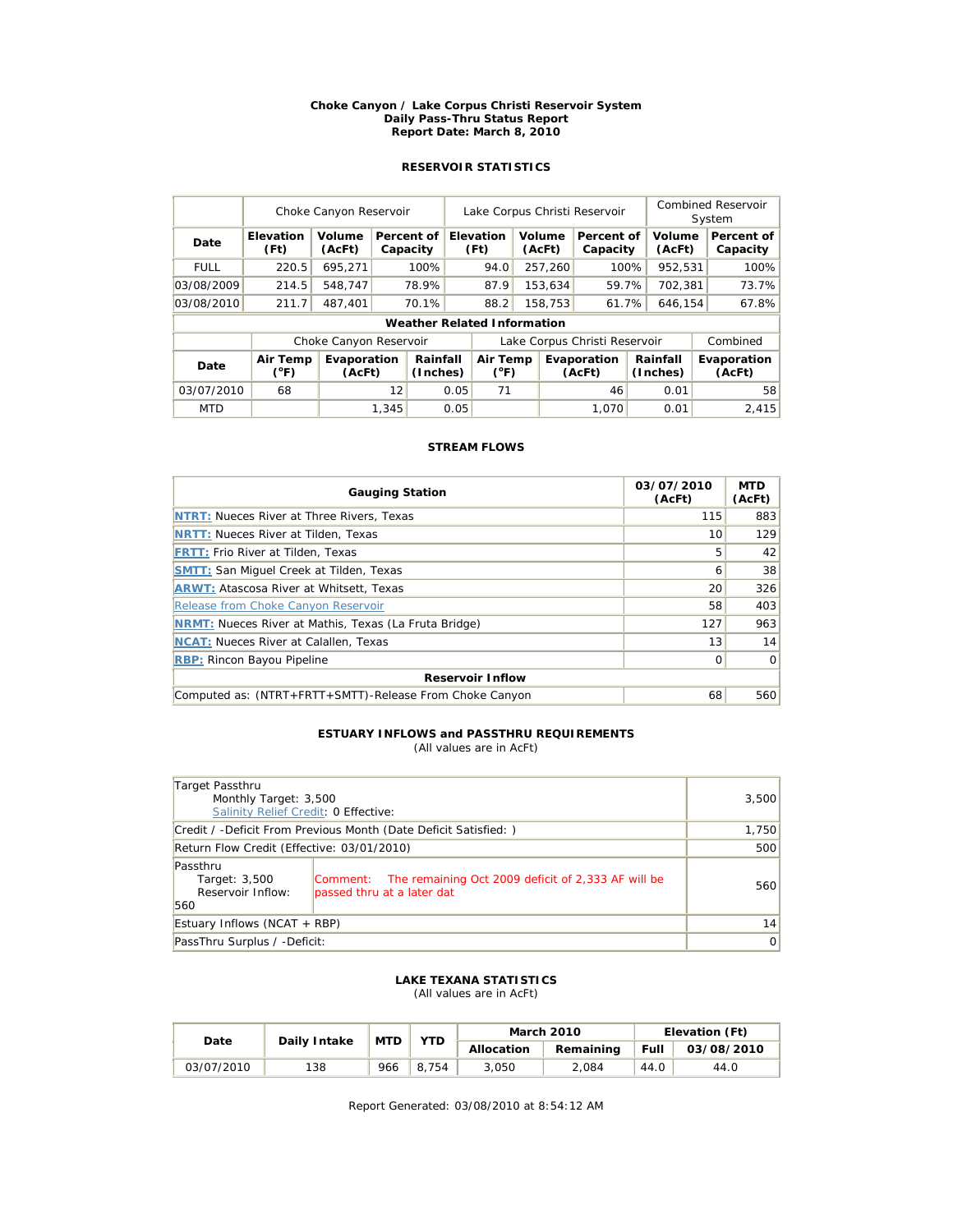#### **Choke Canyon / Lake Corpus Christi Reservoir System Daily Pass-Thru Status Report Report Date: March 9, 2010**

# **RESERVOIR STATISTICS**

|             | Choke Canyon Reservoir    |                        | Lake Corpus Christi Reservoir |                                    |      |                           |  |                  | <b>Combined Reservoir</b><br>System |         |                      |  |                        |
|-------------|---------------------------|------------------------|-------------------------------|------------------------------------|------|---------------------------|--|------------------|-------------------------------------|---------|----------------------|--|------------------------|
| Date        | <b>Elevation</b><br>(Ft)  | Volume<br>(AcFt)       |                               | Percent of<br>Capacity             |      | Elevation<br>(Ft)         |  | Volume<br>(AcFt) | Percent of<br>Capacity              |         | Volume<br>(AcFt)     |  | Percent of<br>Capacity |
| <b>FULL</b> | 220.5                     | 695,271                |                               | 100%                               |      | 94.0                      |  | 257,260          | 100%                                |         | 952,531              |  | 100%                   |
| 03/09/2009  | 214.5                     | 548.522                |                               | 78.9%                              |      | 87.9                      |  | 153.634          | 59.7%                               |         | 702.156              |  | 73.7%                  |
| 03/09/2010  | 211.7                     | 488,455                |                               | 70.3%                              |      | 88.2                      |  | 158,753<br>61.7% |                                     | 647,208 |                      |  | 67.9%                  |
|             |                           |                        |                               | <b>Weather Related Information</b> |      |                           |  |                  |                                     |         |                      |  |                        |
|             |                           | Choke Canyon Reservoir |                               |                                    |      |                           |  |                  | Lake Corpus Christi Reservoir       |         |                      |  | Combined               |
| Date        | Air Temp<br>$(^{\circ}F)$ | Evaporation<br>(AcFt)  |                               | Rainfall<br>(Inches)               |      | Air Temp<br>$(^{\circ}F)$ |  |                  | Evaporation<br>(AcFt)               |         | Rainfall<br>(Inches) |  | Evaporation<br>(AcFt)  |
| 03/08/2010  | 71                        |                        | 24                            |                                    | 0.04 | 69                        |  |                  | 37                                  |         | 0.10                 |  | 61                     |
| <b>MTD</b>  |                           |                        | 1.369                         |                                    | 0.09 |                           |  |                  | 1.107                               |         | 0.11                 |  | 2.476                  |

## **STREAM FLOWS**

| <b>Gauging Station</b>                                       | 03/08/2010<br>(AcFt) | <b>MTD</b><br>(AcFt) |  |  |  |  |  |  |
|--------------------------------------------------------------|----------------------|----------------------|--|--|--|--|--|--|
| NTRT: Nueces River at Three Rivers, Texas                    | 139                  | 1.022                |  |  |  |  |  |  |
| <b>NRTT: Nueces River at Tilden, Texas</b>                   | 8                    | 137                  |  |  |  |  |  |  |
| <b>FRTT: Frio River at Tilden, Texas</b>                     | 6                    | 48                   |  |  |  |  |  |  |
| <b>SMTT: San Miquel Creek at Tilden, Texas</b>               | 6                    | 43                   |  |  |  |  |  |  |
| <b>ARWT: Atascosa River at Whitsett, Texas</b>               | 34                   | 359                  |  |  |  |  |  |  |
| Release from Choke Canyon Reservoir                          | 58                   | 461                  |  |  |  |  |  |  |
| <b>NRMT:</b> Nueces River at Mathis, Texas (La Fruta Bridge) | 127                  | 1.090                |  |  |  |  |  |  |
| <b>NCAT:</b> Nueces River at Calallen, Texas                 | 46                   | 60                   |  |  |  |  |  |  |
| <b>RBP: Rincon Bayou Pipeline</b>                            | 0                    | $\Omega$             |  |  |  |  |  |  |
| <b>Reservoir Inflow</b>                                      |                      |                      |  |  |  |  |  |  |
| Computed as: (NTRT+FRTT+SMTT)-Release From Choke Canyon      | 93                   | 653                  |  |  |  |  |  |  |

# **ESTUARY INFLOWS and PASSTHRU REQUIREMENTS**

(All values are in AcFt)

| Target Passthru<br>Monthly Target: 3,500              | 3,500                                                                                     |       |
|-------------------------------------------------------|-------------------------------------------------------------------------------------------|-------|
| Salinity Relief Credit: 0 Effective:                  |                                                                                           |       |
|                                                       | Credit / -Deficit From Previous Month (Date Deficit Satisfied: )                          | 1,750 |
| Return Flow Credit (Effective: 03/01/2010)            | 500                                                                                       |       |
| Passthru<br>Target: 3,500<br>Reservoir Inflow:<br>653 | Comment: The remaining Oct 2009 deficit of 2,333 AF will be<br>passed thru at a later dat | 653   |
| Estuary Inflows (NCAT + RBP)                          | 60                                                                                        |       |
| PassThru Surplus / -Deficit:                          | $\overline{0}$                                                                            |       |

#### **LAKE TEXANA STATISTICS** (All values are in AcFt)

| Date       | Daily Intake | <b>MTD</b> | <b>YTD</b> |            | <b>March 2010</b> | Elevation (Ft) |            |  |
|------------|--------------|------------|------------|------------|-------------------|----------------|------------|--|
|            |              |            |            | Allocation | Remaining         | Full           | 03/09/2010 |  |
| 03/08/2010 | 138          | .104       | 8.891      | 3.050      | 1,946             | 44.0           | 44.0       |  |

Report Generated: 03/09/2010 at 10:15:57 AM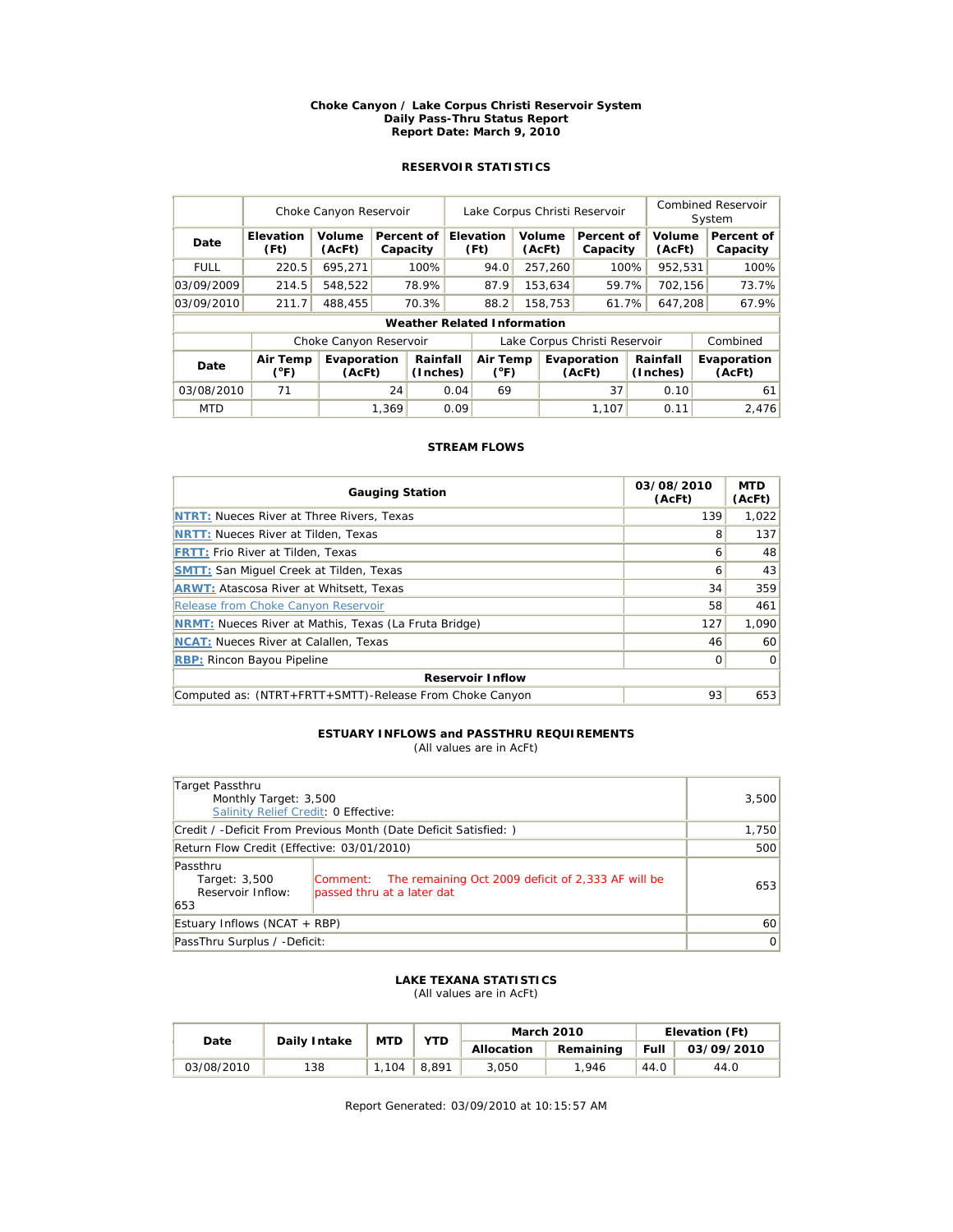#### **Choke Canyon / Lake Corpus Christi Reservoir System Daily Pass-Thru Status Report Report Date: March 10, 2010**

# **RESERVOIR STATISTICS**

|             | Choke Canyon Reservoir   |                        |       |                                    |      | Lake Corpus Christi Reservoir                                              |         |                  |                               |  |                  | Combined Reservoir<br>System |                        |  |
|-------------|--------------------------|------------------------|-------|------------------------------------|------|----------------------------------------------------------------------------|---------|------------------|-------------------------------|--|------------------|------------------------------|------------------------|--|
| Date        | <b>Elevation</b><br>(Ft) | Volume<br>(AcFt)       |       | Percent of<br>Capacity             |      | Elevation<br>(Ft)                                                          |         | Volume<br>(AcFt) | Percent of<br>Capacity        |  | Volume<br>(AcFt) |                              | Percent of<br>Capacity |  |
| <b>FULL</b> | 220.5                    | 695.271                |       | 100%                               |      | 94.0                                                                       |         | 257,260          | 100%                          |  | 952,531          |                              | 100%                   |  |
| 03/10/2009  | 214.5                    | 548.297                |       | 78.9%                              |      | 87.9                                                                       |         | 152,717          | 59.4%                         |  | 701.014          |                              | 73.6%                  |  |
| 03/10/2010  | 211.1                    | 487.401                |       | 70.1%                              |      | 88.3                                                                       | 159,224 |                  | 61.9%                         |  | 646,625          |                              | 67.9%                  |  |
|             |                          |                        |       | <b>Weather Related Information</b> |      |                                                                            |         |                  |                               |  |                  |                              |                        |  |
|             |                          | Choke Canyon Reservoir |       |                                    |      |                                                                            |         |                  | Lake Corpus Christi Reservoir |  |                  |                              | Combined               |  |
| Date        | Air Temp<br>(°F)         | Evaporation<br>(AcFt)  |       | Rainfall<br>(Inches)               |      | Rainfall<br>Air Temp<br>Evaporation<br>$(^{\circ}F)$<br>(Inches)<br>(AcFt) |         |                  | Evaporation<br>(AcFt)         |  |                  |                              |                        |  |
| 03/09/2010  | 76                       |                        | 147   |                                    | 0.00 | 78                                                                         |         |                  | 128                           |  | 0.00             |                              | 275                    |  |
| <b>MTD</b>  |                          |                        | 1,516 |                                    | 0.09 |                                                                            |         |                  | 1.235                         |  | 0.11             |                              | 2.751                  |  |

## **STREAM FLOWS**

| <b>Gauging Station</b>                                       | 03/09/2010<br>(AcFt) | <b>MTD</b><br>(AcFt) |  |  |  |  |  |  |  |
|--------------------------------------------------------------|----------------------|----------------------|--|--|--|--|--|--|--|
| NTRT: Nueces River at Three Rivers, Texas                    | 137                  | 1.159                |  |  |  |  |  |  |  |
| <b>NRTT: Nueces River at Tilden, Texas</b>                   | 8                    | 144                  |  |  |  |  |  |  |  |
| <b>FRTT: Frio River at Tilden, Texas</b>                     | 6                    | 54                   |  |  |  |  |  |  |  |
| <b>SMTT: San Miquel Creek at Tilden, Texas</b>               |                      | 50                   |  |  |  |  |  |  |  |
| <b>ARWT: Atascosa River at Whitsett, Texas</b>               | 34                   | 393                  |  |  |  |  |  |  |  |
| Release from Choke Canyon Reservoir                          | 58                   | 518                  |  |  |  |  |  |  |  |
| <b>NRMT:</b> Nueces River at Mathis, Texas (La Fruta Bridge) | 125                  | 1,215                |  |  |  |  |  |  |  |
| <b>NCAT:</b> Nueces River at Calallen, Texas                 | 22                   | 81                   |  |  |  |  |  |  |  |
| <b>RBP: Rincon Bayou Pipeline</b>                            | $\Omega$             | <sup>o</sup>         |  |  |  |  |  |  |  |
| <b>Reservoir Inflow</b>                                      |                      |                      |  |  |  |  |  |  |  |
| Computed as: (NTRT+FRTT+SMTT)-Release From Choke Canyon      | 92                   | 745                  |  |  |  |  |  |  |  |

#### **ESTUARY INFLOWS and PASSTHRU REQUIREMENTS** (All values are in AcFt)

| Target Passthru<br>Monthly Target: 3,500              |                                                                                           | 3,500 |
|-------------------------------------------------------|-------------------------------------------------------------------------------------------|-------|
| Salinity Relief Credit: 0 Effective:                  |                                                                                           |       |
|                                                       | Credit / -Deficit From Previous Month (Date Deficit Satisfied: )                          | 1,750 |
| Return Flow Credit (Effective: 03/01/2010)            | 500                                                                                       |       |
| Passthru<br>Target: 3,500<br>Reservoir Inflow:<br>745 | Comment: The remaining Oct 2009 deficit of 2,333 AF will be<br>passed thru at a later dat | 745   |
| Estuary Inflows (NCAT + RBP)                          | 81                                                                                        |       |
| PassThru Surplus / -Deficit:                          | 0                                                                                         |       |

#### **LAKE TEXANA STATISTICS** (All values are in AcFt)

| Date       | Daily Intake | <b>MTD</b> | <b>YTD</b> |            | <b>March 2010</b> | Elevation (Ft) |            |  |
|------------|--------------|------------|------------|------------|-------------------|----------------|------------|--|
|            |              |            |            | Allocation | Remaining         | Full           | 03/10/2010 |  |
| 03/09/2010 | 138          | 1.242      | 9.030      | 3.050      | 1.808             | 44.0           | 44.0       |  |

Report Generated: 03/10/2010 at 8:10:49 AM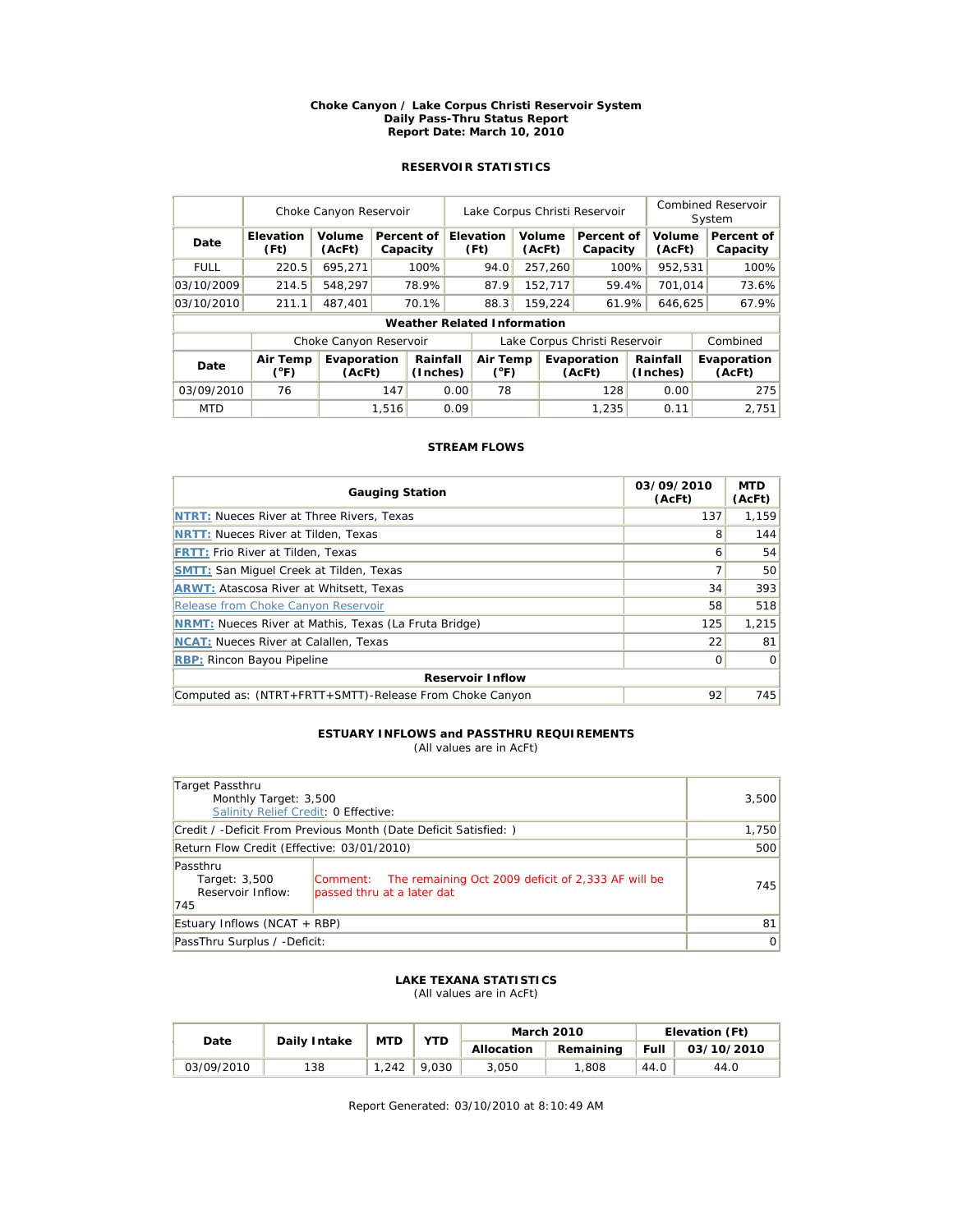#### **Choke Canyon / Lake Corpus Christi Reservoir System Daily Pass-Thru Status Report Report Date: March 11, 2010**

# **RESERVOIR STATISTICS**

|             | Choke Canyon Reservoir   |                        |       |                        | Lake Corpus Christi Reservoir |                                    |         |                  |                               |                      | <b>Combined Reservoir</b><br>System |  |                        |
|-------------|--------------------------|------------------------|-------|------------------------|-------------------------------|------------------------------------|---------|------------------|-------------------------------|----------------------|-------------------------------------|--|------------------------|
| Date        | <b>Elevation</b><br>(Ft) | Volume<br>(AcFt)       |       | Percent of<br>Capacity |                               | <b>Elevation</b><br>(Ft)           |         | Volume<br>(AcFt) | Percent of<br>Capacity        |                      | Volume<br>(AcFt)                    |  | Percent of<br>Capacity |
| <b>FULL</b> | 220.5                    | 695,271                |       | 100%                   |                               | 94.0                               |         | 257,260          | 100%                          |                      | 952,531                             |  | 100%                   |
| 03/11/2009  | 214.5                    | 548.522                |       | 78.9%                  |                               | 87.9                               |         | 153.634          | 59.7%                         |                      | 702.156                             |  | 73.7%                  |
| 03/11/2010  | 211.7                    | 488,246                |       | 70.2%                  |                               | 88.3                               | 159,538 |                  | 62.0%                         |                      | 647,784                             |  | 68.0%                  |
|             |                          |                        |       |                        |                               | <b>Weather Related Information</b> |         |                  |                               |                      |                                     |  |                        |
|             |                          | Choke Canyon Reservoir |       |                        |                               |                                    |         |                  | Lake Corpus Christi Reservoir |                      |                                     |  | Combined               |
| Date        | Air Temp<br>(°F)         | Evaporation<br>(AcFt)  |       | Rainfall<br>(Inches)   |                               | Air Temp<br>$(^{\circ}F)$          |         |                  | Evaporation<br>(AcFt)         | Rainfall<br>(Inches) |                                     |  | Evaporation<br>(AcFt)  |
| 03/10/2010  | 81                       |                        | 232   |                        | 0.00                          | 85                                 |         |                  | 165                           |                      | 0.00                                |  | 397                    |
| <b>MTD</b>  |                          |                        | 1.748 |                        | 0.09                          |                                    |         |                  | 1.400                         |                      | 0.11                                |  | 3.148                  |

## **STREAM FLOWS**

| <b>Gauging Station</b>                                       | 03/10/2010<br>(AcFt) | <b>MTD</b><br>(AcFt) |  |  |  |  |  |  |
|--------------------------------------------------------------|----------------------|----------------------|--|--|--|--|--|--|
| <b>NTRT: Nueces River at Three Rivers, Texas</b>             | 119                  | 1.278                |  |  |  |  |  |  |
| <b>NRTT: Nueces River at Tilden, Texas</b>                   | 6                    | 150                  |  |  |  |  |  |  |
| <b>FRTT: Frio River at Tilden, Texas</b>                     | ь                    | 59                   |  |  |  |  |  |  |
| <b>SMTT: San Miquel Creek at Tilden, Texas</b>               | 6                    | 56                   |  |  |  |  |  |  |
| <b>ARWT: Atascosa River at Whitsett, Texas</b>               | 34                   | 427                  |  |  |  |  |  |  |
| Release from Choke Canyon Reservoir                          | 58                   | 576                  |  |  |  |  |  |  |
| <b>NRMT:</b> Nueces River at Mathis, Texas (La Fruta Bridge) | 127                  | 1,342                |  |  |  |  |  |  |
| <b>NCAT:</b> Nueces River at Calallen, Texas                 | 11                   | 92                   |  |  |  |  |  |  |
| <b>RBP: Rincon Bayou Pipeline</b>                            | 0                    | $\Omega$             |  |  |  |  |  |  |
| <b>Reservoir Inflow</b>                                      |                      |                      |  |  |  |  |  |  |
| Computed as: (NTRT+FRTT+SMTT)-Release From Choke Canyon      | 73                   | 818                  |  |  |  |  |  |  |

# **ESTUARY INFLOWS and PASSTHRU REQUIREMENTS**

(All values are in AcFt)

| Target Passthru<br>Monthly Target: 3,500                         | 3,500                                                                                      |     |
|------------------------------------------------------------------|--------------------------------------------------------------------------------------------|-----|
| Salinity Relief Credit: 0 Effective:                             |                                                                                            |     |
| Credit / -Deficit From Previous Month (Date Deficit Satisfied: ) | 1,750                                                                                      |     |
| Return Flow Credit (Effective: 03/01/2010)                       | 500                                                                                        |     |
| Passthru<br>Target: 3,500<br>Reservoir Inflow:<br>818            | Comment: The remaining Oct 2009 deficit of 2,333 AF will be<br>passed thru at a later date | 818 |
| Estuary Inflows (NCAT + RBP)                                     | 92                                                                                         |     |
| PassThru Surplus / -Deficit:                                     | 0                                                                                          |     |

#### **LAKE TEXANA STATISTICS** (All values are in AcFt)

| Date       | Daily Intake | <b>MTD</b> | YTD   |            | <b>March 2010</b> | Elevation (Ft) |            |  |
|------------|--------------|------------|-------|------------|-------------------|----------------|------------|--|
|            |              |            |       | Allocation | Remaining         | Full           | 03/11/2010 |  |
| 03/10/2010 | 139          | .381       | 9.168 | 3.050      | 1.669             | 44.0           | 43.9       |  |

Report Generated: 03/11/2010 at 8:32:57 AM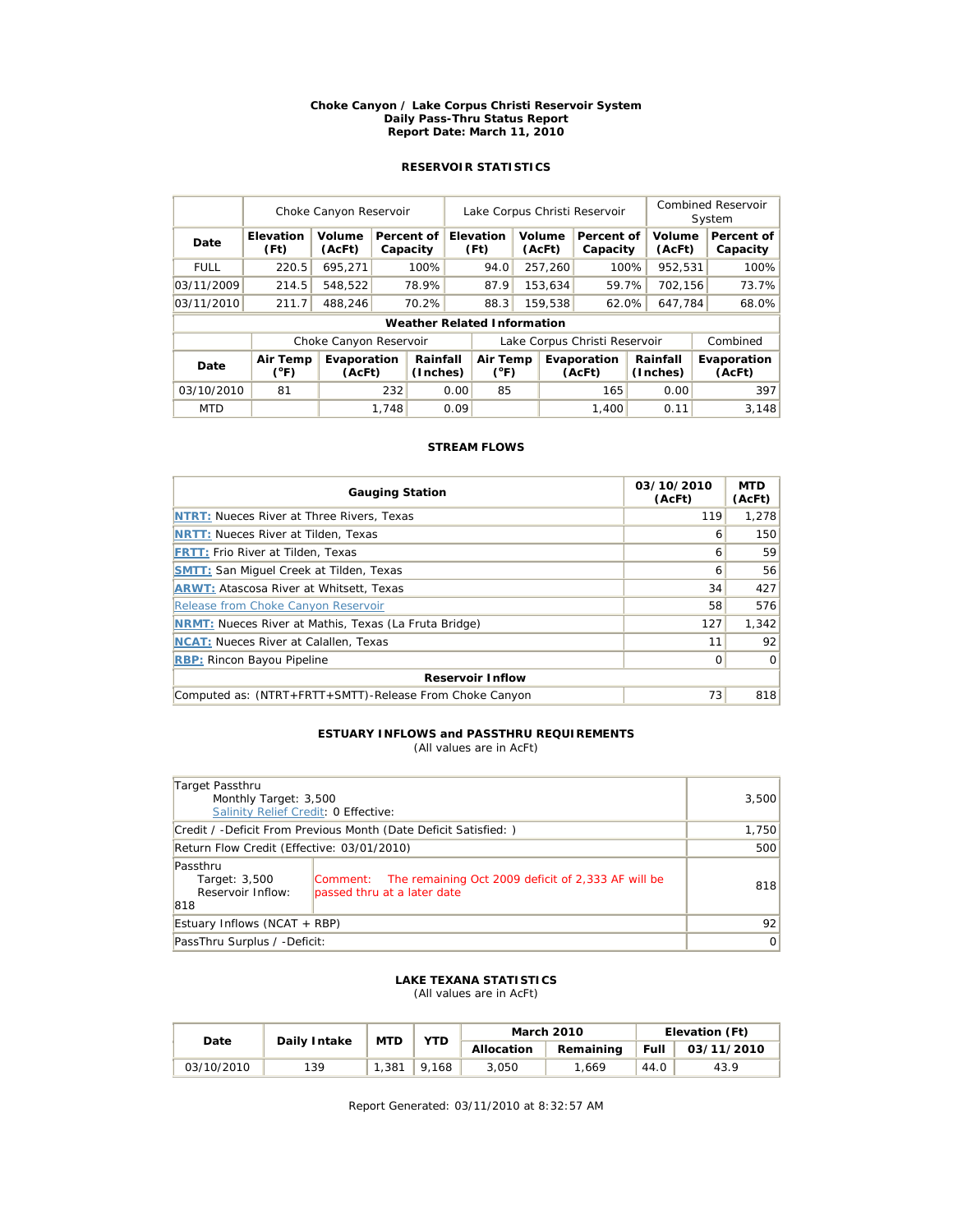#### **Choke Canyon / Lake Corpus Christi Reservoir System Daily Pass-Thru Status Report Report Date: March 12, 2010**

# **RESERVOIR STATISTICS**

|             | Choke Canyon Reservoir   |                        |       |                        |      | Lake Corpus Christi Reservoir      |                                                                            |                  |                               |                       | Combined Reservoir<br>System |  |                        |
|-------------|--------------------------|------------------------|-------|------------------------|------|------------------------------------|----------------------------------------------------------------------------|------------------|-------------------------------|-----------------------|------------------------------|--|------------------------|
| Date        | <b>Elevation</b><br>(Ft) | Volume<br>(AcFt)       |       | Percent of<br>Capacity |      | Elevation<br>(Ft)                  |                                                                            | Volume<br>(AcFt) | Percent of<br>Capacity        |                       | Volume<br>(AcFt)             |  | Percent of<br>Capacity |
| <b>FULL</b> | 220.5                    | 695,271                |       | 100%                   |      | 94.0                               |                                                                            | 257,260          | 100%                          |                       | 952,531                      |  | 100%                   |
| 03/12/2009  | 214.5                    | 548,297                |       | 78.9%                  |      | 88.0                               |                                                                            | 154,401          | 60.0%                         |                       | 702.698                      |  | 73.8%                  |
| 03/12/2010  | 211.7                    | 487,612                |       | 70.1%                  |      | 88.3                               |                                                                            | 159,381<br>62.0% |                               | 646,993               |                              |  | 67.9%                  |
|             |                          |                        |       |                        |      | <b>Weather Related Information</b> |                                                                            |                  |                               |                       |                              |  |                        |
|             |                          | Choke Canyon Reservoir |       |                        |      |                                    |                                                                            |                  | Lake Corpus Christi Reservoir |                       |                              |  | Combined               |
| Date        | Air Temp<br>(°F)         | Evaporation<br>(AcFt)  |       | Rainfall<br>(Inches)   |      |                                    | Rainfall<br>Air Temp<br>Evaporation<br>$(^{\circ}F)$<br>(Inches)<br>(AcFt) |                  |                               | Evaporation<br>(AcFt) |                              |  |                        |
| 03/11/2010  | 80                       |                        | 355   |                        | 0.00 | 79                                 |                                                                            |                  | 302                           |                       | 0.00                         |  | 657                    |
| <b>MTD</b>  |                          |                        | 2,103 |                        | 0.09 |                                    |                                                                            |                  | 1.702                         |                       | 0.11                         |  | 3.805                  |

## **STREAM FLOWS**

| <b>Gauging Station</b>                                       | 03/11/2010<br>(AcFt) | <b>MTD</b><br>(AcFt) |  |  |  |  |  |  |
|--------------------------------------------------------------|----------------------|----------------------|--|--|--|--|--|--|
| <b>NTRT: Nueces River at Three Rivers, Texas</b>             | 115                  | 1.393                |  |  |  |  |  |  |
| <b>NRTT: Nueces River at Tilden, Texas</b>                   | 4                    | 153                  |  |  |  |  |  |  |
| <b>FRTT: Frio River at Tilden, Texas</b>                     | 5                    | 64                   |  |  |  |  |  |  |
| <b>SMTT: San Miquel Creek at Tilden, Texas</b>               | 6                    | 62                   |  |  |  |  |  |  |
| <b>ARWT: Atascosa River at Whitsett, Texas</b>               | 34                   | 461                  |  |  |  |  |  |  |
| Release from Choke Canyon Reservoir                          | 58                   | 633                  |  |  |  |  |  |  |
| <b>NRMT:</b> Nueces River at Mathis, Texas (La Fruta Bridge) | 129                  | 1,471                |  |  |  |  |  |  |
| <b>NCAT:</b> Nueces River at Calallen, Texas                 | 4                    | 96                   |  |  |  |  |  |  |
| <b>RBP: Rincon Bayou Pipeline</b>                            | 0                    | $\Omega$             |  |  |  |  |  |  |
| <b>Reservoir Inflow</b>                                      |                      |                      |  |  |  |  |  |  |
| Computed as: (NTRT+FRTT+SMTT)-Release From Choke Canyon      | 68                   | 887                  |  |  |  |  |  |  |

# **ESTUARY INFLOWS and PASSTHRU REQUIREMENTS**

(All values are in AcFt)

| Target Passthru<br>Monthly Target: 3,500                         |                                                                                            | 3,500 |
|------------------------------------------------------------------|--------------------------------------------------------------------------------------------|-------|
| Salinity Relief Credit: 0 Effective:                             |                                                                                            |       |
| Credit / -Deficit From Previous Month (Date Deficit Satisfied: ) | 1,750                                                                                      |       |
| Return Flow Credit (Effective: 03/01/2010)                       | 500                                                                                        |       |
| Passthru<br>Target: 3,500<br>Reservoir Inflow:<br>887            | Comment: The remaining Oct 2009 deficit of 2,333 AF will be<br>passed thru at a later date | 887   |
| Estuary Inflows (NCAT + RBP)                                     | 96                                                                                         |       |
| PassThru Surplus / -Deficit:                                     | 0                                                                                          |       |

#### **LAKE TEXANA STATISTICS** (All values are in AcFt)

| Date       | Daily Intake | <b>MTD</b> | YTD   |            | <b>March 2010</b> | Elevation (Ft) |            |  |
|------------|--------------|------------|-------|------------|-------------------|----------------|------------|--|
|            |              |            |       | Allocation | Remaining         | Full           | 03/12/2010 |  |
| 03/11/2010 | 138          | 1.519      | 9.306 | 3.050      | 1.531             | 44.0           | 43.9       |  |

Report Generated: 03/12/2010 at 8:41:32 AM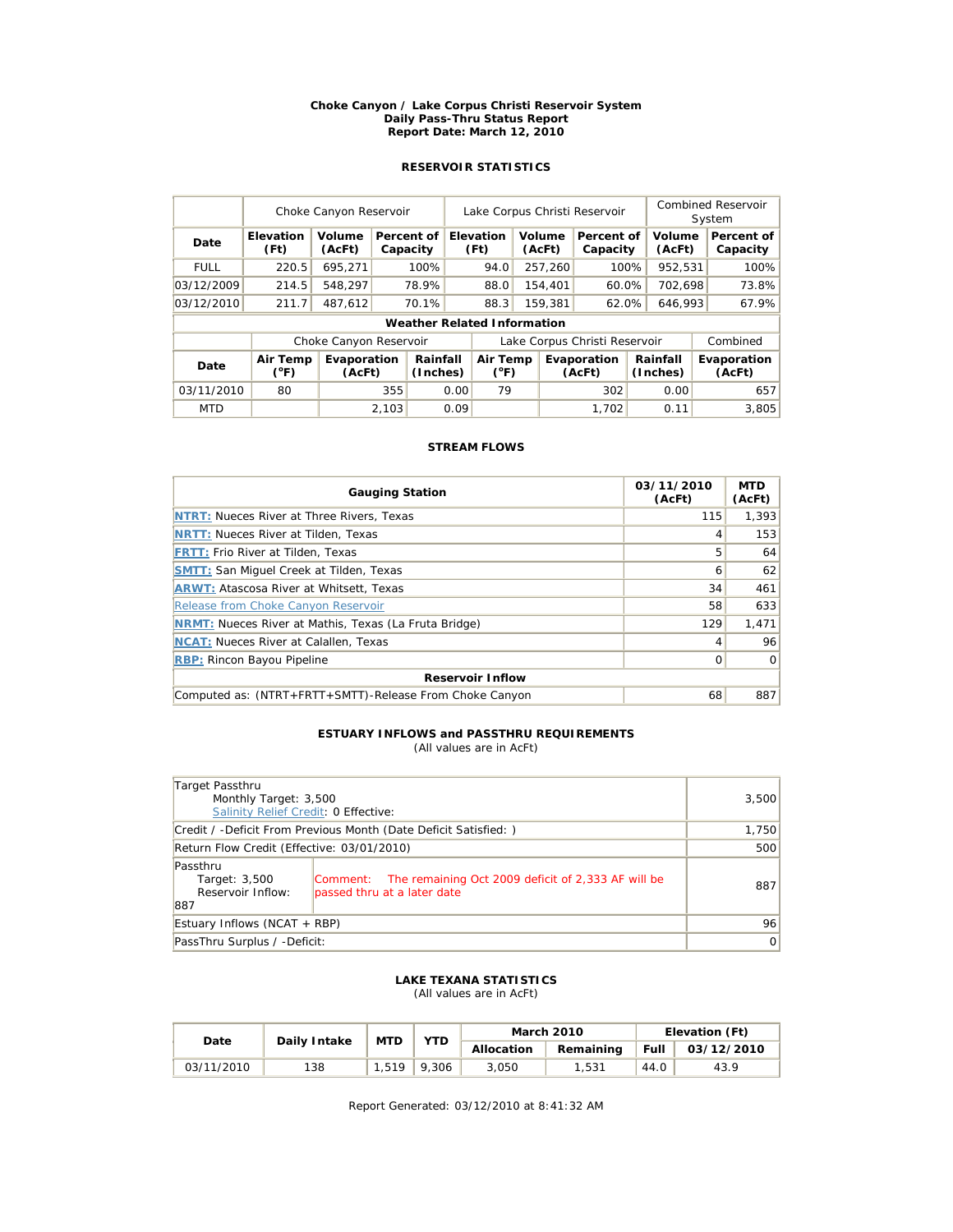#### **Choke Canyon / Lake Corpus Christi Reservoir System Daily Pass-Thru Status Report Report Date: March 13, 2010**

# **RESERVOIR STATISTICS**

|             | Choke Canyon Reservoir   |                        |       |                                    |                           | Lake Corpus Christi Reservoir |  |                       |                               |                      |                  | Combined Reservoir<br>System |                        |  |
|-------------|--------------------------|------------------------|-------|------------------------------------|---------------------------|-------------------------------|--|-----------------------|-------------------------------|----------------------|------------------|------------------------------|------------------------|--|
| Date        | <b>Elevation</b><br>(Ft) | Volume<br>(AcFt)       |       | Percent of<br>Capacity             |                           | Elevation<br>(Ft)             |  | Volume<br>(AcFt)      | Percent of<br>Capacity        |                      | Volume<br>(AcFt) |                              | Percent of<br>Capacity |  |
| <b>FULL</b> | 220.5                    | 695,271                |       | 100%                               |                           | 94.0                          |  | 257,260               | 100%                          |                      | 952,531          |                              | 100%                   |  |
| 03/13/2009  | 214.5                    | 548,072                |       | 78.8%                              |                           | 87.9                          |  | 153,481               | 59.7%                         |                      | 701,553          |                              | 73.7%                  |  |
| 03/13/2010  | 211.7                    | 487,401                |       | 70.1%                              |                           | 88.2                          |  | 158,753<br>61.7%      |                               | 646,154              |                  |                              | 67.8%                  |  |
|             |                          |                        |       | <b>Weather Related Information</b> |                           |                               |  |                       |                               |                      |                  |                              |                        |  |
|             |                          | Choke Canyon Reservoir |       |                                    |                           |                               |  |                       | Lake Corpus Christi Reservoir |                      |                  |                              | Combined               |  |
| Date        | Air Temp<br>(°F)         | Evaporation<br>(AcFt)  |       | Rainfall<br>(Inches)               | Air Temp<br>$(^{\circ}F)$ |                               |  | Evaporation<br>(AcFt) |                               | Rainfall<br>(Inches) |                  | Evaporation<br>(AcFt)        |                        |  |
| 03/12/2010  | 73                       |                        | 354   |                                    | 0.00                      | 80                            |  |                       | 274                           |                      | 0.00             |                              | 628                    |  |
| <b>MTD</b>  |                          |                        | 2,457 |                                    | 0.09                      |                               |  |                       | 1.976                         |                      | 0.11             |                              | 4.433                  |  |

## **STREAM FLOWS**

| <b>Gauging Station</b>                                       | 03/12/2010<br>(AcFt) | <b>MTD</b><br>(AcFt) |  |  |  |  |  |
|--------------------------------------------------------------|----------------------|----------------------|--|--|--|--|--|
| <b>NTRT: Nueces River at Three Rivers, Texas</b>             | 115                  | 1,509                |  |  |  |  |  |
| <b>NRTT: Nueces River at Tilden, Texas</b>                   |                      | 156                  |  |  |  |  |  |
| <b>FRTT: Frio River at Tilden, Texas</b>                     | 5                    | 69                   |  |  |  |  |  |
| <b>SMTT: San Miquel Creek at Tilden, Texas</b>               | 5                    | 67                   |  |  |  |  |  |
| <b>ARWT: Atascosa River at Whitsett, Texas</b>               | 32                   | 492                  |  |  |  |  |  |
| Release from Choke Canyon Reservoir                          | 58                   | 691                  |  |  |  |  |  |
| <b>NRMT:</b> Nueces River at Mathis, Texas (La Fruta Bridge) | 129                  | 1,600                |  |  |  |  |  |
| <b>NCAT:</b> Nueces River at Calallen, Texas                 | 28                   | 124                  |  |  |  |  |  |
| <b>RBP: Rincon Bayou Pipeline</b>                            | 0                    | $\Omega$             |  |  |  |  |  |
| <b>Reservoir Inflow</b>                                      |                      |                      |  |  |  |  |  |
| Computed as: (NTRT+FRTT+SMTT)-Release From Choke Canyon      | 68                   | 955                  |  |  |  |  |  |

# **ESTUARY INFLOWS and PASSTHRU REQUIREMENTS**

(All values are in AcFt)

| Target Passthru                                                                                                                                     |       |
|-----------------------------------------------------------------------------------------------------------------------------------------------------|-------|
| Monthly Target: 3,500                                                                                                                               | 3,500 |
| Salinity Relief Credit: 0 Effective:                                                                                                                |       |
| Credit / -Deficit From Previous Month (Date Deficit Satisfied: )                                                                                    | 1,750 |
| Return Flow Credit (Effective: 03/01/2010)                                                                                                          | 500   |
| Passthru<br>Comment: The remaining Oct 2009 deficit of 2,333 AF will be<br>Target: 3,500<br>Reservoir Inflow:<br>passed thru at a later date<br>955 | 955   |
| Estuary Inflows (NCAT + RBP)                                                                                                                        | 124   |
| PassThru Surplus / -Deficit:                                                                                                                        | 0     |

#### **LAKE TEXANA STATISTICS** (All values are in AcFt)

| Date       | Daily Intake | <b>MTD</b> | YTD   |            | <b>March 2010</b> | Elevation (Ft) |            |  |
|------------|--------------|------------|-------|------------|-------------------|----------------|------------|--|
|            |              |            |       | Allocation | Remaining         | Full           | 03/13/2010 |  |
| 03/12/2010 | 139          | 1,658.     | 9.446 | 3.050      | 1,392             | 44.0           | 43.9       |  |

Report Generated: 03/13/2010 at 8:09:28 AM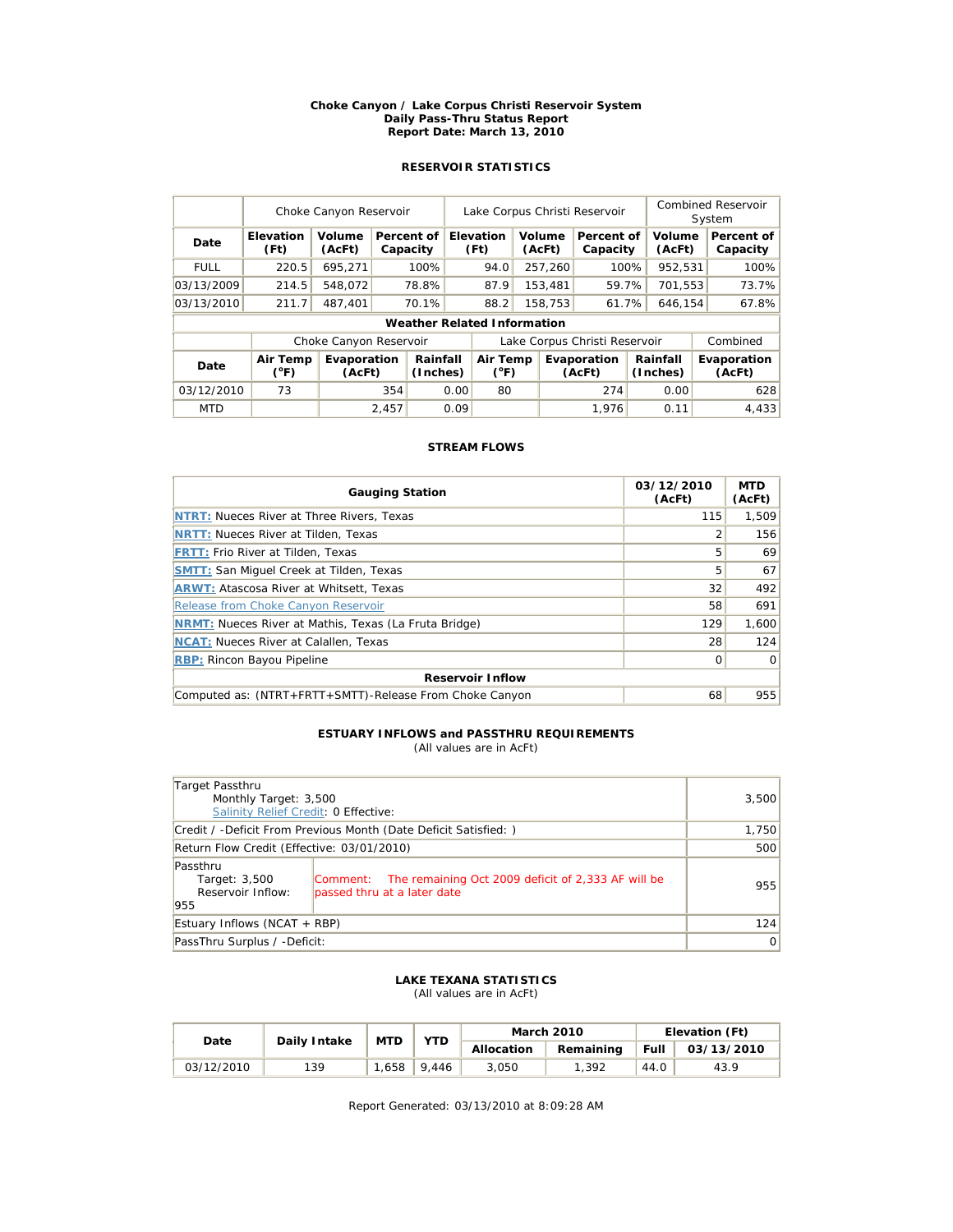#### **Choke Canyon / Lake Corpus Christi Reservoir System Daily Pass-Thru Status Report Report Date: March 14, 2010**

# **RESERVOIR STATISTICS**

|             | Choke Canyon Reservoir   |                        |       |                        |      | Lake Corpus Christi Reservoir         |  |                  |                                               |         |                  | Combined Reservoir<br>System |                        |  |
|-------------|--------------------------|------------------------|-------|------------------------|------|---------------------------------------|--|------------------|-----------------------------------------------|---------|------------------|------------------------------|------------------------|--|
| Date        | <b>Elevation</b><br>(Ft) | Volume<br>(AcFt)       |       | Percent of<br>Capacity |      | Elevation<br>Volume<br>(Ft)<br>(AcFt) |  |                  | Percent of<br>Capacity                        |         | Volume<br>(AcFt) |                              | Percent of<br>Capacity |  |
| <b>FULL</b> | 220.5                    | 695,271                |       | 100%                   |      | 94.0                                  |  | 257,260          | 100%                                          |         | 952,531          |                              | 100%                   |  |
| 03/14/2009  | 214.4                    | 547,847                |       | 78.8%                  |      | 87.9                                  |  | 153,023          | 59.5%                                         |         | 700.870          |                              | 73.6%                  |  |
| 03/14/2010  | 211.7                    | 487,824                |       | 70.2%                  |      | 88.2                                  |  | 158,283<br>61.5% |                                               | 646,107 |                  |                              | 67.8%                  |  |
|             |                          |                        |       |                        |      | <b>Weather Related Information</b>    |  |                  |                                               |         |                  |                              |                        |  |
|             |                          | Choke Canyon Reservoir |       |                        |      |                                       |  |                  | Lake Corpus Christi Reservoir                 |         |                  |                              | Combined               |  |
| Date        | Air Temp<br>(°F)         | Evaporation<br>(AcFt)  |       | Rainfall<br>(Inches)   |      | Air Temp<br>$(^{\circ}F)$             |  |                  | Rainfall<br>Evaporation<br>(Inches)<br>(AcFt) |         |                  |                              | Evaporation<br>(AcFt)  |  |
| 03/13/2010  | 80                       |                        | 257   |                        | 0.00 | 80                                    |  |                  | 219                                           |         | 0.00             |                              | 476                    |  |
| <b>MTD</b>  |                          |                        | 2,714 |                        | 0.09 |                                       |  |                  | 2.195                                         |         | 0.11             |                              | 4.909                  |  |

## **STREAM FLOWS**

| <b>Gauging Station</b>                                       | 03/13/2010<br>(AcFt) | <b>MTD</b><br>(AcFt) |  |  |  |  |  |
|--------------------------------------------------------------|----------------------|----------------------|--|--|--|--|--|
| NTRT: Nueces River at Three Rivers, Texas                    | 111                  | 1.620                |  |  |  |  |  |
| <b>NRTT: Nueces River at Tilden, Texas</b>                   |                      | 157                  |  |  |  |  |  |
| <b>FRTT: Frio River at Tilden, Texas</b>                     | 5                    | 75                   |  |  |  |  |  |
| <b>SMTT: San Miquel Creek at Tilden, Texas</b>               | 5                    | 73                   |  |  |  |  |  |
| <b>ARWT: Atascosa River at Whitsett, Texas</b>               | 30                   | 522                  |  |  |  |  |  |
| Release from Choke Canyon Reservoir                          | 58                   | 748                  |  |  |  |  |  |
| <b>NRMT:</b> Nueces River at Mathis, Texas (La Fruta Bridge) | 141                  | 1,741                |  |  |  |  |  |
| <b>NCAT:</b> Nueces River at Calallen, Texas                 | 19                   | 143                  |  |  |  |  |  |
| <b>RBP: Rincon Bayou Pipeline</b>                            | 0                    | $\Omega$             |  |  |  |  |  |
| <b>Reservoir Inflow</b>                                      |                      |                      |  |  |  |  |  |
| Computed as: (NTRT+FRTT+SMTT)-Release From Choke Canyon      | 64                   | 1.019                |  |  |  |  |  |

# **ESTUARY INFLOWS and PASSTHRU REQUIREMENTS**

(All values are in AcFt)

| Target Passthru                                                                                                                                       |       |
|-------------------------------------------------------------------------------------------------------------------------------------------------------|-------|
| Monthly Target: 3,500<br>Salinity Relief Credit: 0 Effective:                                                                                         | 3,500 |
|                                                                                                                                                       |       |
| Credit / -Deficit From Previous Month (Date Deficit Satisfied: )                                                                                      | 1,750 |
| Return Flow Credit (Effective: 03/01/2010)                                                                                                            | 500   |
| Passthru<br>Comment: The remaining Oct 2009 deficit of 2,333 AF will be<br>Target: 3,500<br>Reservoir Inflow:<br>passed thru at a later date<br>1,019 | 1,019 |
| Estuary Inflows (NCAT + RBP)                                                                                                                          | 143   |
| PassThru Surplus / -Deficit:                                                                                                                          | 0     |

#### **LAKE TEXANA STATISTICS** (All values are in AcFt)

| Date       | Daily Intake | <b>MTD</b> | <b>YTD</b> |            | <b>March 2010</b> | Elevation (Ft) |            |  |
|------------|--------------|------------|------------|------------|-------------------|----------------|------------|--|
|            |              |            |            | Allocation | Remaining         | Full           | 03/14/2010 |  |
| 03/13/2010 | 139          | .797       | 9.585      | 3.050      | 1,253             | 44.0           | 43.9       |  |

Report Generated: 03/14/2010 at 8:09:30 AM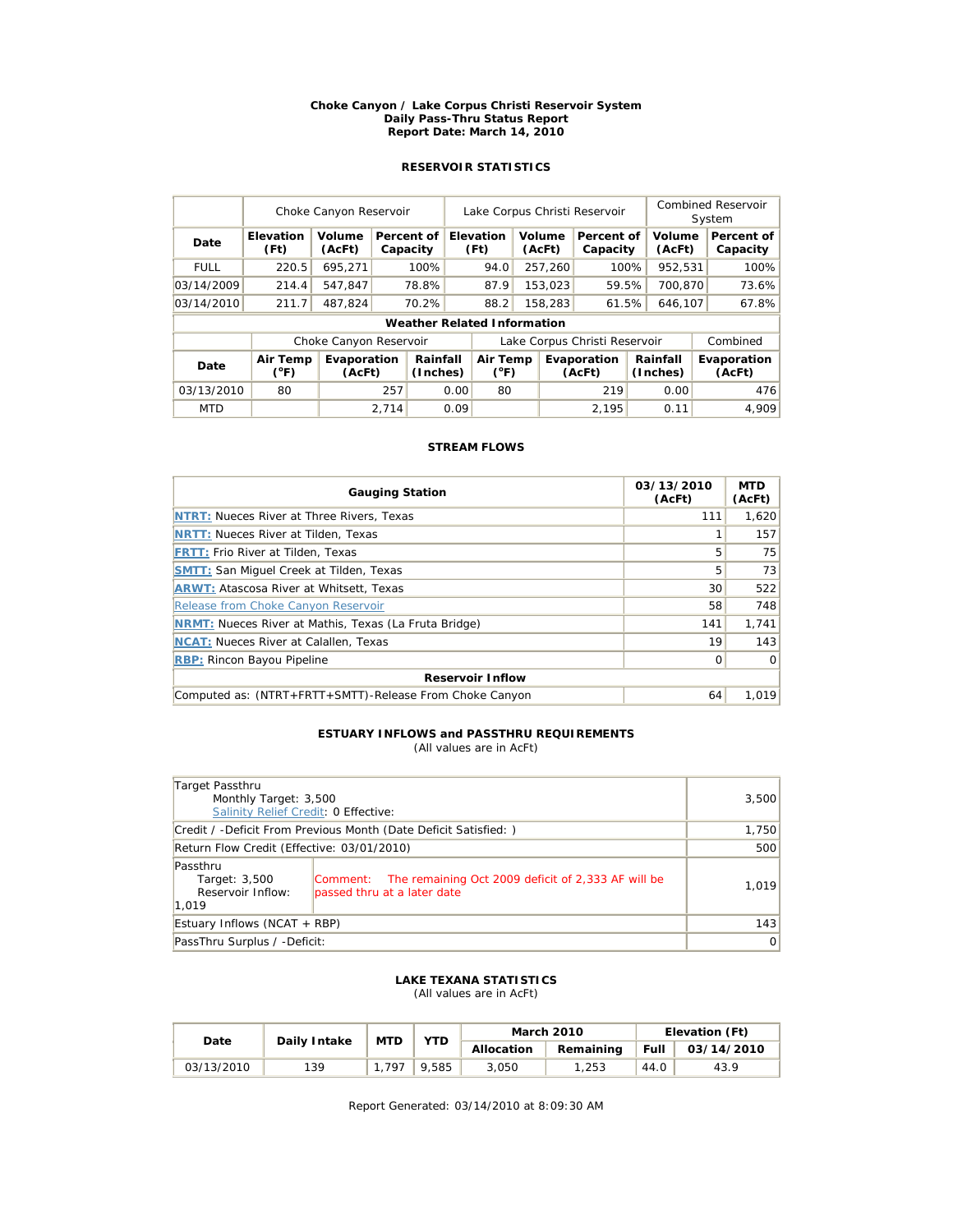#### **Choke Canyon / Lake Corpus Christi Reservoir System Daily Pass-Thru Status Report Report Date: March 15, 2010**

# **RESERVOIR STATISTICS**

|             | Choke Canyon Reservoir |                        |       |                        | Lake Corpus Christi Reservoir |                                              |                           |                        |                       |                  | <b>Combined Reservoir</b><br>System |                        |                       |  |
|-------------|------------------------|------------------------|-------|------------------------|-------------------------------|----------------------------------------------|---------------------------|------------------------|-----------------------|------------------|-------------------------------------|------------------------|-----------------------|--|
| Date        | Elevation<br>(Ft)      | Volume<br>(AcFt)       |       | Percent of<br>Capacity |                               | <b>Elevation</b><br>Volume<br>(Ft)<br>(AcFt) |                           | Percent of<br>Capacity |                       | Volume<br>(AcFt) |                                     | Percent of<br>Capacity |                       |  |
| <b>FULL</b> | 220.5                  | 695,271                |       | 100%                   |                               | 94.0                                         |                           | 257,260                | 100%                  |                  | 952,531                             |                        | 100%                  |  |
| 03/15/2009  | 214.4                  | 547.847                |       | 78.8%                  |                               | 87.9                                         |                           | 153.328                | 59.6%                 |                  | 701.175                             |                        | 73.6%                 |  |
| 03/15/2010  | 211.6                  | 486,134                |       | 69.9%                  |                               | 88.2<br>158,126                              |                           | 61.5%                  |                       | 644.260          |                                     | 67.6%                  |                       |  |
|             |                        |                        |       |                        |                               | <b>Weather Related Information</b>           |                           |                        |                       |                  |                                     |                        |                       |  |
|             |                        | Choke Canyon Reservoir |       |                        |                               | Lake Corpus Christi Reservoir                |                           |                        |                       |                  | Combined                            |                        |                       |  |
| Date        | Air Temp<br>(°F)       | Evaporation<br>(AcFt)  |       |                        | Rainfall<br>(Inches)          |                                              | Air Temp<br>$(^{\circ}F)$ |                        | Evaporation<br>(AcFt) |                  | Rainfall<br>(Inches)                |                        | Evaporation<br>(AcFt) |  |
| 03/14/2010  | 81                     |                        | 256   |                        | 0.00                          | 79                                           |                           |                        | 210                   |                  | 0.00                                |                        | 466                   |  |
| <b>MTD</b>  |                        |                        | 2.970 |                        | 0.09                          |                                              |                           |                        | 2,405                 |                  | 0.11                                |                        | 5.375                 |  |

## **STREAM FLOWS**

| <b>Gauging Station</b>                                       | 03/14/2010<br>(AcFt) | <b>MTD</b><br>(AcFt) |  |  |  |  |  |
|--------------------------------------------------------------|----------------------|----------------------|--|--|--|--|--|
| <b>NTRT: Nueces River at Three Rivers, Texas</b>             | 105                  | 1.725                |  |  |  |  |  |
| <b>NRTT: Nueces River at Tilden, Texas</b>                   |                      | 157                  |  |  |  |  |  |
| <b>FRTT: Frio River at Tilden, Texas</b>                     | 5                    | 80                   |  |  |  |  |  |
| <b>SMTT: San Miquel Creek at Tilden, Texas</b>               | 5                    | 77                   |  |  |  |  |  |
| <b>ARWT: Atascosa River at Whitsett, Texas</b>               | 30                   | 552                  |  |  |  |  |  |
| Release from Choke Canyon Reservoir                          | 58                   | 806                  |  |  |  |  |  |
| <b>NRMT:</b> Nueces River at Mathis, Texas (La Fruta Bridge) | 151                  | 1.892                |  |  |  |  |  |
| <b>NCAT:</b> Nueces River at Calallen, Texas                 | 11                   | 154                  |  |  |  |  |  |
| <b>RBP: Rincon Bayou Pipeline</b>                            | $\Omega$             | $\Omega$             |  |  |  |  |  |
| <b>Reservoir Inflow</b>                                      |                      |                      |  |  |  |  |  |
| Computed as: (NTRT+FRTT+SMTT)-Release From Choke Canyon      | 58                   | 1.076                |  |  |  |  |  |

# **ESTUARY INFLOWS and PASSTHRU REQUIREMENTS**

(All values are in AcFt)

| Target Passthru<br>Monthly Target: 3,500<br>Salinity Relief Credit: 0 Effective: | 3,500                                                                                      |       |
|----------------------------------------------------------------------------------|--------------------------------------------------------------------------------------------|-------|
|                                                                                  |                                                                                            |       |
| Credit / -Deficit From Previous Month (Date Deficit Satisfied: )                 | 1,750                                                                                      |       |
| Return Flow Credit (Effective: 03/01/2010)                                       | 500                                                                                        |       |
| Passthru<br>Target: 3,500<br>Reservoir Inflow:<br>1.076                          | Comment: The remaining Oct 2009 deficit of 2,333 AF will be<br>passed thru at a later date | 1,076 |
| Estuary Inflows (NCAT + RBP)                                                     | 154                                                                                        |       |
| PassThru Surplus / -Deficit:                                                     | 0                                                                                          |       |

#### **LAKE TEXANA STATISTICS** (All values are in AcFt)

| Date       | Daily Intake | <b>MTD</b> | <b>YTD</b> |            | <b>March 2010</b> | Elevation (Ft) |            |  |
|------------|--------------|------------|------------|------------|-------------------|----------------|------------|--|
|            |              |            |            | Allocation | Remaining         | Full           | 03/15/2010 |  |
| 03/14/2010 | 139          | 1,936      | 9.724      | 3.050      | 1.114             | 44.0           | 43.9       |  |

Report Generated: 03/15/2010 at 8:24:58 AM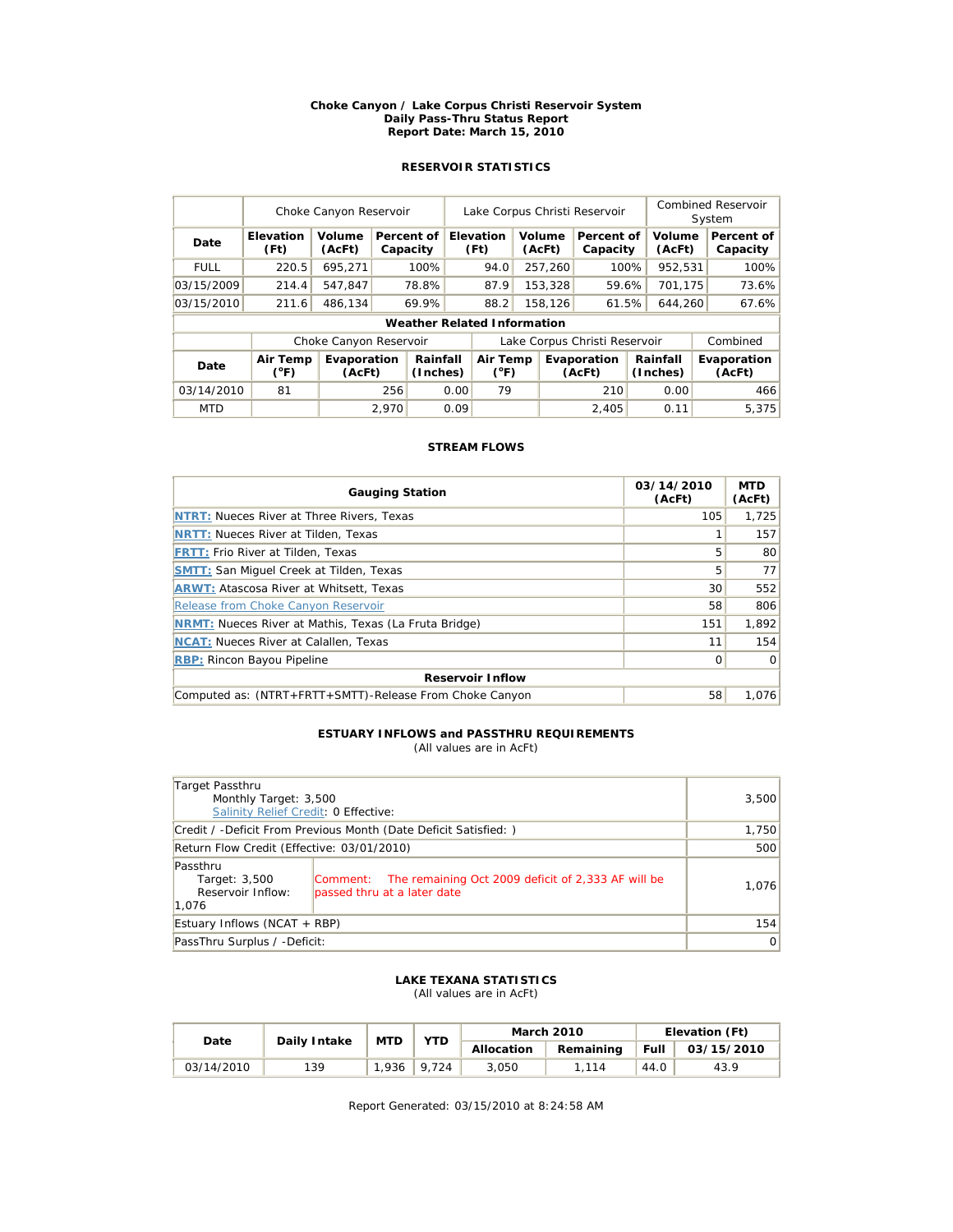#### **Choke Canyon / Lake Corpus Christi Reservoir System Daily Pass-Thru Status Report Report Date: March 16, 2010**

# **RESERVOIR STATISTICS**

|             | Choke Canyon Reservoir |                        |       |                        | Lake Corpus Christi Reservoir |                                              |                           |                        |                       |                  | <b>Combined Reservoir</b><br>System |                        |                       |
|-------------|------------------------|------------------------|-------|------------------------|-------------------------------|----------------------------------------------|---------------------------|------------------------|-----------------------|------------------|-------------------------------------|------------------------|-----------------------|
| Date        | Elevation<br>(Ft)      | Volume<br>(AcFt)       |       | Percent of<br>Capacity |                               | <b>Elevation</b><br>Volume<br>(Ft)<br>(AcFt) |                           | Percent of<br>Capacity |                       | Volume<br>(AcFt) |                                     | Percent of<br>Capacity |                       |
| <b>FULL</b> | 220.5                  | 695,271                |       | 100%                   |                               | 94.0                                         |                           | 257,260                | 100%                  |                  | 952,531                             |                        | 100%                  |
| 03/16/2009  | 214.4                  | 547.847                |       | 78.8%                  |                               | 87.9                                         |                           | 152,870                | 59.4%                 |                  | 700.717                             |                        | 73.6%                 |
| 03/16/2010  | 211.6                  | 486,134                |       | 69.9%                  |                               | 88.2<br>158,753                              |                           | 61.7%                  |                       | 644.887          |                                     | 67.7%                  |                       |
|             |                        |                        |       |                        |                               | <b>Weather Related Information</b>           |                           |                        |                       |                  |                                     |                        |                       |
|             |                        | Choke Canyon Reservoir |       |                        |                               | Lake Corpus Christi Reservoir                |                           |                        |                       |                  | Combined                            |                        |                       |
| Date        | Air Temp<br>(°F)       | Evaporation<br>(AcFt)  |       | Rainfall<br>(Inches)   |                               |                                              | Air Temp<br>$(^{\circ}F)$ |                        | Evaporation<br>(AcFt) |                  | Rainfall<br>(Inches)                |                        | Evaporation<br>(AcFt) |
| 03/15/2010  | 77                     |                        | 220   | 0.03                   |                               | 76                                           |                           |                        | 128                   |                  | 0.02                                |                        | 348                   |
| <b>MTD</b>  |                        |                        | 3.190 |                        | 0.12                          |                                              |                           |                        | 2.533                 |                  | 0.13                                |                        | 5.723                 |

## **STREAM FLOWS**

| <b>Gauging Station</b>                                       | 03/15/2010<br>(AcFt) | <b>MTD</b><br>(AcFt) |  |  |  |  |  |
|--------------------------------------------------------------|----------------------|----------------------|--|--|--|--|--|
| <b>NTRT: Nueces River at Three Rivers, Texas</b>             | 105                  | 1,830                |  |  |  |  |  |
| <b>NRTT: Nueces River at Tilden, Texas</b>                   | Ω                    | 158                  |  |  |  |  |  |
| <b>FRTT: Frio River at Tilden, Texas</b>                     | 5                    | 85                   |  |  |  |  |  |
| <b>SMTT: San Miquel Creek at Tilden, Texas</b>               | 5                    | 82                   |  |  |  |  |  |
| <b>ARWT: Atascosa River at Whitsett, Texas</b>               | 30                   | 582                  |  |  |  |  |  |
| Release from Choke Canyon Reservoir                          | 58                   | 863                  |  |  |  |  |  |
| <b>NRMT:</b> Nueces River at Mathis, Texas (La Fruta Bridge) | 151                  | 2.043                |  |  |  |  |  |
| <b>NCAT:</b> Nueces River at Calallen, Texas                 | 17                   | 171                  |  |  |  |  |  |
| <b>RBP:</b> Rincon Bayou Pipeline                            | $\Omega$             | $\Omega$             |  |  |  |  |  |
| <b>Reservoir Inflow</b>                                      |                      |                      |  |  |  |  |  |
| Computed as: (NTRT+FRTT+SMTT)-Release From Choke Canyon      | 57                   | 1.133                |  |  |  |  |  |

# **ESTUARY INFLOWS and PASSTHRU REQUIREMENTS**

(All values are in AcFt)

| Target Passthru<br>Monthly Target: 3,500<br>Salinity Relief Credit: 0 Effective:                                                                      | 3,500 |
|-------------------------------------------------------------------------------------------------------------------------------------------------------|-------|
| Credit / -Deficit From Previous Month (Date Deficit Satisfied:)                                                                                       | 1,750 |
| Return Flow Credit (Effective: 03/01/2010)                                                                                                            | 500   |
| Passthru<br>Comment: The remaining Oct 2009 deficit of 2,333 AF will be<br>Target: 3,500<br>Reservoir Inflow:<br>passed thru at a later date<br>1,133 | 1,133 |
| Estuary Inflows (NCAT $+$ RBP)                                                                                                                        | 171   |
| PassThru Surplus / -Deficit:                                                                                                                          | 0     |

#### **LAKE TEXANA STATISTICS** (All values are in AcFt)

| Date       | Daily Intake | <b>MTD</b> | YTD   |            | <b>March 2010</b> | Elevation (Ft) |            |  |
|------------|--------------|------------|-------|------------|-------------------|----------------|------------|--|
|            |              |            |       | Allocation | Remaining         | Full           | 03/16/2010 |  |
| 03/15/2010 | 139          | 2.076      | 9.863 | 3.050      | 974               | 44.0           | 43.9       |  |

Report Generated: 03/16/2010 at 8:51:40 AM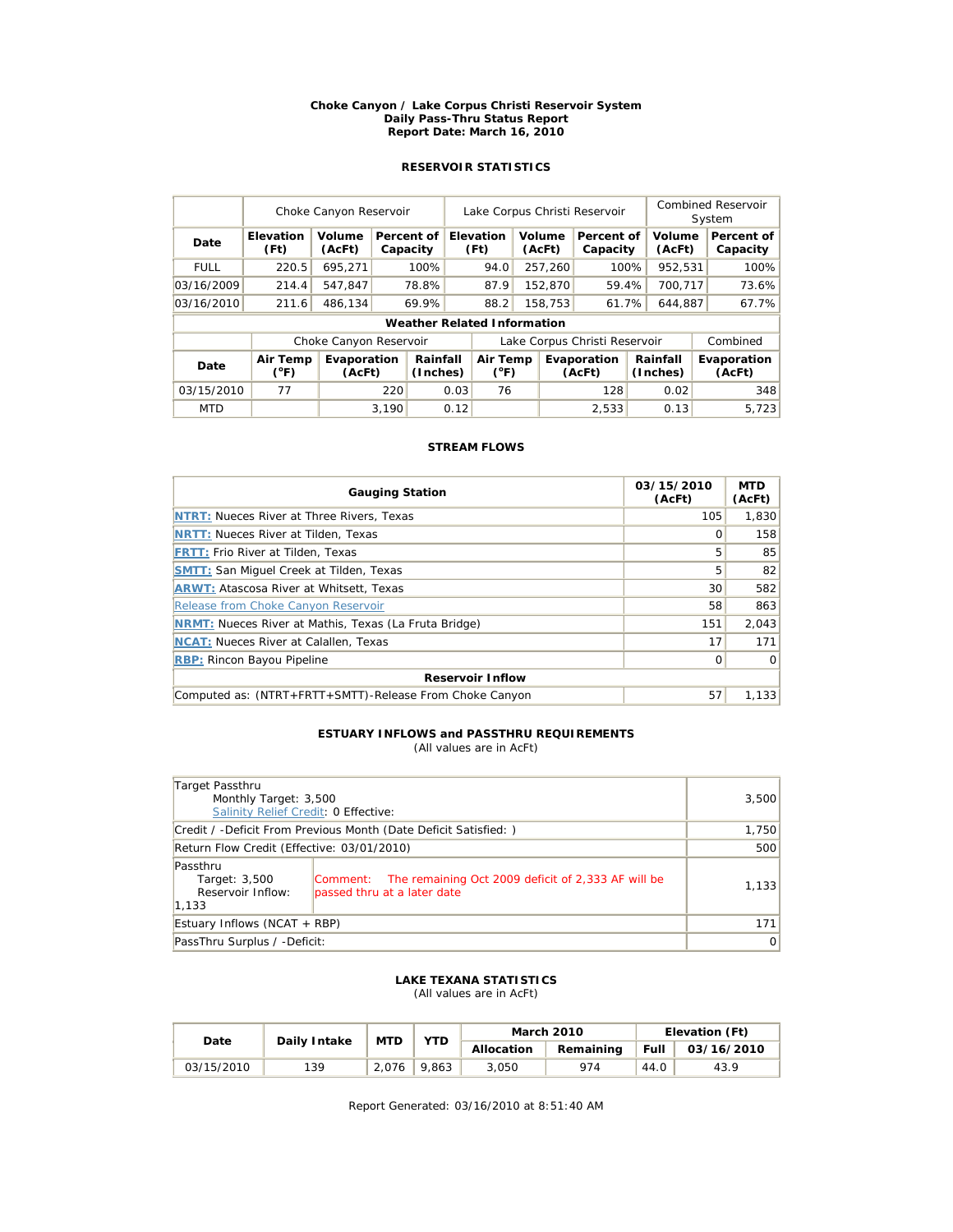#### **Choke Canyon / Lake Corpus Christi Reservoir System Daily Pass-Thru Status Report Report Date: March 17, 2010**

# **RESERVOIR STATISTICS**

|             | Choke Canyon Reservoir    |                        | Lake Corpus Christi Reservoir |                                    |                               |                                              |  |                        | <b>Combined Reservoir</b><br>System |                      |         |                        |       |
|-------------|---------------------------|------------------------|-------------------------------|------------------------------------|-------------------------------|----------------------------------------------|--|------------------------|-------------------------------------|----------------------|---------|------------------------|-------|
| Date        | <b>Elevation</b><br>(Ft)  | Volume<br>(AcFt)       |                               | Percent of<br>Capacity             |                               | <b>Elevation</b><br>Volume<br>(Ft)<br>(AcFt) |  | Percent of<br>Capacity |                                     | Volume<br>(AcFt)     |         | Percent of<br>Capacity |       |
| <b>FULL</b> | 220.5                     | 695,271                |                               | 100%                               |                               | 94.0                                         |  | 257,260                | 100%                                |                      | 952,531 |                        | 100%  |
| 03/17/2009  | 214.4                     | 547.397                |                               | 78.7%                              |                               | 87.8                                         |  | 152,564                | 59.3%                               |                      | 699.961 |                        | 73.5% |
| 03/17/2010  | 211.6                     | 485.925                |                               | 69.9%                              |                               | 88.2<br>158,126                              |  | 61.5%                  |                                     | 644.051              |         | 67.6%                  |       |
|             |                           |                        |                               | <b>Weather Related Information</b> |                               |                                              |  |                        |                                     |                      |         |                        |       |
|             |                           | Choke Canyon Reservoir |                               |                                    | Lake Corpus Christi Reservoir |                                              |  |                        |                                     | Combined             |         |                        |       |
| Date        | Air Temp<br>$(^{\circ}F)$ | Evaporation<br>(AcFt)  |                               | Rainfall<br>(Inches)               |                               | Air Temp<br>$(^{\circ}F)$                    |  | Evaporation<br>(AcFt)  |                                     | Rainfall<br>(Inches) |         | Evaporation<br>(AcFt)  |       |
| 03/16/2010  | 60                        |                        | 73                            | 0.02                               |                               | 61                                           |  |                        | 119                                 |                      | 0.07    |                        | 192   |
| <b>MTD</b>  |                           |                        | 3,263                         |                                    | 0.14                          |                                              |  |                        | 2,652                               |                      | 0.20    |                        | 5.915 |

## **STREAM FLOWS**

| <b>Gauging Station</b>                                       | 03/16/2010<br>(AcFt) | <b>MTD</b><br>(AcFt) |  |  |  |  |  |
|--------------------------------------------------------------|----------------------|----------------------|--|--|--|--|--|
| <b>NTRT: Nueces River at Three Rivers, Texas</b>             | 105                  | 1.935                |  |  |  |  |  |
| <b>NRTT: Nueces River at Tilden, Texas</b>                   | Ω                    | 158                  |  |  |  |  |  |
| <b>FRTT: Frio River at Tilden, Texas</b>                     | 5                    | 89                   |  |  |  |  |  |
| <b>SMTT:</b> San Miguel Creek at Tilden, Texas               | 5                    | 87                   |  |  |  |  |  |
| <b>ARWT: Atascosa River at Whitsett, Texas</b>               | 28                   | 609                  |  |  |  |  |  |
| Release from Choke Canyon Reservoir                          | 58                   | 921                  |  |  |  |  |  |
| <b>NRMT:</b> Nueces River at Mathis, Texas (La Fruta Bridge) | 151                  | 2.193                |  |  |  |  |  |
| <b>NCAT:</b> Nueces River at Calallen, Texas                 | 3                    | 174                  |  |  |  |  |  |
| <b>RBP:</b> Rincon Bayou Pipeline                            | 0                    | $\Omega$             |  |  |  |  |  |
| <b>Reservoir Inflow</b>                                      |                      |                      |  |  |  |  |  |
| Computed as: (NTRT+FRTT+SMTT)-Release From Choke Canyon      | 58                   | 1.191                |  |  |  |  |  |

# **ESTUARY INFLOWS and PASSTHRU REQUIREMENTS**

(All values are in AcFt)

| Target Passthru<br>Monthly Target: 3,500<br>Salinity Relief Credit: 0 Effective: | 3,500                                                                                      |       |
|----------------------------------------------------------------------------------|--------------------------------------------------------------------------------------------|-------|
|                                                                                  | Credit / -Deficit From Previous Month (Date Deficit Satisfied: )                           | 1,750 |
| Return Flow Credit (Effective: 03/01/2010)                                       | 500                                                                                        |       |
| Passthru<br>Target: 3,500<br>Reservoir Inflow:<br>1,191                          | Comment: The remaining Oct 2009 deficit of 2,333 AF will be<br>passed thru at a later date | 1,191 |
| Estuary Inflows (NCAT + RBP)                                                     | 174                                                                                        |       |
| PassThru Surplus / -Deficit:                                                     | 0                                                                                          |       |

#### **LAKE TEXANA STATISTICS** (All values are in AcFt)

| Date       | Daily Intake | <b>MTD</b> | <b>YTD</b> |            | <b>March 2010</b> | Elevation (Ft) |            |  |
|------------|--------------|------------|------------|------------|-------------------|----------------|------------|--|
|            |              |            |            | Allocation | Remaining         | Full           | 03/17/2010 |  |
| 03/16/2010 | 139          | 2.215      | 10.002     | 3.050      | 835               | 44.0           | 43.8       |  |

Report Generated: 03/17/2010 at 8:05:48 AM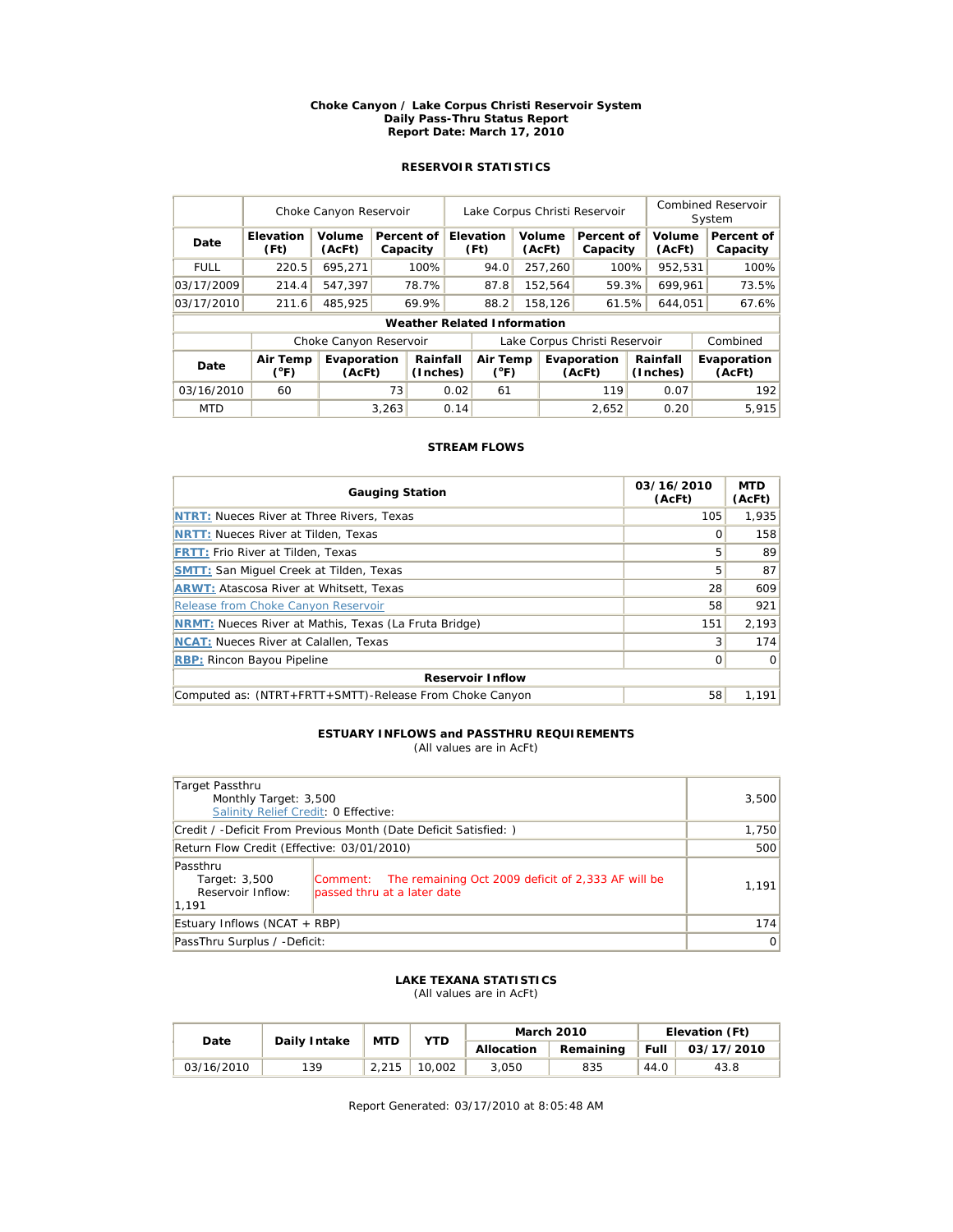#### **Choke Canyon / Lake Corpus Christi Reservoir System Daily Pass-Thru Status Report Report Date: March 18, 2010**

# **RESERVOIR STATISTICS**

|             | Choke Canyon Reservoir   |                        | Lake Corpus Christi Reservoir |                                    |      |                                                    |  |                        | Combined Reservoir<br>System |                  |          |                        |       |
|-------------|--------------------------|------------------------|-------------------------------|------------------------------------|------|----------------------------------------------------|--|------------------------|------------------------------|------------------|----------|------------------------|-------|
| Date        | <b>Elevation</b><br>(Ft) | Volume<br>(AcFt)       |                               | Percent of<br>Capacity             |      | Elevation<br>Volume<br>(Ft)<br>(AcFt)              |  | Percent of<br>Capacity |                              | Volume<br>(AcFt) |          | Percent of<br>Capacity |       |
| <b>FULL</b> | 220.5                    | 695,271                |                               | 100%                               |      | 94.0                                               |  | 257,260                | 100%                         |                  | 952,531  |                        | 100%  |
| 03/18/2009  | 214.4                    | 546.947                |                               | 78.7%                              |      | 87.8                                               |  | 152,564                | 59.3%                        |                  | 699.511  |                        | 73.4% |
| 03/18/2010  | 211.7                    | 487.190                |                               | 70.1%                              |      | 88.2                                               |  | 157,813                |                              | 61.3%            | 645,003  |                        | 67.7% |
|             |                          |                        |                               | <b>Weather Related Information</b> |      |                                                    |  |                        |                              |                  |          |                        |       |
|             |                          | Choke Canyon Reservoir |                               |                                    |      | Lake Corpus Christi Reservoir                      |  |                        |                              |                  | Combined |                        |       |
| Date        | Air Temp<br>(°F)         | Evaporation<br>(AcFt)  |                               | Rainfall<br>(Inches)               |      | Air Temp<br>Evaporation<br>$(^{\circ}F)$<br>(AcFt) |  |                        | Rainfall<br>(Inches)         |                  |          | Evaporation<br>(AcFt)  |       |
| 03/17/2010  | 73                       |                        | 196                           | 0.00                               |      | 71                                                 |  |                        | 137                          |                  | 0.00     |                        | 333   |
| <b>MTD</b>  |                          |                        | 3,459                         |                                    | 0.14 |                                                    |  |                        | 2.789                        |                  | 0.20     |                        | 6,248 |

## **STREAM FLOWS**

| <b>Gauging Station</b>                                       | 03/17/2010<br>(AcFt) | <b>MTD</b><br>(AcFt) |  |  |  |  |  |
|--------------------------------------------------------------|----------------------|----------------------|--|--|--|--|--|
| <b>NTRT: Nueces River at Three Rivers, Texas</b>             | 103                  | 2.039                |  |  |  |  |  |
| <b>NRTT: Nueces River at Tilden, Texas</b>                   | Ω                    | 158                  |  |  |  |  |  |
| <b>FRTT: Frio River at Tilden, Texas</b>                     | 5                    | 94                   |  |  |  |  |  |
| <b>SMTT:</b> San Miguel Creek at Tilden, Texas               | 6                    | 93                   |  |  |  |  |  |
| <b>ARWT: Atascosa River at Whitsett, Texas</b>               | 28                   | 637                  |  |  |  |  |  |
| Release from Choke Canyon Reservoir                          | 58                   | 979                  |  |  |  |  |  |
| <b>NRMT:</b> Nueces River at Mathis, Texas (La Fruta Bridge) | 151                  | 2,344                |  |  |  |  |  |
| <b>NCAT:</b> Nueces River at Calallen, Texas                 | 4                    | 177                  |  |  |  |  |  |
| <b>RBP:</b> Rincon Bayou Pipeline                            | 0                    | $\Omega$             |  |  |  |  |  |
| <b>Reservoir Inflow</b>                                      |                      |                      |  |  |  |  |  |
| Computed as: (NTRT+FRTT+SMTT)-Release From Choke Canyon      | 56                   | 1.247                |  |  |  |  |  |

# **ESTUARY INFLOWS and PASSTHRU REQUIREMENTS**

(All values are in AcFt)

| Target Passthru<br>Monthly Target: 3,500<br>Salinity Relief Credit: 0 Effective:                                                                      | 3,500 |
|-------------------------------------------------------------------------------------------------------------------------------------------------------|-------|
| Credit / -Deficit From Previous Month (Date Deficit Satisfied: )                                                                                      | 1,750 |
| Return Flow Credit (Effective: 03/01/2010)                                                                                                            | 500   |
| Passthru<br>Comment: The remaining Oct 2009 deficit of 2,333 AF will be<br>Target: 3,500<br>Reservoir Inflow:<br>passed thru at a later date<br>1.247 | 1,247 |
| Estuary Inflows (NCAT + RBP)                                                                                                                          | 177   |
| PassThru Surplus / -Deficit:                                                                                                                          | 0     |

### **LAKE TEXANA STATISTICS** (All values are in AcFt)

| Date       | Daily Intake | <b>MTD</b> | <b>YTD</b> |            | <b>March 2010</b> | Elevation (Ft) |            |  |
|------------|--------------|------------|------------|------------|-------------------|----------------|------------|--|
|            |              |            |            | Allocation | Remaining         | <b>Full</b>    | 03/18/2010 |  |
| 03/17/2010 | 139          | 2.354      | 10.141     | 3.050      | 696               | 44.0           | 43.8       |  |

Report Generated: 03/18/2010 at 9:33:07 AM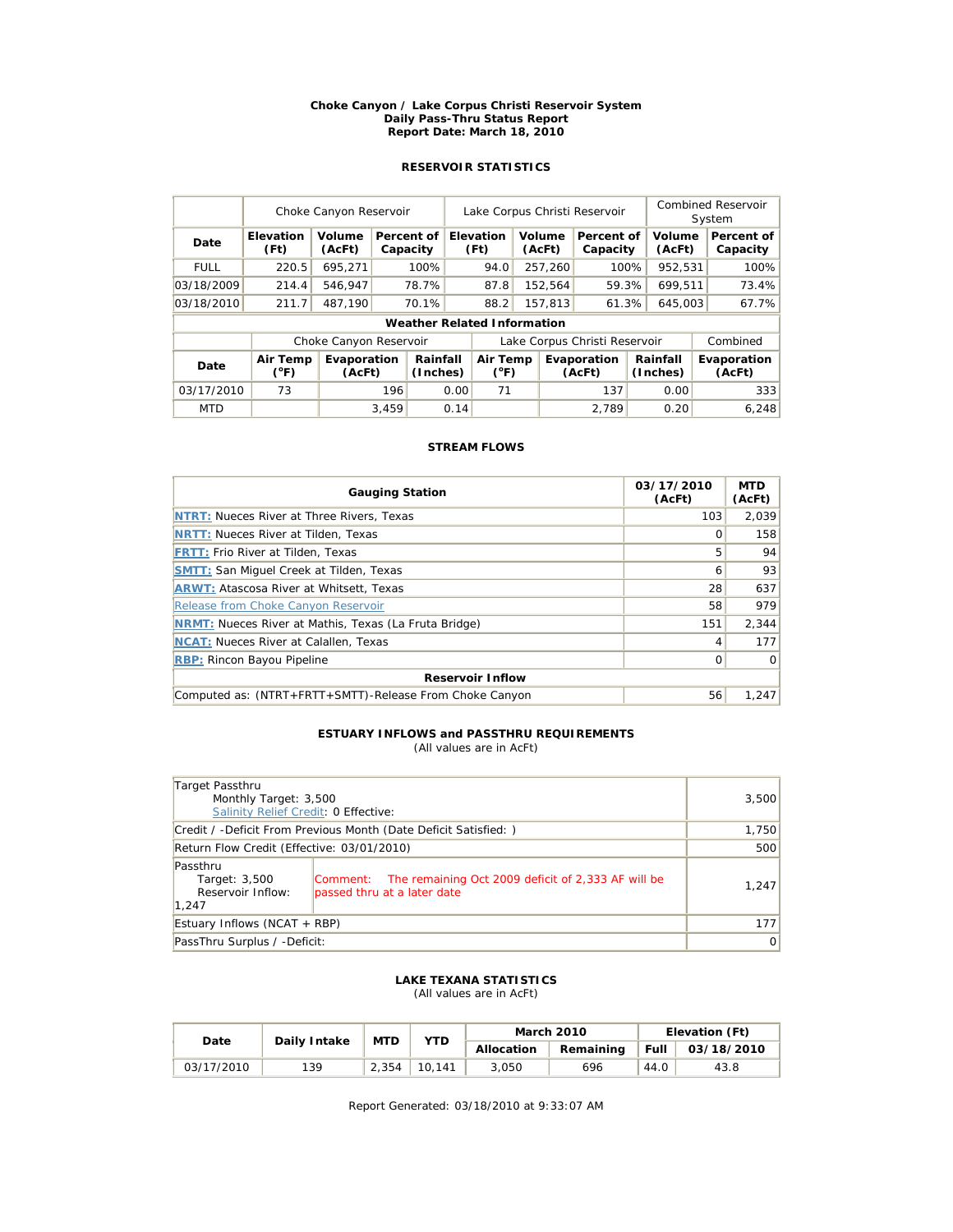#### **Choke Canyon / Lake Corpus Christi Reservoir System Daily Pass-Thru Status Report Report Date: March 19, 2010**

# **RESERVOIR STATISTICS**

|             | Choke Canyon Reservoir    |                        |       |                                    | Lake Corpus Christi Reservoir |                           |         |                  |                               |                      | <b>Combined Reservoir</b><br>System |  |                        |
|-------------|---------------------------|------------------------|-------|------------------------------------|-------------------------------|---------------------------|---------|------------------|-------------------------------|----------------------|-------------------------------------|--|------------------------|
| Date        | <b>Elevation</b><br>(Ft)  | Volume<br>(AcFt)       |       | Percent of<br>Capacity             |                               | <b>Elevation</b><br>(Ft)  |         | Volume<br>(AcFt) | Percent of<br>Capacity        |                      | Volume<br>(AcFt)                    |  | Percent of<br>Capacity |
| <b>FULL</b> | 220.5                     | 695,271                |       | 100%                               |                               | 94.0                      |         | 257,260          | 100%                          |                      | 952,531                             |  | 100%                   |
| 03/19/2009  | 214.4                     | 546.497                |       | 78.6%                              |                               | 87.8                      |         | 152,412          | 59.2%                         |                      | 698,909                             |  | 73.4%                  |
| 03/19/2010  | 211.6                     | 485.507                |       | 69.8%                              |                               | 88.1                      | 156,876 |                  | 61.0%                         |                      | 642,383                             |  | 67.4%                  |
|             |                           |                        |       | <b>Weather Related Information</b> |                               |                           |         |                  |                               |                      |                                     |  |                        |
|             |                           | Choke Canyon Reservoir |       |                                    |                               |                           |         |                  | Lake Corpus Christi Reservoir |                      |                                     |  | Combined               |
| Date        | Air Temp<br>$(^{\circ}F)$ | Evaporation<br>(AcFt)  |       | Rainfall<br>(Inches)               |                               | Air Temp<br>$(^{\circ}F)$ |         |                  | Evaporation<br>(AcFt)         | Rainfall<br>(Inches) |                                     |  | Evaporation<br>(AcFt)  |
| 03/18/2010  | 77                        |                        | 293   | 0.00                               |                               | 75                        |         |                  | 236                           |                      | 0.00                                |  | 529                    |
| <b>MTD</b>  |                           |                        | 3.752 |                                    | 0.14                          |                           |         |                  | 3.025                         |                      | 0.20                                |  | 6.777                  |

## **STREAM FLOWS**

| <b>Gauging Station</b>                                       | 03/18/2010<br>(AcFt) | <b>MTD</b><br>(AcFt) |  |  |  |  |  |  |
|--------------------------------------------------------------|----------------------|----------------------|--|--|--|--|--|--|
| <b>NTRT: Nueces River at Three Rivers, Texas</b>             | 103                  | 2.142                |  |  |  |  |  |  |
| <b>NRTT: Nueces River at Tilden, Texas</b>                   | Ω                    | 158                  |  |  |  |  |  |  |
| <b>FRTT: Frio River at Tilden, Texas</b>                     | 5                    | 99                   |  |  |  |  |  |  |
| <b>SMTT: San Miquel Creek at Tilden, Texas</b>               | 5                    | 98                   |  |  |  |  |  |  |
| <b>ARWT: Atascosa River at Whitsett, Texas</b>               | 28                   | 665                  |  |  |  |  |  |  |
| Release from Choke Canyon Reservoir                          | 58                   | 1,036                |  |  |  |  |  |  |
| <b>NRMT:</b> Nueces River at Mathis, Texas (La Fruta Bridge) | 151                  | 2.495                |  |  |  |  |  |  |
| <b>NCAT:</b> Nueces River at Calallen, Texas                 | 11                   | 188                  |  |  |  |  |  |  |
| <b>RBP: Rincon Bayou Pipeline</b>                            | $\Omega$             | $\Omega$             |  |  |  |  |  |  |
| <b>Reservoir Inflow</b>                                      |                      |                      |  |  |  |  |  |  |
| Computed as: (NTRT+FRTT+SMTT)-Release From Choke Canyon      | 56                   | 1.303                |  |  |  |  |  |  |

#### **ESTUARY INFLOWS and PASSTHRU REQUIREMENTS** (All values are in AcFt)

| Target Passthru<br>Monthly Target: 3,500<br>Salinity Relief Credit: 0 Effective: |                                                                                            | 3,500 |
|----------------------------------------------------------------------------------|--------------------------------------------------------------------------------------------|-------|
|                                                                                  | Credit / -Deficit From Previous Month (Date Deficit Satisfied: )                           | 1,750 |
| Return Flow Credit (Effective: 03/01/2010)                                       | 500                                                                                        |       |
| Passthru                                                                         |                                                                                            |       |
| Target: 3,500<br>Reservoir Inflow:                                               | Comment: The remaining Oct 2009 deficit of 2,333 AF will be<br>passed thru at a later date | 1,303 |
| 1,303                                                                            |                                                                                            |       |
| Estuary Inflows (NCAT + RBP)                                                     | 188                                                                                        |       |
| PassThru Surplus / -Deficit:                                                     | 0                                                                                          |       |

#### **LAKE TEXANA STATISTICS** (All values are in AcFt)

| Date       | Daily Intake | <b>MTD</b> | <b>YTD</b> |            | <b>March 2010</b> | Elevation (Ft) |            |  |
|------------|--------------|------------|------------|------------|-------------------|----------------|------------|--|
|            |              |            |            | Allocation | Remaining         | <b>Full</b>    | 03/19/2010 |  |
| 03/18/2010 | 139          | 2.493      | 10.280     | 3.050      | 557               | 44.0           | 43.8       |  |

Report Generated: 03/19/2010 at 8:35:55 AM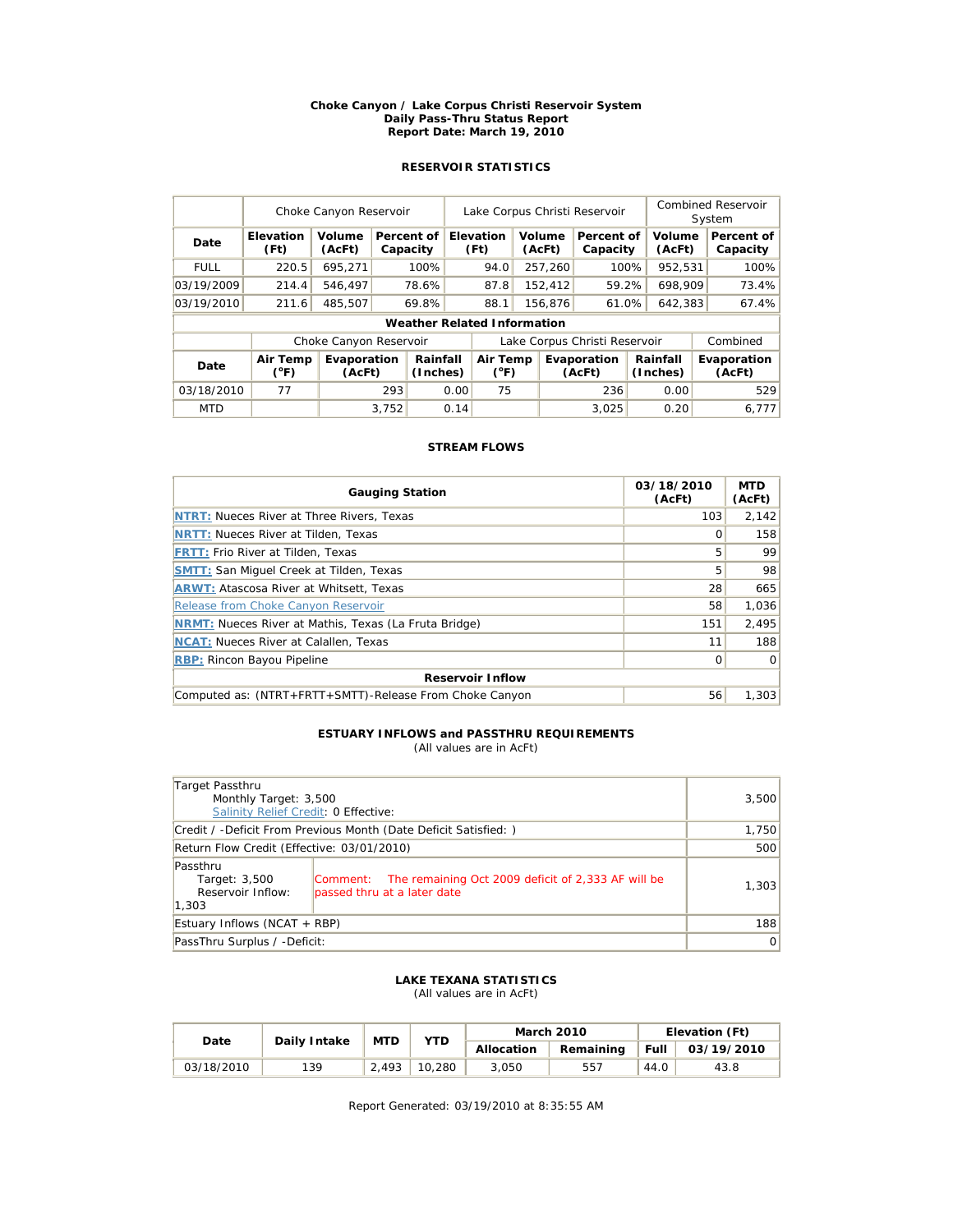#### **Choke Canyon / Lake Corpus Christi Reservoir System Daily Pass-Thru Status Report Report Date: March 20, 2010**

# **RESERVOIR STATISTICS**

|             | Choke Canyon Reservoir   |                        |       |                                    | Lake Corpus Christi Reservoir |                           |  |                  |                               |                      | Combined Reservoir<br>System |  |                        |  |                       |
|-------------|--------------------------|------------------------|-------|------------------------------------|-------------------------------|---------------------------|--|------------------|-------------------------------|----------------------|------------------------------|--|------------------------|--|-----------------------|
| Date        | <b>Elevation</b><br>(Ft) | Volume<br>(AcFt)       |       | Percent of<br>Capacity             |                               | Elevation<br>(Ft)         |  | Volume<br>(AcFt) | Percent of<br>Capacity        |                      | Volume<br>(AcFt)             |  | Percent of<br>Capacity |  |                       |
| <b>FULL</b> | 220.5                    | 695,271                |       | 100%                               |                               | 94.0                      |  | 257,260          | 100%                          |                      | 952,531                      |  | 100%                   |  |                       |
| 03/20/2009  | 214.4                    | 546,272                |       | 78.6%                              |                               | 87.8                      |  | 152,259          | 59.2%                         |                      | 698,531                      |  | 73.3%                  |  |                       |
| 03/20/2010  | 211.6                    | 485,716                |       | 69.9%                              |                               | 88.1                      |  | 156,565          | 60.9%                         |                      | 642,281                      |  | 67.4%                  |  |                       |
|             |                          |                        |       | <b>Weather Related Information</b> |                               |                           |  |                  |                               |                      |                              |  |                        |  |                       |
|             |                          | Choke Canyon Reservoir |       |                                    |                               |                           |  |                  | Lake Corpus Christi Reservoir |                      |                              |  | Combined               |  |                       |
| Date        | Air Temp<br>(°F)         | Evaporation<br>(AcFt)  |       | Rainfall<br>(Inches)               |                               | Air Temp<br>$(^{\circ}F)$ |  |                  | Evaporation<br>(AcFt)         | Rainfall<br>(Inches) |                              |  |                        |  | Evaporation<br>(AcFt) |
| 03/19/2010  | 76                       |                        | 293   |                                    | 0.00                          | 75                        |  |                  | 200                           |                      | 0.00                         |  | 493                    |  |                       |
| <b>MTD</b>  |                          |                        | 4.045 |                                    | 0.14                          |                           |  |                  | 3.225                         |                      | 0.20                         |  | 7.270                  |  |                       |

## **STREAM FLOWS**

| <b>Gauging Station</b>                                       | 03/19/2010<br>(AcFt) | <b>MTD</b><br>(AcFt) |  |  |  |  |  |  |
|--------------------------------------------------------------|----------------------|----------------------|--|--|--|--|--|--|
| <b>NTRT: Nueces River at Three Rivers, Texas</b>             | 101                  | 2.243                |  |  |  |  |  |  |
| <b>NRTT: Nueces River at Tilden, Texas</b>                   |                      | 158                  |  |  |  |  |  |  |
| <b>FRTT: Frio River at Tilden, Texas</b>                     | 5                    | 105                  |  |  |  |  |  |  |
| <b>SMTT: San Miquel Creek at Tilden, Texas</b>               | 5                    | 103                  |  |  |  |  |  |  |
| <b>ARWT: Atascosa River at Whitsett, Texas</b>               | 28                   | 693                  |  |  |  |  |  |  |
| Release from Choke Canyon Reservoir                          | 58                   | 1,094                |  |  |  |  |  |  |
| <b>NRMT:</b> Nueces River at Mathis, Texas (La Fruta Bridge) | 149                  | 2.644                |  |  |  |  |  |  |
| <b>NCAT:</b> Nueces River at Calallen, Texas                 | 0                    | 188                  |  |  |  |  |  |  |
| <b>RBP:</b> Rincon Bayou Pipeline                            | 0                    | 0                    |  |  |  |  |  |  |
| <b>Reservoir Inflow</b>                                      |                      |                      |  |  |  |  |  |  |
| Computed as: (NTRT+FRTT+SMTT)-Release From Choke Canyon      | 54                   | 1.357                |  |  |  |  |  |  |

# **ESTUARY INFLOWS and PASSTHRU REQUIREMENTS**

(All values are in AcFt)

| Target Passthru<br>Monthly Target: 3,500<br>Salinity Relief Credit: 0 Effective: |                                                                                                | 3,500 |
|----------------------------------------------------------------------------------|------------------------------------------------------------------------------------------------|-------|
|                                                                                  | Credit / -Deficit From Previous Month (Date Deficit Satisfied:)                                | 1,750 |
| Return Flow Credit (Effective: 03/01/2010)                                       | 500                                                                                            |       |
| Passthru<br>Target: 3,500<br>Reservoir Inflow:<br>1.357                          | The remaining Oct 2009 deficit of 2,333 AF will be<br> Comment:<br>passed thru at a later date | 1,357 |
| Estuary Inflows (NCAT + RBP)                                                     | 188                                                                                            |       |
| PassThru Surplus / -Deficit:                                                     | $\overline{0}$                                                                                 |       |

#### **LAKE TEXANA STATISTICS** (All values are in AcFt)

| Date       | Daily Intake | <b>MTD</b> | <b>YTD</b> |            | <b>March 2010</b> | Elevation (Ft) |            |  |
|------------|--------------|------------|------------|------------|-------------------|----------------|------------|--|
|            |              |            |            | Allocation | Remaining         | Full           | 03/20/2010 |  |
| 03/19/2010 | 139          | 2.631      | 10.419     | 3.050      | 419               | 44.0           | 43.8       |  |

Report Generated: 03/20/2010 at 8:20:01 AM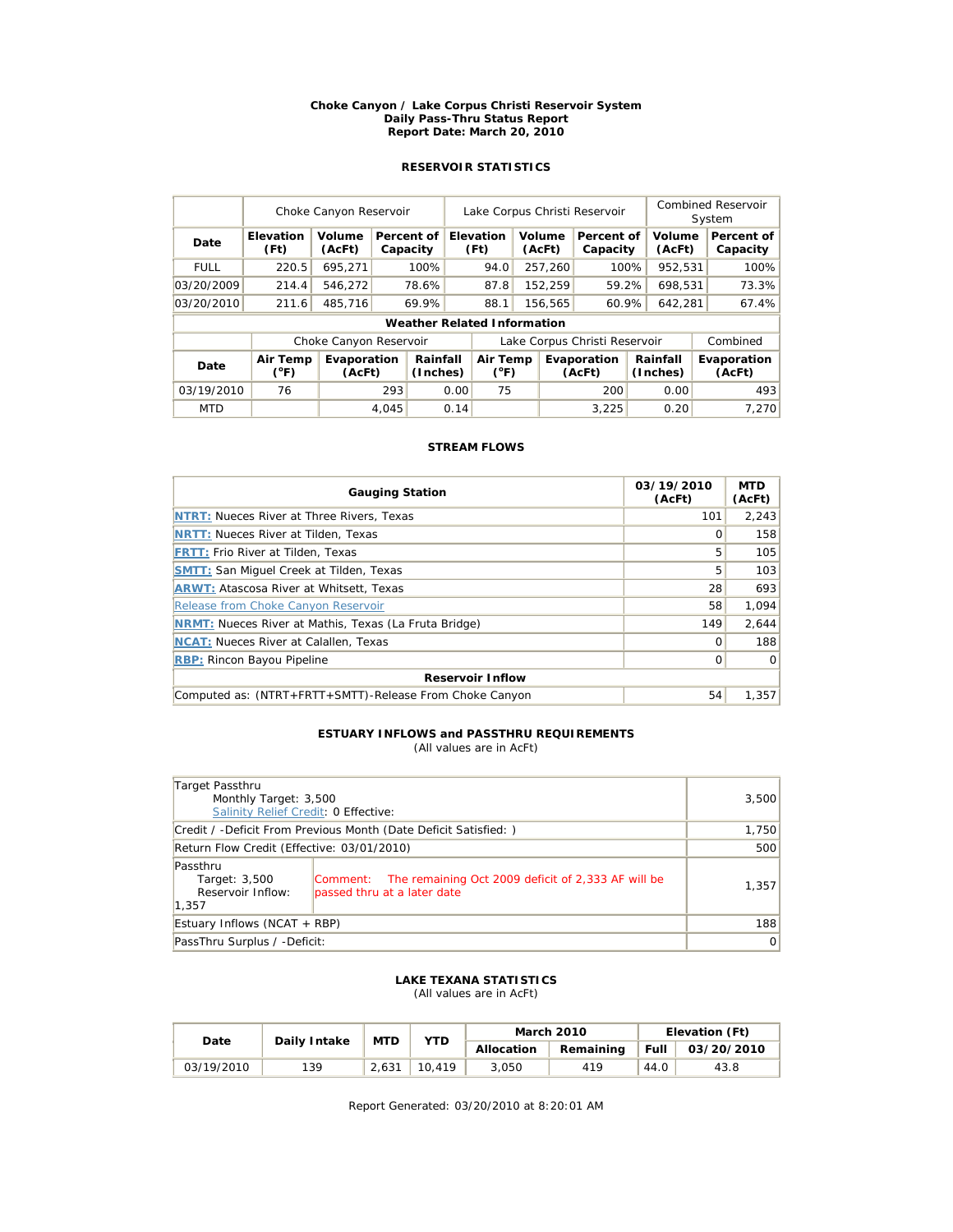#### **Choke Canyon / Lake Corpus Christi Reservoir System Daily Pass-Thru Status Report Report Date: March 21, 2010**

# **RESERVOIR STATISTICS**

|             | Choke Canyon Reservoir   |                        |       |                        | Lake Corpus Christi Reservoir |                                    |  |                  |                               |         | <b>Combined Reservoir</b><br>System |  |                        |  |                       |
|-------------|--------------------------|------------------------|-------|------------------------|-------------------------------|------------------------------------|--|------------------|-------------------------------|---------|-------------------------------------|--|------------------------|--|-----------------------|
| Date        | <b>Elevation</b><br>(Ft) | Volume<br>(AcFt)       |       | Percent of<br>Capacity |                               | <b>Elevation</b><br>(Ft)           |  | Volume<br>(AcFt) | Percent of<br>Capacity        |         | Volume<br>(AcFt)                    |  | Percent of<br>Capacity |  |                       |
| <b>FULL</b> | 220.5                    | 695,271                |       | 100%                   |                               | 94.0                               |  | 257,260          | 100%                          |         | 952,531                             |  | 100%                   |  |                       |
| 03/21/2009  | 214.4                    | 546.047                |       | 78.5%                  |                               | 87.8                               |  | 151,803          | 59.0%                         |         | 697.850                             |  | 73.3%                  |  |                       |
| 03/21/2010  | 211.6                    | 485.298                |       | 69.8%                  |                               | 88.2                               |  | 61.2%<br>157,501 |                               | 642,799 |                                     |  | 67.5%                  |  |                       |
|             |                          |                        |       |                        |                               | <b>Weather Related Information</b> |  |                  |                               |         |                                     |  |                        |  |                       |
|             |                          | Choke Canyon Reservoir |       |                        |                               |                                    |  |                  | Lake Corpus Christi Reservoir |         |                                     |  | Combined               |  |                       |
| Date        | Air Temp<br>(°F)         | Evaporation<br>(AcFt)  |       | Rainfall<br>(Inches)   |                               | Air Temp<br>$(^{\circ}F)$          |  |                  | (AcFt)                        |         | Evaporation                         |  | Rainfall<br>(Inches)   |  | Evaporation<br>(AcFt) |
| 03/20/2010  | 61                       |                        | 390   | 0.85                   |                               | 65                                 |  |                  | 237                           |         | 0.47                                |  | 627                    |  |                       |
| <b>MTD</b>  |                          |                        | 4,435 |                        | 0.99                          |                                    |  |                  | 3,462                         |         | 0.67                                |  | 7.897                  |  |                       |

## **STREAM FLOWS**

| <b>Gauging Station</b>                                       | 03/20/2010<br>(AcFt) | <b>MTD</b><br>(AcFt) |  |  |  |  |  |  |
|--------------------------------------------------------------|----------------------|----------------------|--|--|--|--|--|--|
| <b>NTRT: Nueces River at Three Rivers, Texas</b>             | 105                  | 2.348                |  |  |  |  |  |  |
| <b>NRTT: Nueces River at Tilden, Texas</b>                   | Ω                    | 158                  |  |  |  |  |  |  |
| <b>FRTT: Frio River at Tilden, Texas</b>                     | 6                    | 111                  |  |  |  |  |  |  |
| <b>SMTT: San Miquel Creek at Tilden, Texas</b>               | 6                    | 109                  |  |  |  |  |  |  |
| <b>ARWT: Atascosa River at Whitsett, Texas</b>               | 30                   | 723                  |  |  |  |  |  |  |
| Release from Choke Canyon Reservoir                          | 58                   | 1,151                |  |  |  |  |  |  |
| <b>NRMT:</b> Nueces River at Mathis, Texas (La Fruta Bridge) | 151                  | 2.795                |  |  |  |  |  |  |
| <b>NCAT:</b> Nueces River at Calallen, Texas                 | 5                    | 194                  |  |  |  |  |  |  |
| <b>RBP:</b> Rincon Bayou Pipeline                            | 0                    | $\Omega$             |  |  |  |  |  |  |
| <b>Reservoir Inflow</b>                                      |                      |                      |  |  |  |  |  |  |
| Computed as: (NTRT+FRTT+SMTT)-Release From Choke Canyon      | 60                   | 1.417                |  |  |  |  |  |  |

# **ESTUARY INFLOWS and PASSTHRU REQUIREMENTS**

(All values are in AcFt)

| Target Passthru<br>Monthly Target: 3,500<br>Salinity Relief Credit: 0 Effective: |                                                                                            | 3,500 |
|----------------------------------------------------------------------------------|--------------------------------------------------------------------------------------------|-------|
|                                                                                  | Credit / -Deficit From Previous Month (Date Deficit Satisfied: )                           | 1,750 |
| Return Flow Credit (Effective: 03/01/2010)                                       | 500                                                                                        |       |
| Passthru<br>Target: 3,500<br>Reservoir Inflow:<br>1,417                          | Comment: The remaining Oct 2009 deficit of 2,333 AF will be<br>passed thru at a later date | 1,417 |
| Estuary Inflows (NCAT + RBP)                                                     | 194                                                                                        |       |
| PassThru Surplus / -Deficit:                                                     | $\overline{0}$                                                                             |       |

### **LAKE TEXANA STATISTICS** (All values are in AcFt)

| Date       | Daily Intake | <b>MTD</b> | <b>YTD</b> |            | <b>March 2010</b> | Elevation (Ft) |            |  |
|------------|--------------|------------|------------|------------|-------------------|----------------|------------|--|
|            |              |            |            | Allocation | Remaining         | Full           | 03/21/2010 |  |
| 03/20/2010 | 139          | 2.770      | 10.557     | 3.050      | 280               | 44.0           | 43.8       |  |

Report Generated: 03/21/2010 at 8:08:42 AM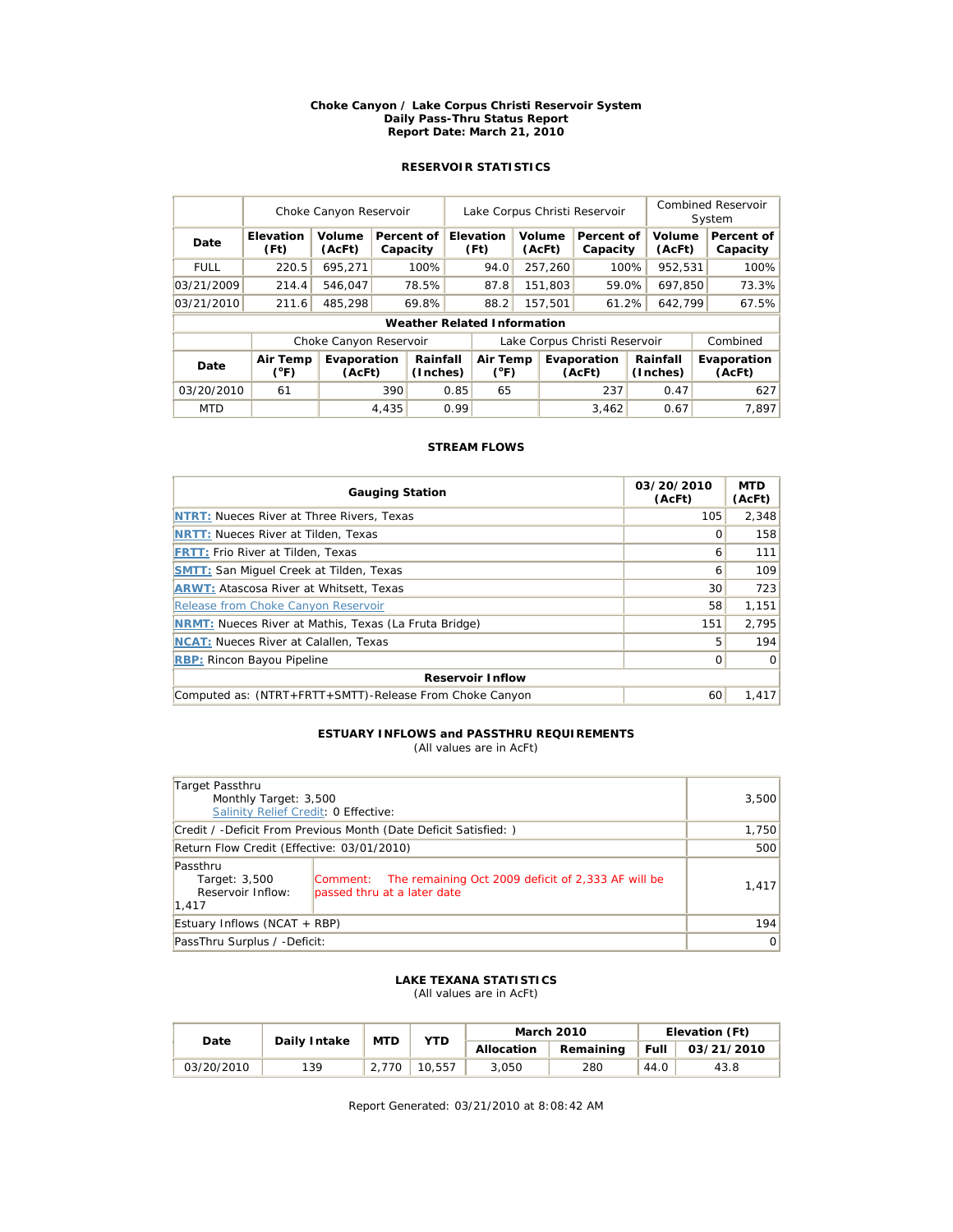#### **Choke Canyon / Lake Corpus Christi Reservoir System Daily Pass-Thru Status Report Report Date: March 22, 2010**

# **RESERVOIR STATISTICS**

|             | Choke Canyon Reservoir   |                        |       |                                    |      | Lake Corpus Christi Reservoir                |  |                  |                        |         |                      | <b>Combined Reservoir</b><br>System |                        |  |
|-------------|--------------------------|------------------------|-------|------------------------------------|------|----------------------------------------------|--|------------------|------------------------|---------|----------------------|-------------------------------------|------------------------|--|
| Date        | <b>Elevation</b><br>(Ft) | Volume<br>(AcFt)       |       | Percent of<br>Capacity             |      | <b>Elevation</b><br>Volume<br>(Ft)<br>(AcFt) |  |                  | Percent of<br>Capacity |         | Volume<br>(AcFt)     |                                     | Percent of<br>Capacity |  |
| <b>FULL</b> | 220.5                    | 695,271                |       | 100%                               |      | 94.0                                         |  | 257,260          | 100%                   |         | 952,531              |                                     | 100%                   |  |
| 03/22/2009  | 214.4                    | 545,822                |       | 78.5%                              |      | 87.8                                         |  | 151.499          | 58.9%                  |         | 697.321              |                                     | 73.2%                  |  |
| 03/22/2010  | 211.6                    | 485.507                |       | 69.8%                              |      | 88.1                                         |  | 157,062<br>61.1% |                        | 642,569 |                      |                                     | 67.5%                  |  |
|             |                          |                        |       | <b>Weather Related Information</b> |      |                                              |  |                  |                        |         |                      |                                     |                        |  |
|             |                          | Choke Canyon Reservoir |       |                                    |      | Lake Corpus Christi Reservoir                |  |                  |                        |         | Combined             |                                     |                        |  |
| Date        | Air Temp<br>(°F)         | Evaporation<br>(AcFt)  |       | Rainfall<br>(Inches)               |      | Air Temp<br>$(^{\circ}F)$                    |  |                  | Evaporation<br>(AcFt)  |         | Rainfall<br>(Inches) |                                     | Evaporation<br>(AcFt)  |  |
| 03/21/2010  | 67                       |                        | 232   | 0.00                               |      | 66                                           |  |                  | 227                    |         | 0.00                 |                                     | 459                    |  |
| <b>MTD</b>  |                          |                        | 4,667 |                                    | 0.99 |                                              |  |                  | 3.689                  |         | 0.67                 |                                     | 8,356                  |  |

## **STREAM FLOWS**

| <b>Gauging Station</b>                                       | 03/21/2010<br>(AcFt) | <b>MTD</b><br>(AcFt) |  |  |  |  |  |
|--------------------------------------------------------------|----------------------|----------------------|--|--|--|--|--|
| <b>NTRT: Nueces River at Three Rivers, Texas</b>             | 103                  | 2,451                |  |  |  |  |  |
| <b>NRTT: Nueces River at Tilden, Texas</b>                   | Ω                    | 158                  |  |  |  |  |  |
| <b>FRTT: Frio River at Tilden, Texas</b>                     |                      | 118                  |  |  |  |  |  |
| <b>SMTT: San Miquel Creek at Tilden, Texas</b>               |                      | 116                  |  |  |  |  |  |
| <b>ARWT: Atascosa River at Whitsett, Texas</b>               | 38                   | 760                  |  |  |  |  |  |
| Release from Choke Canyon Reservoir                          | 58                   | 1,209                |  |  |  |  |  |
| <b>NRMT:</b> Nueces River at Mathis, Texas (La Fruta Bridge) | 147                  | 2.942                |  |  |  |  |  |
| <b>NCAT:</b> Nueces River at Calallen, Texas                 | 20                   | 213                  |  |  |  |  |  |
| <b>RBP:</b> Rincon Bayou Pipeline                            | $\Omega$             | $\Omega$             |  |  |  |  |  |
| <b>Reservoir Inflow</b>                                      |                      |                      |  |  |  |  |  |
| Computed as: (NTRT+FRTT+SMTT)-Release From Choke Canyon      | 59                   | 1.476                |  |  |  |  |  |

# **ESTUARY INFLOWS and PASSTHRU REQUIREMENTS**

(All values are in AcFt)

| Target Passthru<br>Monthly Target: 3,500<br>Salinity Relief Credit: 0 Effective:                                                                      | 3,500 |
|-------------------------------------------------------------------------------------------------------------------------------------------------------|-------|
| Credit / -Deficit From Previous Month (Date Deficit Satisfied:)                                                                                       | 1,750 |
| Return Flow Credit (Effective: 03/01/2010)                                                                                                            | 500   |
| Passthru<br>Comment: The remaining Oct 2009 deficit of 2,333 AF will be<br>Target: 3,500<br>Reservoir Inflow:<br>passed thru at a later date<br>1,476 | 1,476 |
| Estuary Inflows (NCAT $+$ RBP)                                                                                                                        | 213   |
| PassThru Surplus / -Deficit:                                                                                                                          | 0     |

### **LAKE TEXANA STATISTICS** (All values are in AcFt)

| Date       | Daily Intake | <b>MTD</b> | <b>YTD</b> |            | <b>March 2010</b> | Elevation (Ft) |            |  |
|------------|--------------|------------|------------|------------|-------------------|----------------|------------|--|
|            |              |            |            | Allocation | Remaining         | Full           | 03/22/2010 |  |
| 03/21/2010 | 139          | 2.909      | 10.696     | 3.050      | 141               | 44.0           | 43.8       |  |

Report Generated: 03/22/2010 at 8:11:22 AM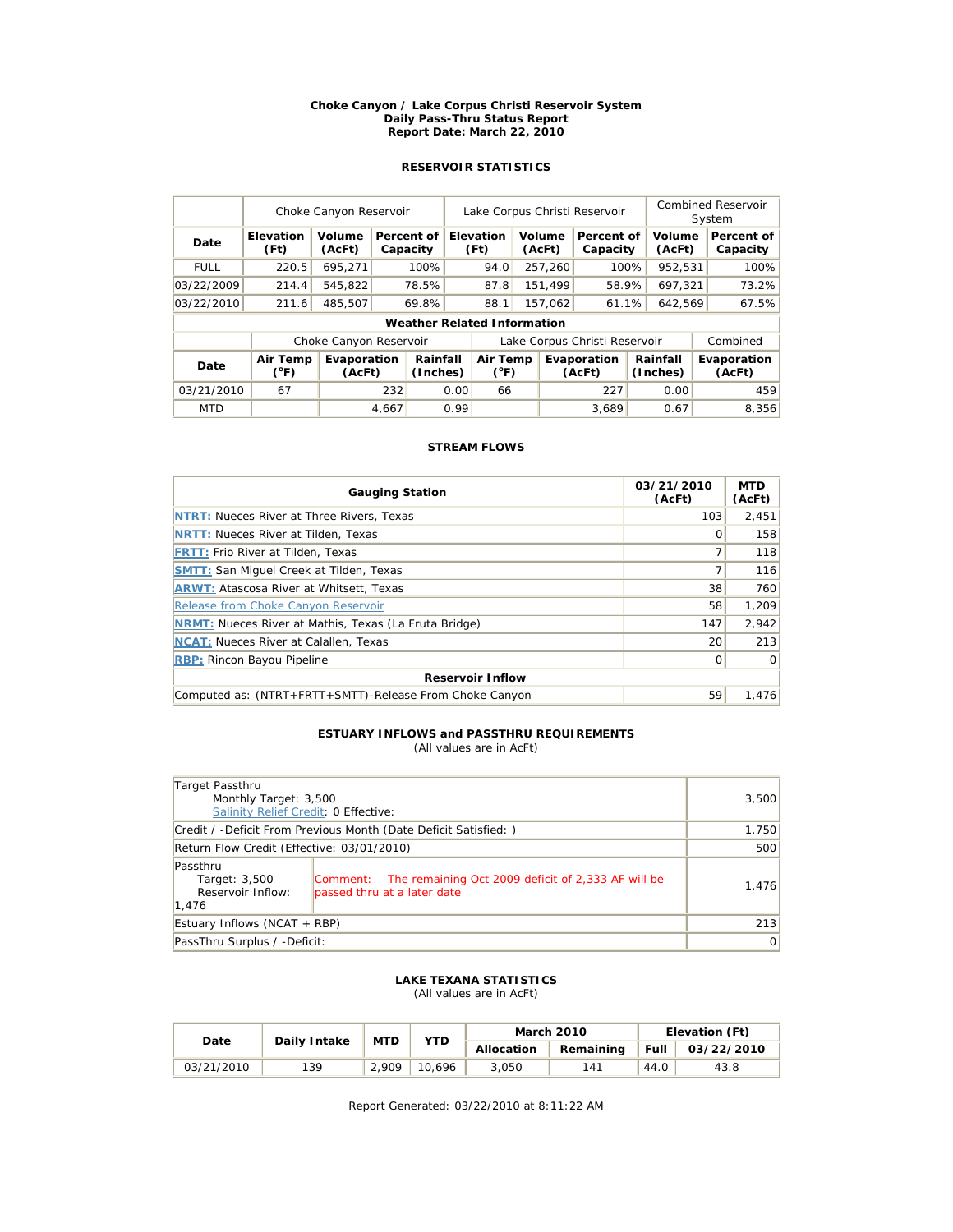#### **Choke Canyon / Lake Corpus Christi Reservoir System Daily Pass-Thru Status Report Report Date: March 23, 2010**

# **RESERVOIR STATISTICS**

|             | Choke Canyon Reservoir   |                        |       |                                    |                               | Lake Corpus Christi Reservoir |         |                       |                        |                      |                  | <b>Combined Reservoir</b><br>System |                        |  |
|-------------|--------------------------|------------------------|-------|------------------------------------|-------------------------------|-------------------------------|---------|-----------------------|------------------------|----------------------|------------------|-------------------------------------|------------------------|--|
| Date        | <b>Elevation</b><br>(Ft) | Volume<br>(AcFt)       |       | Percent of<br>Capacity             |                               | Elevation<br>(Ft)             |         | Volume<br>(AcFt)      | Percent of<br>Capacity |                      | Volume<br>(AcFt) |                                     | Percent of<br>Capacity |  |
| <b>FULL</b> | 220.5                    | 695,271                |       | 100%                               |                               | 94.0                          |         | 257,260               | 100%                   |                      | 952,531          |                                     | 100%                   |  |
| 03/23/2009  | 214.3                    | 545.147                |       | 78.4%                              |                               | 87.7                          |         | 150.437               | 58.5%                  |                      | 695.584          |                                     | 73.0%                  |  |
| 03/23/2010  | 211.6                    | 485.507                |       | 69.8%                              |                               | 88.1                          | 156,565 |                       | 60.9%                  |                      | 642,072          |                                     | 67.4%                  |  |
|             |                          |                        |       | <b>Weather Related Information</b> |                               |                               |         |                       |                        |                      |                  |                                     |                        |  |
|             |                          | Choke Canyon Reservoir |       |                                    | Lake Corpus Christi Reservoir |                               |         |                       |                        | Combined             |                  |                                     |                        |  |
| Date        | Air Temp<br>(°F)         | Evaporation<br>(AcFt)  |       | Rainfall<br>(Inches)               |                               | Air Temp<br>$(^{\circ}F)$     |         | Evaporation<br>(AcFt) |                        | Rainfall<br>(Inches) |                  |                                     | Evaporation<br>(AcFt)  |  |
| 03/22/2010  | 75                       |                        | 293   | 0.00                               |                               | 73                            |         |                       | 200                    |                      | 0.00             |                                     | 493                    |  |
| <b>MTD</b>  |                          |                        | 4.960 |                                    | 0.99                          |                               |         |                       | 3.889                  |                      | 0.67             |                                     | 8.849                  |  |

## **STREAM FLOWS**

| <b>Gauging Station</b>                                       | 03/22/2010<br>(AcFt) | <b>MTD</b><br>(AcFt) |  |  |  |  |  |
|--------------------------------------------------------------|----------------------|----------------------|--|--|--|--|--|
| <b>NTRT: Nueces River at Three Rivers, Texas</b>             | 115                  | 2,567                |  |  |  |  |  |
| <b>NRTT: Nueces River at Tilden, Texas</b>                   | Ω                    | 158                  |  |  |  |  |  |
| <b>FRTT: Frio River at Tilden, Texas</b>                     |                      | 125                  |  |  |  |  |  |
| <b>SMTT: San Miquel Creek at Tilden, Texas</b>               | 6                    | 122                  |  |  |  |  |  |
| <b>ARWT: Atascosa River at Whitsett, Texas</b>               | 36                   | 796                  |  |  |  |  |  |
| Release from Choke Canyon Reservoir                          | 58                   | 1,266                |  |  |  |  |  |
| <b>NRMT:</b> Nueces River at Mathis, Texas (La Fruta Bridge) | 149                  | 3.091                |  |  |  |  |  |
| <b>NCAT:</b> Nueces River at Calallen, Texas                 | 19                   | 232                  |  |  |  |  |  |
| <b>RBP:</b> Rincon Bayou Pipeline                            | 0                    | $\Omega$             |  |  |  |  |  |
| <b>Reservoir Inflow</b>                                      |                      |                      |  |  |  |  |  |
| Computed as: (NTRT+FRTT+SMTT)-Release From Choke Canyon      | 71                   | 1.547                |  |  |  |  |  |

#### **ESTUARY INFLOWS and PASSTHRU REQUIREMENTS** (All values are in AcFt)

| Target Passthru<br>Monthly Target: 3,500<br>Salinity Relief Credit: 0 Effective:                                                                      | 3,500 |
|-------------------------------------------------------------------------------------------------------------------------------------------------------|-------|
| Credit / -Deficit From Previous Month (Date Deficit Satisfied:)                                                                                       | 1,750 |
| Return Flow Credit (Effective: 03/01/2010)                                                                                                            | 500   |
| Passthru<br>Comment: The remaining Oct 2009 deficit of 2,333 AF will be<br>Target: 3,500<br>Reservoir Inflow:<br>passed thru at a later date<br>1.547 | 1,547 |
| Estuary Inflows (NCAT $+$ RBP)                                                                                                                        | 232   |
| PassThru Surplus / -Deficit:                                                                                                                          | 0     |

### **LAKE TEXANA STATISTICS** (All values are in AcFt)

| Date       | Daily Intake | <b>MTD</b> | <b>YTD</b> |            | <b>March 2010</b> | Elevation (Ft) |            |  |
|------------|--------------|------------|------------|------------|-------------------|----------------|------------|--|
|            |              |            |            | Allocation | Remaining         | <b>Full</b>    | 03/23/2010 |  |
| 03/22/2010 | 138          | 3.047      | 10.834     | 3.050      |                   | 44.0           | 44.7       |  |

Report Generated: 03/23/2010 at 8:02:09 AM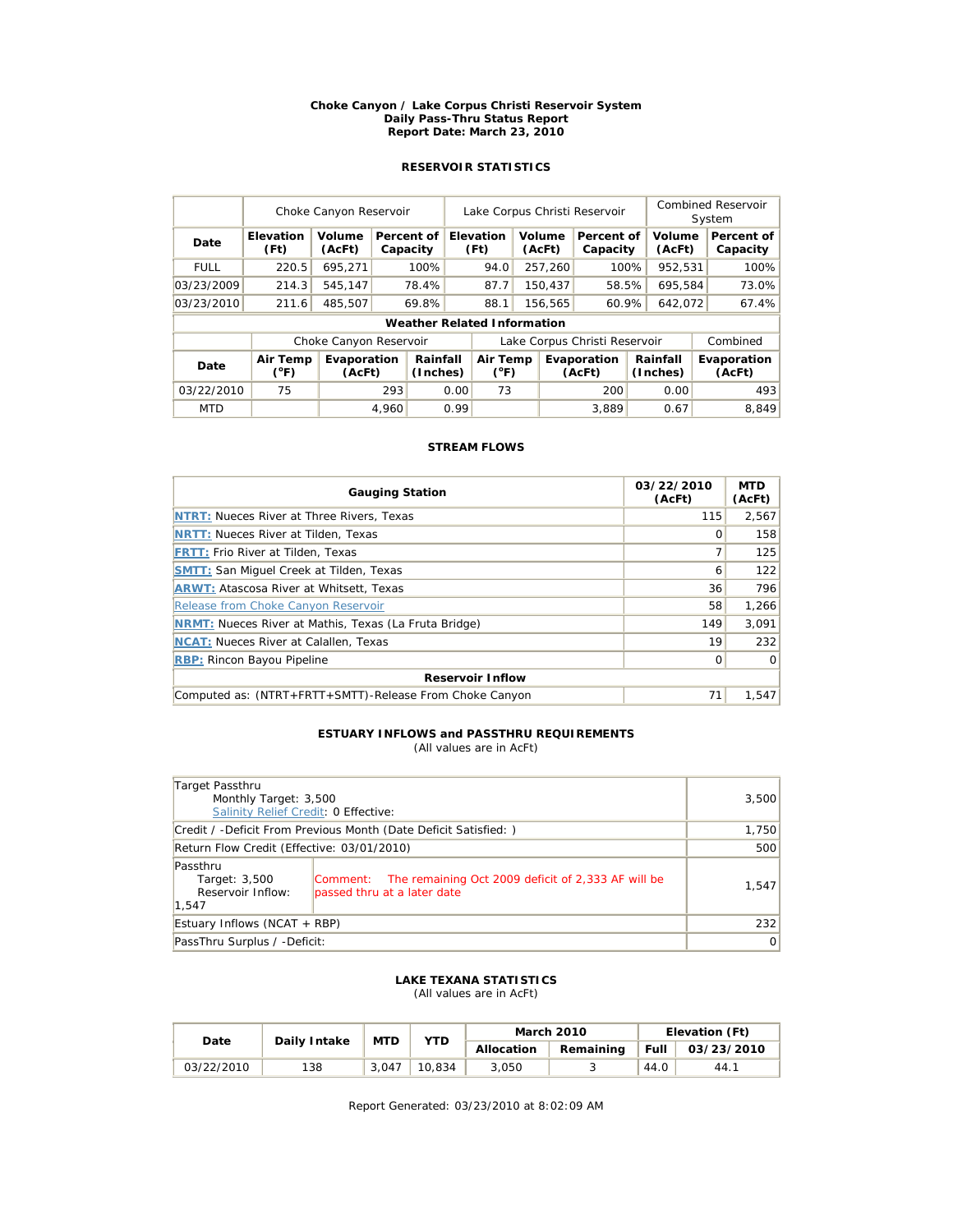#### **Choke Canyon / Lake Corpus Christi Reservoir System Daily Pass-Thru Status Report Report Date: March 24, 2010**

# **RESERVOIR STATISTICS**

|             | Choke Canyon Reservoir    |                        | Lake Corpus Christi Reservoir |                                    |                               |                                              |         |         | <b>Combined Reservoir</b><br>System |          |                      |  |                        |
|-------------|---------------------------|------------------------|-------------------------------|------------------------------------|-------------------------------|----------------------------------------------|---------|---------|-------------------------------------|----------|----------------------|--|------------------------|
| Date        | <b>Elevation</b><br>(Ft)  | Volume<br>(AcFt)       |                               | Percent of<br>Capacity             |                               | <b>Elevation</b><br>Volume<br>(Ft)<br>(AcFt) |         |         | Percent of<br>Capacity              |          | Volume<br>(AcFt)     |  | Percent of<br>Capacity |
| <b>FULL</b> | 220.5                     | 695,271                |                               | 100%                               |                               | 94.0                                         |         | 257,260 | 100%                                |          | 952,531              |  | 100%                   |
| 03/24/2009  | 214.3                     | 544.697                |                               | 78.3%                              |                               | 87.7                                         |         | 149.833 | 58.2%                               |          | 694.530              |  | 72.9%                  |
| 03/24/2010  | 211.5                     | 484.881                |                               | 69.7%                              |                               | 88.1                                         | 156,409 |         | 60.8%                               |          | 641,290              |  | 67.3%                  |
|             |                           |                        |                               | <b>Weather Related Information</b> |                               |                                              |         |         |                                     |          |                      |  |                        |
|             |                           | Choke Canyon Reservoir |                               |                                    | Lake Corpus Christi Reservoir |                                              |         |         |                                     | Combined |                      |  |                        |
| Date        | Air Temp<br>$(^{\circ}F)$ | Evaporation<br>(AcFt)  |                               | Rainfall<br>(Inches)               |                               | Air Temp<br>$(^{\circ}F)$                    |         |         | Evaporation<br>(AcFt)               |          | Rainfall<br>(Inches) |  | Evaporation<br>(AcFt)  |
| 03/23/2010  | 77                        |                        | 256                           |                                    | 0.00                          | 75                                           |         |         | 190                                 |          | 0.00                 |  | 446                    |
| <b>MTD</b>  |                           |                        | 5,216                         |                                    | 0.99                          |                                              |         |         | 4.079                               |          | 0.67                 |  | 9.295                  |

## **STREAM FLOWS**

| <b>Gauging Station</b>                                       | 03/23/2010<br>(AcFt) | <b>MTD</b><br>(AcFt) |  |  |  |  |  |
|--------------------------------------------------------------|----------------------|----------------------|--|--|--|--|--|
| <b>NTRT: Nueces River at Three Rivers, Texas</b>             | 115                  | 2.682                |  |  |  |  |  |
| <b>NRTT: Nueces River at Tilden, Texas</b>                   | Ω                    | 158                  |  |  |  |  |  |
| <b>FRTT: Frio River at Tilden, Texas</b>                     | 8                    | 133                  |  |  |  |  |  |
| <b>SMTT: San Miquel Creek at Tilden, Texas</b>               | 6                    | 127                  |  |  |  |  |  |
| <b>ARWT: Atascosa River at Whitsett, Texas</b>               | 34                   | 830                  |  |  |  |  |  |
| Release from Choke Canyon Reservoir                          | 58                   | 1,324                |  |  |  |  |  |
| <b>NRMT:</b> Nueces River at Mathis, Texas (La Fruta Bridge) | 137                  | 3,228                |  |  |  |  |  |
| <b>NCAT:</b> Nueces River at Calallen, Texas                 | 20                   | 252                  |  |  |  |  |  |
| <b>RBP:</b> Rincon Bayou Pipeline                            | $\Omega$             | $\Omega$             |  |  |  |  |  |
| <b>Reservoir Inflow</b>                                      |                      |                      |  |  |  |  |  |
| Computed as: (NTRT+FRTT+SMTT)-Release From Choke Canyon      | 71                   | 1.618                |  |  |  |  |  |

#### **ESTUARY INFLOWS and PASSTHRU REQUIREMENTS** (All values are in AcFt)

| Target Passthru<br>Monthly Target: 3,500<br>Salinity Relief Credit: 0 Effective: | 3,500                                                                                      |       |
|----------------------------------------------------------------------------------|--------------------------------------------------------------------------------------------|-------|
|                                                                                  | Credit / -Deficit From Previous Month (Date Deficit Satisfied: )                           | 1,750 |
| Return Flow Credit (Effective: 03/01/2010)                                       | 500                                                                                        |       |
| Passthru<br>Target: 3,500<br>Reservoir Inflow:<br>1,618                          | Comment: The remaining Oct 2009 deficit of 2,333 AF will be<br>passed thru at a later date | 1,618 |
| Estuary Inflows (NCAT + RBP)                                                     | 252                                                                                        |       |
| PassThru Surplus / -Deficit:                                                     | $\overline{0}$                                                                             |       |

#### **LAKE TEXANA STATISTICS** (All values are in AcFt)

| Date       | Daily Intake | <b>MTD</b> | <b>YTD</b> |            | <b>March 2010</b> | Elevation (Ft) |            |  |
|------------|--------------|------------|------------|------------|-------------------|----------------|------------|--|
|            |              |            |            | Allocation | Remaining         | Full           | 03/24/2010 |  |
| 03/23/2010 | 138          | 3.185      | 10.973     | 3.050      | $-135$            | 44.0           | 44.1       |  |

Report Generated: 03/24/2010 at 8:03:07 AM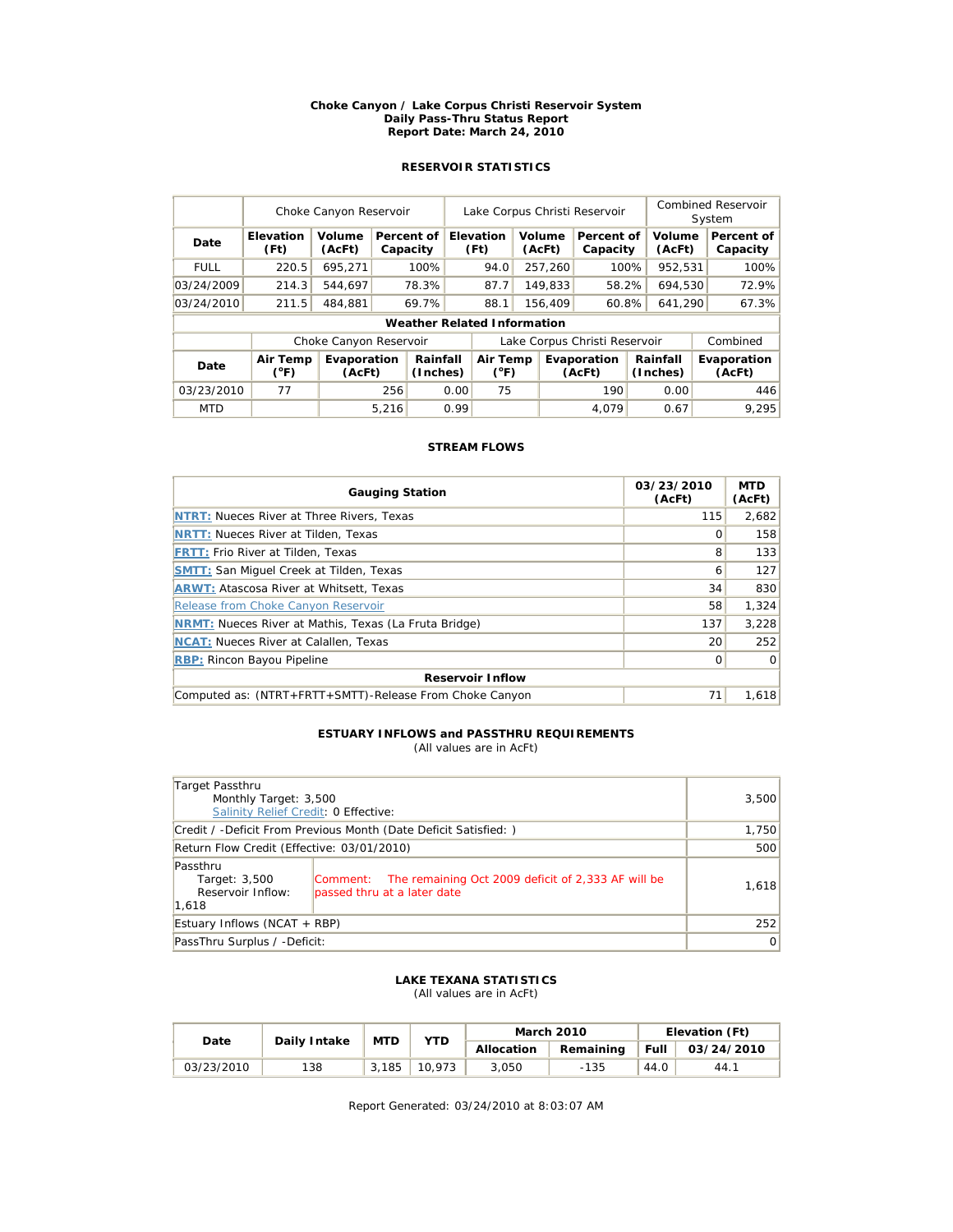#### **Choke Canyon / Lake Corpus Christi Reservoir System Daily Pass-Thru Status Report Report Date: March 25, 2010**

# **RESERVOIR STATISTICS**

|             | Choke Canyon Reservoir    |                        |       |                                    | Lake Corpus Christi Reservoir |                                                    |  |                  |                               |  | <b>Combined Reservoir</b><br>System |                       |                        |
|-------------|---------------------------|------------------------|-------|------------------------------------|-------------------------------|----------------------------------------------------|--|------------------|-------------------------------|--|-------------------------------------|-----------------------|------------------------|
| Date        | Elevation<br>(Ft)         | Volume<br>(AcFt)       |       | Percent of<br>Capacity             |                               | <b>Elevation</b><br>(Ft)                           |  | Volume<br>(AcFt) | Percent of<br>Capacity        |  | Volume<br>(AcFt)                    |                       | Percent of<br>Capacity |
| <b>FULL</b> | 220.5                     | 695,271                |       | 100%                               |                               | 94.0                                               |  | 257,260          | 100%                          |  | 952,531                             |                       | 100%                   |
| 03/25/2009  | 214.3                     | 544.472                |       | 78.3%                              |                               | 87.7                                               |  | 150.740          | 58.6%                         |  | 695.212                             |                       | 73.0%                  |
| 03/25/2010  | 211.6                     | 485,507                |       | 69.8%                              |                               | 88.1                                               |  | 157,188          | 61.1%                         |  | 642,695                             |                       | 67.5%                  |
|             |                           |                        |       | <b>Weather Related Information</b> |                               |                                                    |  |                  |                               |  |                                     |                       |                        |
|             |                           | Choke Canyon Reservoir |       |                                    |                               |                                                    |  |                  | Lake Corpus Christi Reservoir |  |                                     |                       | Combined               |
| Date        | Air Temp<br>$(^{\circ}F)$ | Evaporation<br>(AcFt)  |       | Rainfall<br>(Inches)               |                               | Air Temp<br>Evaporation<br>$(^{\circ}F)$<br>(AcFt) |  |                  | Rainfall<br>(Inches)          |  |                                     | Evaporation<br>(AcFt) |                        |
| 03/24/2010  | 76                        |                        | 232   | 0.48                               |                               | 76                                                 |  |                  | 73                            |  | 0.19                                |                       | 305                    |
| <b>MTD</b>  |                           |                        | 5,448 |                                    | 1.47                          |                                                    |  |                  | 4,152                         |  | 0.86                                |                       | 9.600                  |

## **STREAM FLOWS**

| <b>Gauging Station</b>                                       | 03/24/2010<br>(AcFt) | <b>MTD</b><br>(AcFt) |  |  |  |  |  |
|--------------------------------------------------------------|----------------------|----------------------|--|--|--|--|--|
| NTRT: Nueces River at Three Rivers, Texas                    | 111                  | 2.793                |  |  |  |  |  |
| <b>NRTT: Nueces River at Tilden, Texas</b>                   | Ω                    | 158                  |  |  |  |  |  |
| <b>FRTT: Frio River at Tilden, Texas</b>                     | 10                   | 142                  |  |  |  |  |  |
| <b>SMTT: San Miquel Creek at Tilden, Texas</b>               | 5                    | 132                  |  |  |  |  |  |
| <b>ARWT: Atascosa River at Whitsett, Texas</b>               | 30                   | 860                  |  |  |  |  |  |
| Release from Choke Canyon Reservoir                          | 58                   | 1,382                |  |  |  |  |  |
| <b>NRMT:</b> Nueces River at Mathis, Texas (La Fruta Bridge) | 111                  | 3.339                |  |  |  |  |  |
| <b>NCAT:</b> Nueces River at Calallen, Texas                 | 17                   | 269                  |  |  |  |  |  |
| <b>RBP: Rincon Bayou Pipeline</b>                            | $\Omega$             | $\Omega$             |  |  |  |  |  |
| <b>Reservoir Inflow</b>                                      |                      |                      |  |  |  |  |  |
| Computed as: (NTRT+FRTT+SMTT)-Release From Choke Canyon      | 68                   | 1,686                |  |  |  |  |  |

#### **ESTUARY INFLOWS and PASSTHRU REQUIREMENTS** (All values are in AcFt)

| Target Passthru<br>Monthly Target: 3,500<br>Salinity Relief Credit: 0 Effective: |                                                                                            | 3,500 |
|----------------------------------------------------------------------------------|--------------------------------------------------------------------------------------------|-------|
|                                                                                  | Credit / -Deficit From Previous Month (Date Deficit Satisfied: )                           | 1,750 |
| Return Flow Credit (Effective: 03/01/2010)                                       | 500                                                                                        |       |
| Passthru<br>Target: 3,500<br>Reservoir Inflow:<br>1,686                          | Comment: The remaining Oct 2009 deficit of 2,333 AF will be<br>passed thru at a later date | 1,686 |
| Estuary Inflows (NCAT + RBP)                                                     | 269                                                                                        |       |
| PassThru Surplus / -Deficit:                                                     | $\overline{0}$                                                                             |       |

#### **LAKE TEXANA STATISTICS** (All values are in AcFt)

| Date       | Daily Intake | <b>MTD</b> | <b>YTD</b> |            | <b>March 2010</b> | Elevation (Ft) |            |  |
|------------|--------------|------------|------------|------------|-------------------|----------------|------------|--|
|            |              |            |            | Allocation | Remaining         | <b>Full</b>    | 03/25/2010 |  |
| 03/24/2010 | 139          | 3.324      |            | 3.050      | $-274$            | 44.0           | 44.1       |  |

Report Generated: 03/25/2010 at 8:31:24 AM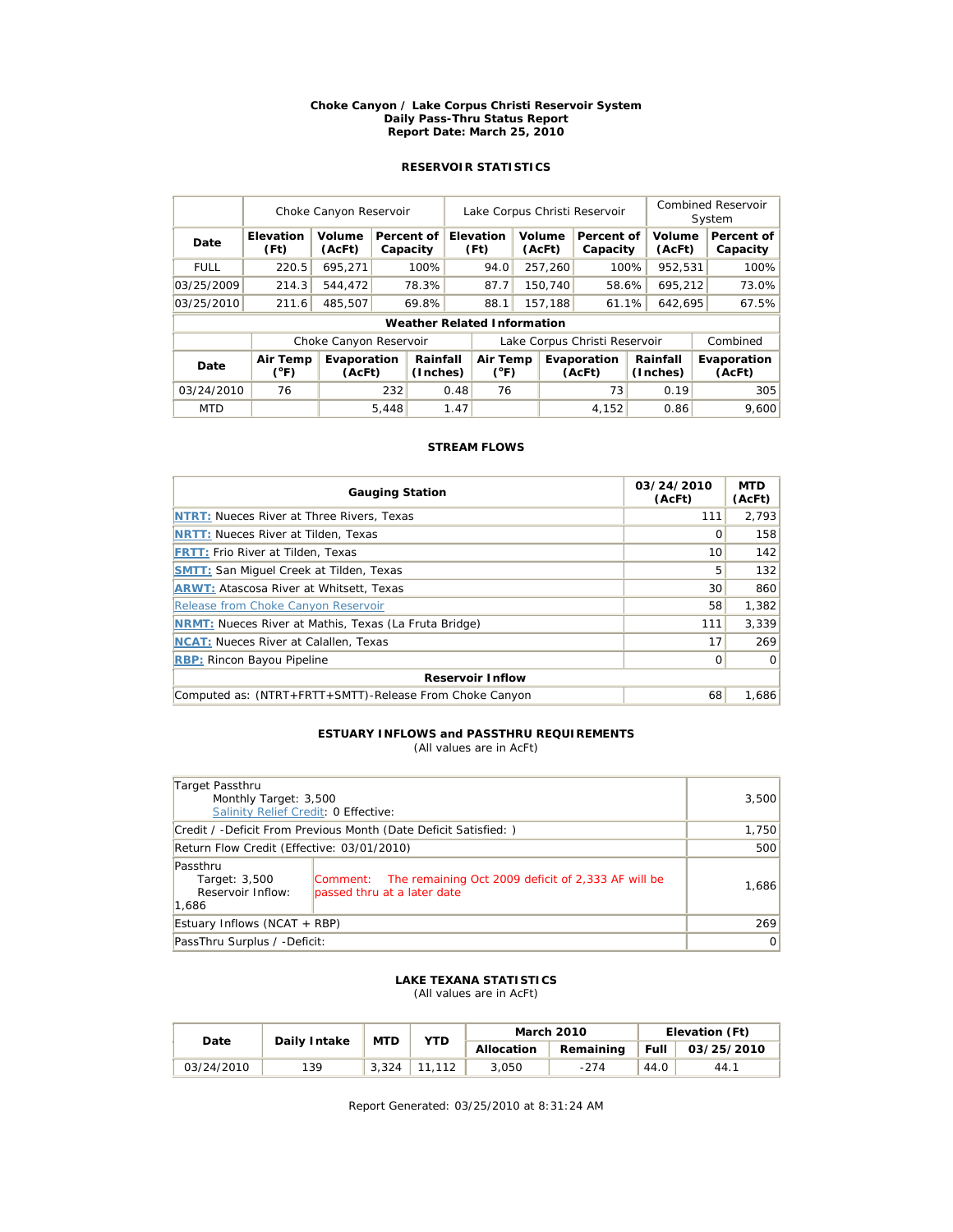#### **Choke Canyon / Lake Corpus Christi Reservoir System Daily Pass-Thru Status Report Report Date: March 26, 2010**

# **RESERVOIR STATISTICS**

|             | Choke Canyon Reservoir |                        | Lake Corpus Christi Reservoir |                                    |      |                                                    |  |                                            | Combined Reservoir<br>System  |                       |         |  |                        |
|-------------|------------------------|------------------------|-------------------------------|------------------------------------|------|----------------------------------------------------|--|--------------------------------------------|-------------------------------|-----------------------|---------|--|------------------------|
| Date        | Elevation<br>(Ft)      | Volume<br>(AcFt)       |                               | Percent of<br>Capacity             |      | Elevation<br>(Ft)                                  |  | Volume<br>Percent of<br>(AcFt)<br>Capacity |                               | Volume<br>(AcFt)      |         |  | Percent of<br>Capacity |
| <b>FULL</b> | 220.5                  | 695,271                |                               | 100%                               |      | 94.0                                               |  | 257,260                                    | 100%                          |                       | 952,531 |  | 100%                   |
| 03/26/2009  | 214.3                  | 544.247                |                               | 78.3%                              |      | 87.7                                               |  | 150,740                                    | 58.6%                         |                       | 694.987 |  | 73.0%                  |
| 03/26/2010  | 211.6                  | 486,768                |                               | 70.0%                              |      | 88.1                                               |  | 156,876                                    | 61.0%                         |                       | 643,644 |  | 67.6%                  |
|             |                        |                        |                               | <b>Weather Related Information</b> |      |                                                    |  |                                            |                               |                       |         |  |                        |
|             |                        | Choke Canyon Reservoir |                               |                                    |      |                                                    |  |                                            | Lake Corpus Christi Reservoir |                       |         |  | Combined               |
| Date        | Air Temp<br>(°F)       | Evaporation<br>(AcFt)  |                               | Rainfall<br>(Inches)               |      | Air Temp<br>Evaporation<br>$(^{\circ}F)$<br>(AcFt) |  | Rainfall<br>(Inches)                       |                               | Evaporation<br>(AcFt) |         |  |                        |
| 03/25/2010  | 73                     |                        | 208                           |                                    | 0.00 | 70                                                 |  |                                            | 290                           |                       | 0.00    |  | 498                    |
| <b>MTD</b>  |                        |                        | 5,656                         |                                    | 1.47 |                                                    |  |                                            | 4,442                         |                       | 0.86    |  | 10.098                 |

## **STREAM FLOWS**

| <b>Gauging Station</b>                                       | 03/25/2010<br>(AcFt) | <b>MTD</b><br>(AcFt) |  |  |  |  |  |  |
|--------------------------------------------------------------|----------------------|----------------------|--|--|--|--|--|--|
| <b>NTRT: Nueces River at Three Rivers, Texas</b>             | 115                  | 2.908                |  |  |  |  |  |  |
| <b>NRTT: Nueces River at Tilden, Texas</b>                   | Ω                    | 158                  |  |  |  |  |  |  |
| <b>FRTT: Frio River at Tilden, Texas</b>                     | 10                   | 153                  |  |  |  |  |  |  |
| <b>SMTT: San Miquel Creek at Tilden, Texas</b>               | 5                    | 137                  |  |  |  |  |  |  |
| <b>ARWT: Atascosa River at Whitsett, Texas</b>               | 30                   | 889                  |  |  |  |  |  |  |
| Release from Choke Canyon Reservoir                          | 58                   | 1,439                |  |  |  |  |  |  |
| <b>NRMT:</b> Nueces River at Mathis, Texas (La Fruta Bridge) | 111                  | 3,450                |  |  |  |  |  |  |
| <b>NCAT:</b> Nueces River at Calallen, Texas                 |                      | 269                  |  |  |  |  |  |  |
| <b>RBP:</b> Rincon Bayou Pipeline                            | 0                    | $\Omega$             |  |  |  |  |  |  |
| <b>Reservoir Inflow</b>                                      |                      |                      |  |  |  |  |  |  |
| Computed as: (NTRT+FRTT+SMTT)-Release From Choke Canyon      | 73                   | 1.759                |  |  |  |  |  |  |

# **ESTUARY INFLOWS and PASSTHRU REQUIREMENTS**

(All values are in AcFt)

| Target Passthru<br>Monthly Target: 3,500<br>Salinity Relief Credit: 0 Effective: |                                                                                                | 3,500 |
|----------------------------------------------------------------------------------|------------------------------------------------------------------------------------------------|-------|
|                                                                                  | Credit / -Deficit From Previous Month (Date Deficit Satisfied:)                                | 1,750 |
| Return Flow Credit (Effective: 03/01/2010)                                       | 500                                                                                            |       |
| Passthru<br>Target: 3,500<br>Reservoir Inflow:<br>1.759                          | The remaining Oct 2009 deficit of 2,333 AF will be<br> Comment:<br>passed thru at a later date | 1,759 |
| Estuary Inflows (NCAT + RBP)                                                     | 269                                                                                            |       |
| PassThru Surplus / -Deficit:                                                     | 0                                                                                              |       |

#### **LAKE TEXANA STATISTICS** (All values are in AcFt)

| Date       | Daily Intake | <b>MTD</b> | <b>YTD</b> |       | <b>March 2010</b> | Elevation (Ft) |            |  |
|------------|--------------|------------|------------|-------|-------------------|----------------|------------|--|
|            |              |            | Allocation |       | Remaining         | <b>Full</b>    | 03/26/2010 |  |
| 03/25/2010 | 139          | 3.463      | 11.250     | 3.050 | $-413$            | 44.0           | 44.1       |  |

Report Generated: 03/26/2010 at 8:07:53 AM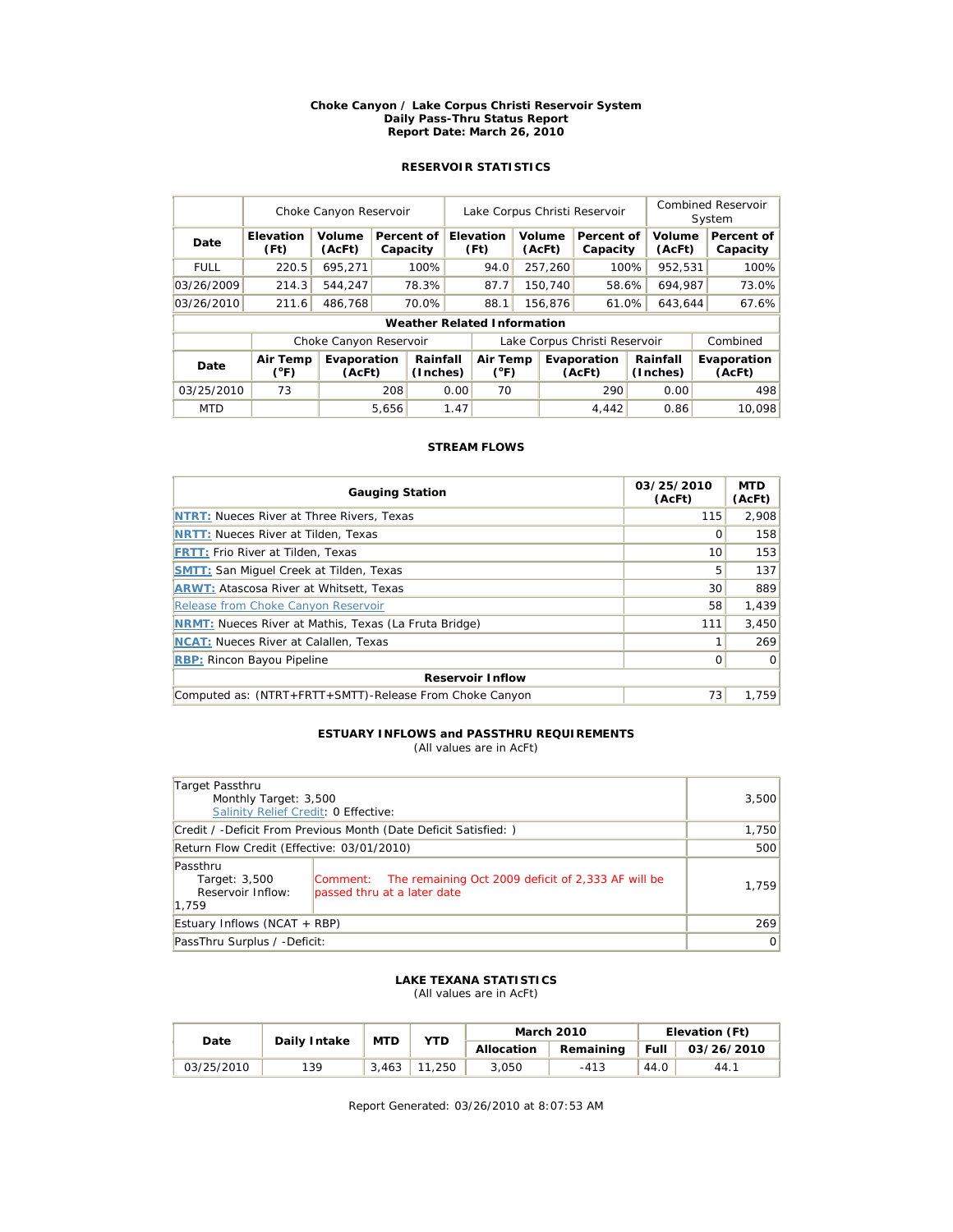#### **Choke Canyon / Lake Corpus Christi Reservoir System Daily Pass-Thru Status Report Report Date: March 27, 2010**

# **RESERVOIR STATISTICS**

|             | Choke Canyon Reservoir    |                        |       |                                    | Lake Corpus Christi Reservoir |                          |  |                  |                               |  | <b>Combined Reservoir</b><br>System |  |                        |
|-------------|---------------------------|------------------------|-------|------------------------------------|-------------------------------|--------------------------|--|------------------|-------------------------------|--|-------------------------------------|--|------------------------|
| Date        | Elevation<br>(Ft)         | Volume<br>(AcFt)       |       | Percent of<br>Capacity             |                               | <b>Elevation</b><br>(Ft) |  | Volume<br>(AcFt) | Percent of<br>Capacity        |  | Volume<br>(AcFt)                    |  | Percent of<br>Capacity |
| <b>FULL</b> | 220.5                     | 695,271                |       | 100%                               |                               | 94.0                     |  | 257,260          | 100%                          |  | 952,531                             |  | 100%                   |
| 03/27/2009  | 214.4                     | 546.047                |       | 78.5%                              |                               | 87.7                     |  | 150.740          | 58.6%                         |  | 696.787                             |  | 73.2%                  |
| 03/27/2010  | 211.6                     | 485.925                |       | 69.9%                              |                               | 88.1                     |  | 156,409          | 60.8%                         |  | 642,334                             |  | 67.4%                  |
|             |                           |                        |       | <b>Weather Related Information</b> |                               |                          |  |                  |                               |  |                                     |  |                        |
|             |                           | Choke Canyon Reservoir |       |                                    |                               |                          |  |                  | Lake Corpus Christi Reservoir |  |                                     |  | Combined               |
| Date        | Air Temp<br>$(^{\circ}F)$ | Evaporation<br>(AcFt)  |       | Rainfall<br>(Inches)               | Air Temp<br>$(^{\circ}F)$     |                          |  |                  | Evaporation<br>(AcFt)         |  | Rainfall<br>(Inches)                |  | Evaporation<br>(AcFt)  |
| 03/26/2010  | 76                        |                        | 354   |                                    | 0.00                          | 74                       |  |                  | 163                           |  | 0.00                                |  | 517                    |
| <b>MTD</b>  |                           |                        | 6.010 |                                    | 1.47                          |                          |  |                  | 4,605                         |  | 0.86                                |  | 10.615                 |

## **STREAM FLOWS**

| <b>Gauging Station</b>                                       | 03/26/2010<br>(AcFt) | <b>MTD</b><br>(AcFt) |  |  |  |  |  |
|--------------------------------------------------------------|----------------------|----------------------|--|--|--|--|--|
| <b>NTRT: Nueces River at Three Rivers, Texas</b>             | 103                  | 3,011                |  |  |  |  |  |
| <b>NRTT: Nueces River at Tilden, Texas</b>                   |                      | 158                  |  |  |  |  |  |
| <b>FRTT: Frio River at Tilden, Texas</b>                     | 9                    | 161                  |  |  |  |  |  |
| <b>SMTT: San Miquel Creek at Tilden, Texas</b>               | 4                    | 141                  |  |  |  |  |  |
| <b>ARWT: Atascosa River at Whitsett, Texas</b>               | 30                   | 919                  |  |  |  |  |  |
| Release from Choke Canyon Reservoir                          | 58                   | 1,497                |  |  |  |  |  |
| <b>NRMT:</b> Nueces River at Mathis, Texas (La Fruta Bridge) | 111                  | 3,561                |  |  |  |  |  |
| <b>NCAT:</b> Nueces River at Calallen, Texas                 | 4                    | 273                  |  |  |  |  |  |
| <b>RBP:</b> Rincon Bayou Pipeline                            | 0                    | 0                    |  |  |  |  |  |
| <b>Reservoir Inflow</b>                                      |                      |                      |  |  |  |  |  |
| Computed as: (NTRT+FRTT+SMTT)-Release From Choke Canyon      | 59                   | 1.817                |  |  |  |  |  |

# **ESTUARY INFLOWS and PASSTHRU REQUIREMENTS**

(All values are in AcFt)

| Target Passthru<br>Monthly Target: 3,500                |                                                                                             | 3,500 |
|---------------------------------------------------------|---------------------------------------------------------------------------------------------|-------|
| Salinity Relief Credit: 0 Effective:                    |                                                                                             |       |
|                                                         | Credit / -Deficit From Previous Month (Date Deficit Satisfied: )                            | 1,750 |
| Return Flow Credit (Effective: 03/01/2010)              | 500                                                                                         |       |
| Passthru<br>Target: 3,500<br>Reservoir Inflow:<br>1,817 | Comment: The remaining Oct 2009 deficit of 2,333 AF will be<br>passed thru at a later date. | 1,817 |
| Estuary Inflows (NCAT + RBP)                            | 273                                                                                         |       |
| PassThru Surplus / -Deficit:                            | 0                                                                                           |       |

#### **LAKE TEXANA STATISTICS** (All values are in AcFt)

| Date       | Daily Intake | <b>MTD</b> | <b>YTD</b> |            | <b>March 2010</b> | Elevation (Ft) |            |  |
|------------|--------------|------------|------------|------------|-------------------|----------------|------------|--|
|            |              |            |            | Allocation | Remaining         | <b>Full</b>    | 03/27/2010 |  |
| 03/26/2010 | 139          | 3.602      | 11,389     | 3.050      | -552              | 44.0           | 44.1       |  |

Report Generated: 03/27/2010 at 8:05:06 AM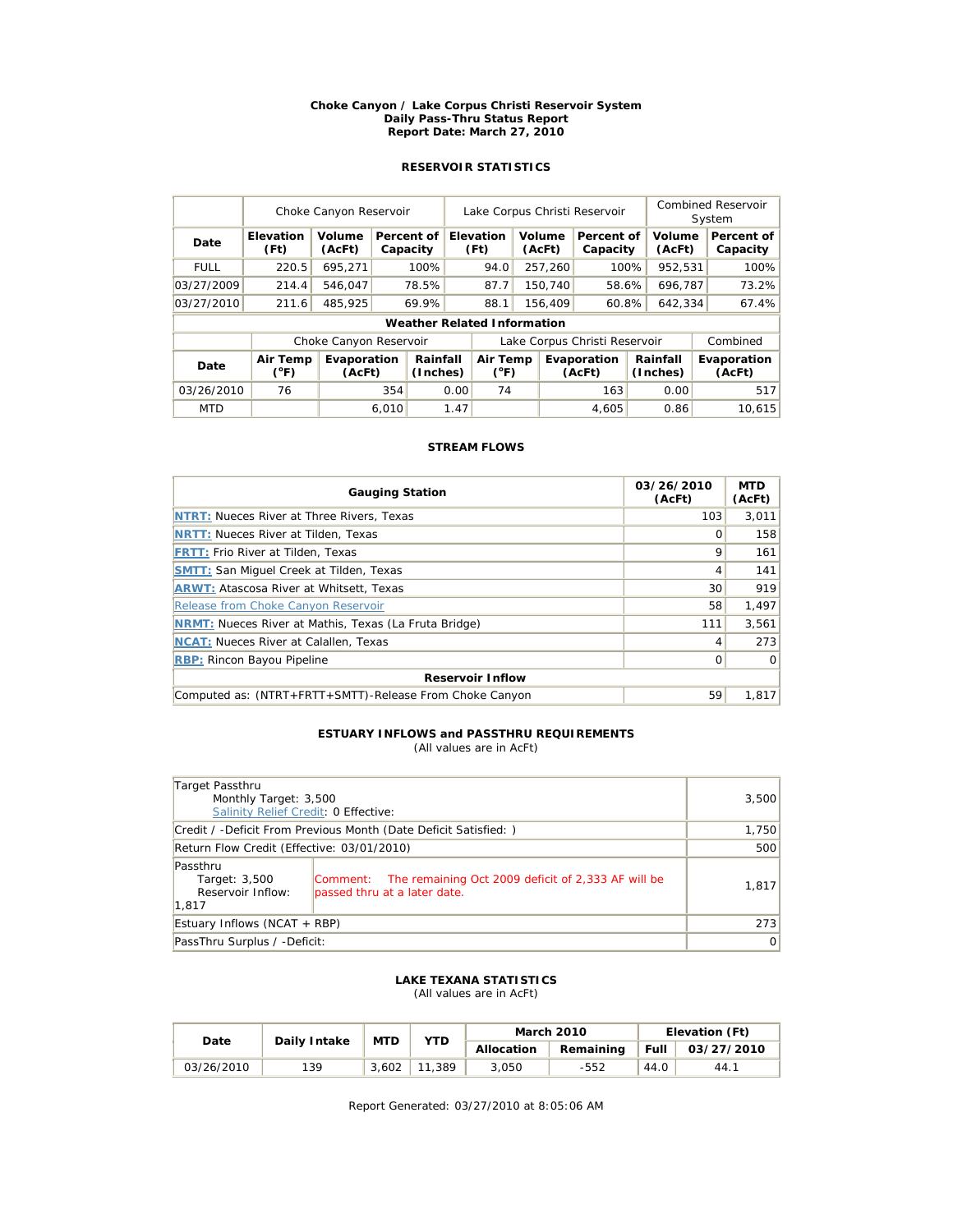#### **Choke Canyon / Lake Corpus Christi Reservoir System Daily Pass-Thru Status Report Report Date: March 28, 2010**

# **RESERVOIR STATISTICS**

|             | Choke Canyon Reservoir   |                        | Lake Corpus Christi Reservoir |                                    |      |                           |  |                  | Combined Reservoir<br>System  |  |                      |  |                        |
|-------------|--------------------------|------------------------|-------------------------------|------------------------------------|------|---------------------------|--|------------------|-------------------------------|--|----------------------|--|------------------------|
| Date        | <b>Elevation</b><br>(Ft) | Volume<br>(AcFt)       |                               | Percent of<br>Capacity             |      | Elevation<br>(Ft)         |  | Volume<br>(AcFt) | Percent of<br>Capacity        |  | Volume<br>(AcFt)     |  | Percent of<br>Capacity |
| <b>FULL</b> | 220.5                    | 695,271                |                               | 100%                               |      | 94.0                      |  | 257,260          | 100%                          |  | 952,531              |  | 100%                   |
| 03/28/2009  | 214.3                    | 545.147                |                               | 78.4%                              |      | 87.7                      |  | 150,740          | 58.6%                         |  | 695.887              |  | 73.1%                  |
| 03/28/2010  | 211.6                    | 485,716                |                               | 69.9%                              |      | 88.1                      |  | 60.9%<br>156,721 |                               |  | 642,437              |  | 67.4%                  |
|             |                          |                        |                               | <b>Weather Related Information</b> |      |                           |  |                  |                               |  |                      |  |                        |
|             |                          | Choke Canyon Reservoir |                               |                                    |      |                           |  |                  | Lake Corpus Christi Reservoir |  |                      |  | Combined               |
| Date        | Air Temp<br>(°F)         | Evaporation<br>(AcFt)  |                               | Rainfall<br>(Inches)               |      | Air Temp<br>$(^{\circ}F)$ |  |                  | Evaporation<br>(AcFt)         |  | Rainfall<br>(Inches) |  | Evaporation<br>(AcFt)  |
| 03/27/2010  | 82                       |                        | 293                           |                                    | 0.00 | 81                        |  |                  | 172                           |  | 0.00                 |  | 465                    |
| <b>MTD</b>  |                          |                        | 6.303                         |                                    | 1.47 |                           |  |                  | 4,777                         |  | 0.86                 |  | 11.080                 |

## **STREAM FLOWS**

| <b>Gauging Station</b>                                       | 03/27/2010<br>(AcFt) | <b>MTD</b><br>(AcFt) |  |  |  |  |  |
|--------------------------------------------------------------|----------------------|----------------------|--|--|--|--|--|
| <b>NTRT: Nueces River at Three Rivers, Texas</b>             | 105                  | 3,116                |  |  |  |  |  |
| <b>NRTT: Nueces River at Tilden, Texas</b>                   |                      | 158                  |  |  |  |  |  |
| <b>FRTT: Frio River at Tilden, Texas</b>                     |                      | 169                  |  |  |  |  |  |
| <b>SMTT: San Miquel Creek at Tilden, Texas</b>               | 4                    | 146                  |  |  |  |  |  |
| <b>ARWT: Atascosa River at Whitsett, Texas</b>               | 30                   | 949                  |  |  |  |  |  |
| Release from Choke Canyon Reservoir                          | 58                   | 1,554                |  |  |  |  |  |
| <b>NRMT:</b> Nueces River at Mathis, Texas (La Fruta Bridge) | 109                  | 3.670                |  |  |  |  |  |
| <b>NCAT:</b> Nueces River at Calallen, Texas                 | 15                   | 289                  |  |  |  |  |  |
| <b>RBP:</b> Rincon Bayou Pipeline                            | 0                    | $\Omega$             |  |  |  |  |  |
| <b>Reservoir Inflow</b>                                      |                      |                      |  |  |  |  |  |
| Computed as: (NTRT+FRTT+SMTT)-Release From Choke Canyon      | 59                   | 1.876                |  |  |  |  |  |

#### **ESTUARY INFLOWS and PASSTHRU REQUIREMENTS** (All values are in AcFt)

| Target Passthru                                                                                                                                        |       |
|--------------------------------------------------------------------------------------------------------------------------------------------------------|-------|
| Monthly Target: 3,500                                                                                                                                  | 3,500 |
| Salinity Relief Credit: 0 Effective:                                                                                                                   |       |
| Credit / -Deficit From Previous Month (Date Deficit Satisfied: )                                                                                       | 1,750 |
| Return Flow Credit (Effective: 03/01/2010)                                                                                                             | 500   |
| Passthru<br>Comment: The remaining Oct 2009 deficit of 2,333 AF will be<br>Target: 3,500<br>Reservoir Inflow:<br>passed thru at a later date.<br>1,876 | 1,876 |
| Estuary Inflows (NCAT + RBP)                                                                                                                           | 289   |
| PassThru Surplus / -Deficit:                                                                                                                           | 0     |

#### **LAKE TEXANA STATISTICS** (All values are in AcFt)

| Date       | Daily Intake | <b>MTD</b> | <b>YTD</b> |            | <b>March 2010</b> | Elevation (Ft) |            |  |
|------------|--------------|------------|------------|------------|-------------------|----------------|------------|--|
|            |              |            |            | Allocation | Remaining         | Full           | 03/28/2010 |  |
| 03/27/2010 | 139          | 3.740      | 11,528     | 3.050      | -690              | 44.0           | 44.1       |  |

Report Generated: 03/28/2010 at 8:09:23 AM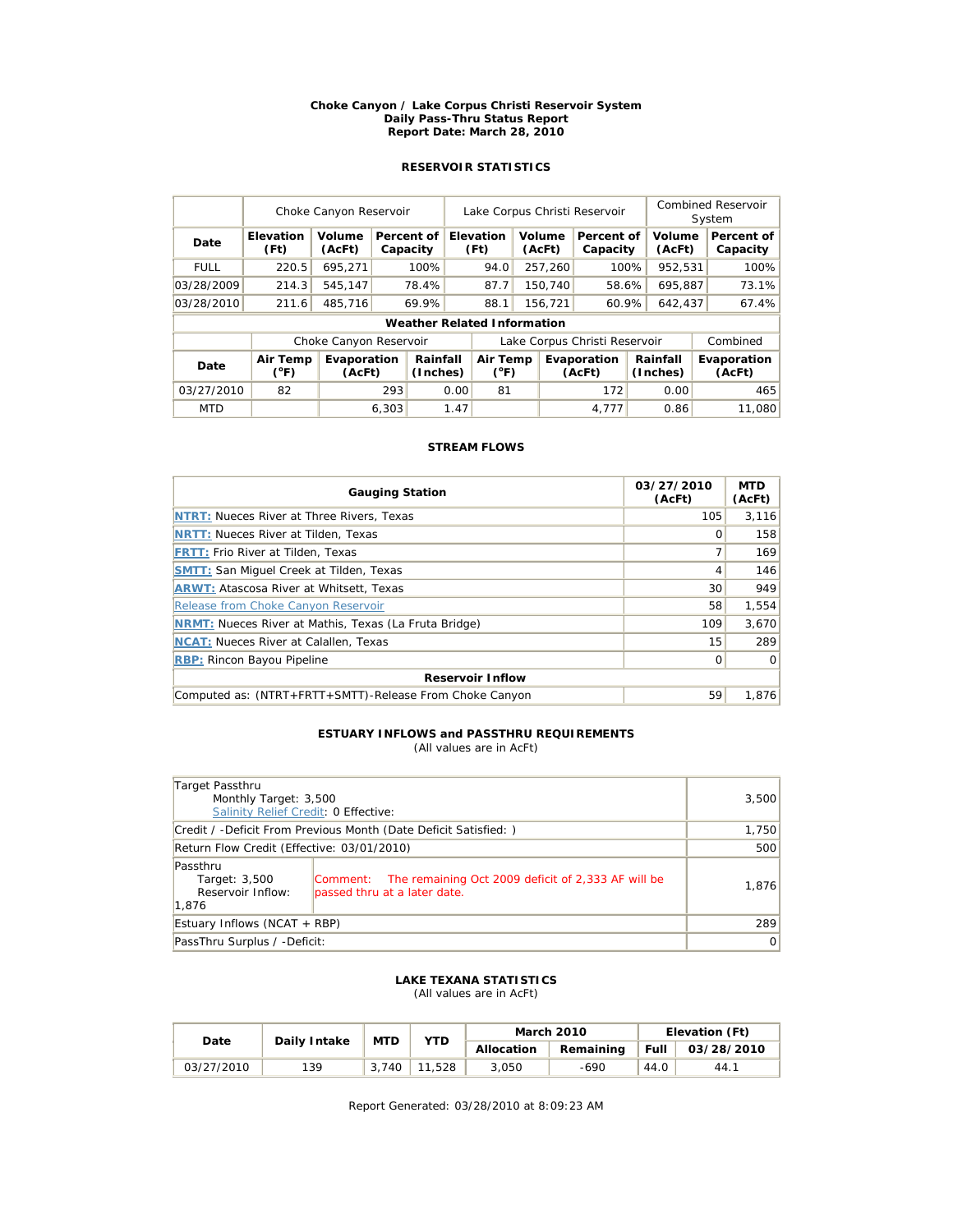#### **Choke Canyon / Lake Corpus Christi Reservoir System Daily Pass-Thru Status Report Report Date: March 29, 2010**

# **RESERVOIR STATISTICS**

|             | Choke Canyon Reservoir |                        |       |                                    | Lake Corpus Christi Reservoir |                           |                  |         |                               |                  | <b>Combined Reservoir</b><br>System |  |                        |
|-------------|------------------------|------------------------|-------|------------------------------------|-------------------------------|---------------------------|------------------|---------|-------------------------------|------------------|-------------------------------------|--|------------------------|
| Date        | Elevation<br>(Ft)      | Volume<br>(AcFt)       |       | Percent of<br>Capacity             |                               | <b>Elevation</b><br>(Ft)  | Volume<br>(AcFt) |         | Percent of<br>Capacity        |                  | Volume<br>(AcFt)                    |  | Percent of<br>Capacity |
| <b>FULL</b> | 220.5                  | 695,271                |       | 100%                               |                               | 94.0                      |                  | 257,260 | 100%                          |                  | 952,531                             |  | 100%                   |
| 03/29/2009  | 214.3                  | 544.247                |       | 78.3%                              |                               | 87.7                      |                  | 149.682 | 58.2%                         |                  | 693.929                             |  | 72.9%                  |
| 03/29/2010  | 211.5                  | 484.881                |       | 69.7%                              |                               | 88.1                      |                  | 156,254 |                               | 60.7%<br>641,135 |                                     |  | 67.3%                  |
|             |                        |                        |       | <b>Weather Related Information</b> |                               |                           |                  |         |                               |                  |                                     |  |                        |
|             |                        | Choke Canyon Reservoir |       |                                    |                               |                           |                  |         | Lake Corpus Christi Reservoir |                  |                                     |  | Combined               |
| Date        | Air Temp<br>(°F)       | Evaporation<br>(AcFt)  |       | Rainfall<br>(Inches)               |                               | Air Temp<br>$(^{\circ}F)$ |                  |         | Evaporation<br>(AcFt)         |                  | Rainfall<br>(Inches)                |  | Evaporation<br>(AcFt)  |
| 03/28/2010  | 73                     |                        | 293   |                                    | 0.00                          | 72                        |                  |         | 281                           |                  | 0.00                                |  | 574                    |
| <b>MTD</b>  |                        |                        | 6.596 |                                    | 1.47                          |                           |                  |         | 5,058                         |                  | 0.86                                |  | 11.654                 |

## **STREAM FLOWS**

| <b>Gauging Station</b>                                       | 03/28/2010<br>(AcFt) | <b>MTD</b><br>(AcFt) |  |  |  |  |  |
|--------------------------------------------------------------|----------------------|----------------------|--|--|--|--|--|
| <b>NTRT: Nueces River at Three Rivers, Texas</b>             | 103                  | 3.220                |  |  |  |  |  |
| <b>NRTT: Nueces River at Tilden, Texas</b>                   |                      | 158                  |  |  |  |  |  |
| <b>FRTT: Frio River at Tilden, Texas</b>                     | 6                    | 174                  |  |  |  |  |  |
| <b>SMTT: San Miquel Creek at Tilden, Texas</b>               | 4                    | 149                  |  |  |  |  |  |
| <b>ARWT: Atascosa River at Whitsett, Texas</b>               | 30                   | 979                  |  |  |  |  |  |
| Release from Choke Canyon Reservoir                          | 58                   | 1,612                |  |  |  |  |  |
| <b>NRMT:</b> Nueces River at Mathis, Texas (La Fruta Bridge) | 111                  | 3.781                |  |  |  |  |  |
| <b>NCAT:</b> Nueces River at Calallen, Texas                 | 6                    | 294                  |  |  |  |  |  |
| <b>RBP:</b> Rincon Bayou Pipeline                            | 0                    | 0                    |  |  |  |  |  |
| <b>Reservoir Inflow</b>                                      |                      |                      |  |  |  |  |  |
| Computed as: (NTRT+FRTT+SMTT)-Release From Choke Canyon      | 55                   | 1.932                |  |  |  |  |  |

#### **ESTUARY INFLOWS and PASSTHRU REQUIREMENTS** (All values are in AcFt)

| Target Passthru<br>Monthly Target: 3,500                                                |                                                             | 3,500 |
|-----------------------------------------------------------------------------------------|-------------------------------------------------------------|-------|
| Salinity Relief Credit: 0 Effective:                                                    |                                                             |       |
| Credit / -Deficit From Previous Month (Date Deficit Satisfied: )                        |                                                             | 1,750 |
| Return Flow Credit (Effective: 03/01/2010)                                              | 500                                                         |       |
| Passthru<br>Target: 3,500<br>Reservoir Inflow:<br>passed thru at a later date.<br>1.932 | Comment: The remaining Oct 2009 deficit of 2,333 AF will be | 1,932 |
| Estuary Inflows (NCAT + RBP)                                                            | 294                                                         |       |
| PassThru Surplus / -Deficit:                                                            | 0                                                           |       |

### **LAKE TEXANA STATISTICS** (All values are in AcFt)

| Date       | Daily Intake | <b>MTD</b> | <b>YTD</b> |            | <b>March 2010</b> | Elevation (Ft) |            |  |
|------------|--------------|------------|------------|------------|-------------------|----------------|------------|--|
|            |              |            |            | Allocation | Remaining         | <b>Full</b>    | 03/29/2010 |  |
| 03/28/2010 | 139          | 3.879      | 11.666     | 3.050      | $-829$            | 44.0           | 44.1       |  |

Report Generated: 03/29/2010 at 8:17:59 AM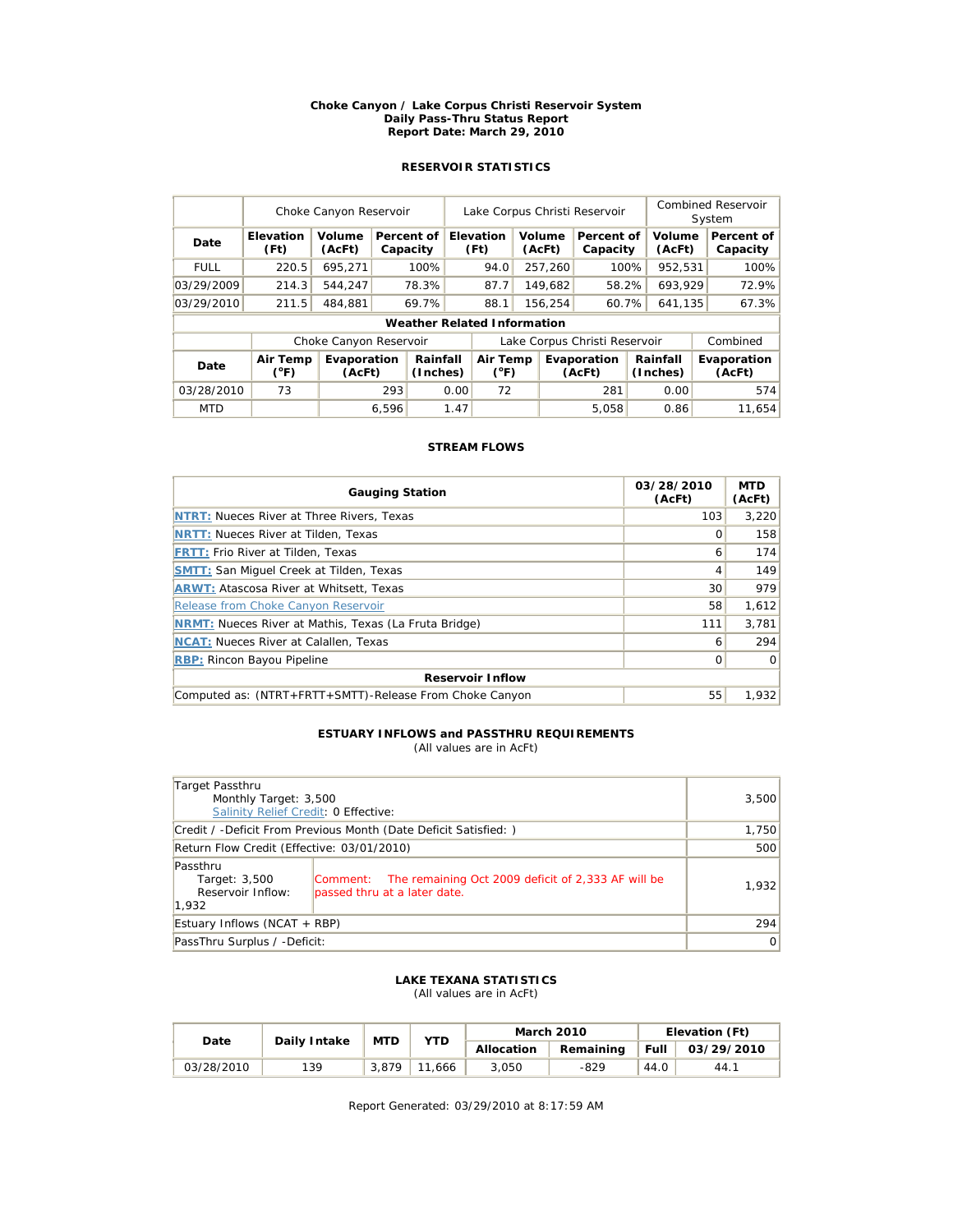#### **Choke Canyon / Lake Corpus Christi Reservoir System Daily Pass-Thru Status Report Report Date: March 30, 2010**

# **RESERVOIR STATISTICS**

|             | Choke Canyon Reservoir   |                        |       |                                    | Lake Corpus Christi Reservoir |                                                    |  |                  |                               |         | Combined Reservoir<br>System |  |                        |
|-------------|--------------------------|------------------------|-------|------------------------------------|-------------------------------|----------------------------------------------------|--|------------------|-------------------------------|---------|------------------------------|--|------------------------|
| Date        | <b>Elevation</b><br>(Ft) | Volume<br>(AcFt)       |       | Percent of<br>Capacity             |                               | Elevation<br>(Ft)                                  |  | Volume<br>(AcFt) | Percent of<br>Capacity        |         | Volume<br>(AcFt)             |  | Percent of<br>Capacity |
| <b>FULL</b> | 220.5                    | 695,271                |       | 100%                               |                               | 94.0                                               |  | 257,260          | 100%                          |         | 952,531                      |  | 100%                   |
| 03/30/2009  | 214.3                    | 543.797                |       | 78.2%                              |                               | 87.6                                               |  | 148,928          | 57.9%                         |         | 692,725                      |  | 72.7%                  |
| 03/30/2010  | 211.5                    | 484,463                |       | 69.7%                              |                               | 88.0                                               |  | 155,479<br>60.4% |                               | 639,942 |                              |  | 67.2%                  |
|             |                          |                        |       | <b>Weather Related Information</b> |                               |                                                    |  |                  |                               |         |                              |  |                        |
|             |                          | Choke Canyon Reservoir |       |                                    |                               |                                                    |  |                  | Lake Corpus Christi Reservoir |         |                              |  | Combined               |
| Date        | Air Temp<br>(°F)         | Evaporation<br>(AcFt)  |       | Rainfall<br>(Inches)               |                               | Air Temp<br>Evaporation<br>$(^{\circ}F)$<br>(AcFt) |  |                  | Rainfall<br>(Inches)          |         | Evaporation<br>(AcFt)        |  |                        |
| 03/29/2010  | 78                       |                        | 305   | 0.00                               |                               | 76                                                 |  |                  | 153                           |         | 0.00                         |  | 458                    |
| <b>MTD</b>  |                          |                        | 6.901 |                                    | 1.47                          |                                                    |  |                  | 5.211                         |         | 0.86                         |  | 12.112                 |

## **STREAM FLOWS**

| <b>Gauging Station</b>                                       | 03/29/2010<br>(AcFt) | <b>MTD</b><br>(AcFt) |  |  |  |  |  |
|--------------------------------------------------------------|----------------------|----------------------|--|--|--|--|--|
| <b>NTRT: Nueces River at Three Rivers, Texas</b>             | 101                  | 3.321                |  |  |  |  |  |
| <b>NRTT: Nueces River at Tilden, Texas</b>                   |                      | 158                  |  |  |  |  |  |
| <b>FRTT: Frio River at Tilden, Texas</b>                     | 6                    | 180                  |  |  |  |  |  |
| <b>SMTT: San Miquel Creek at Tilden, Texas</b>               | 4                    | 153                  |  |  |  |  |  |
| <b>ARWT: Atascosa River at Whitsett, Texas</b>               | 30                   | 1,008                |  |  |  |  |  |
| Release from Choke Canyon Reservoir                          | 58                   | 1,669                |  |  |  |  |  |
| <b>NRMT:</b> Nueces River at Mathis, Texas (La Fruta Bridge) | 109                  | 3.891                |  |  |  |  |  |
| <b>NCAT:</b> Nueces River at Calallen, Texas                 |                      | 295                  |  |  |  |  |  |
| <b>RBP:</b> Rincon Bayou Pipeline                            | 0                    | 0                    |  |  |  |  |  |
| <b>Reservoir Inflow</b>                                      |                      |                      |  |  |  |  |  |
| Computed as: (NTRT+FRTT+SMTT)-Release From Choke Canyon      | 53                   | 1.984                |  |  |  |  |  |

#### **ESTUARY INFLOWS and PASSTHRU REQUIREMENTS** (All values are in AcFt)

| Target Passthru<br>Monthly Target: 3,500<br>Salinity Relief Credit: 0 Effective: | 3,500                                                                                           |       |
|----------------------------------------------------------------------------------|-------------------------------------------------------------------------------------------------|-------|
|                                                                                  | Credit / -Deficit From Previous Month (Date Deficit Satisfied:)                                 | 1,750 |
| Return Flow Credit (Effective: 03/01/2010)                                       | 500                                                                                             |       |
| Passthru<br>Target: 3,500<br>Reservoir Inflow:<br>1.984                          | The remaining Oct 2009 deficit of 2,333 AF will be<br> Comment:<br>passed thru at a later date. | 1,984 |
| Estuary Inflows (NCAT + RBP)                                                     | 295                                                                                             |       |
| PassThru Surplus / -Deficit:                                                     | 0                                                                                               |       |

### **LAKE TEXANA STATISTICS** (All values are in AcFt)

| Date       | Daily Intake | <b>MTD</b> | <b>YTD</b> |            | <b>March 2010</b> | Elevation (Ft) |            |  |
|------------|--------------|------------|------------|------------|-------------------|----------------|------------|--|
|            |              |            |            | Allocation | Remaining         | Full           | 03/30/2010 |  |
| 03/29/2010 | 138          | 4.017      | .805       | 3.050      | -967              | 44.0           | 44.2       |  |

Report Generated: 03/30/2010 at 8:57:15 AM